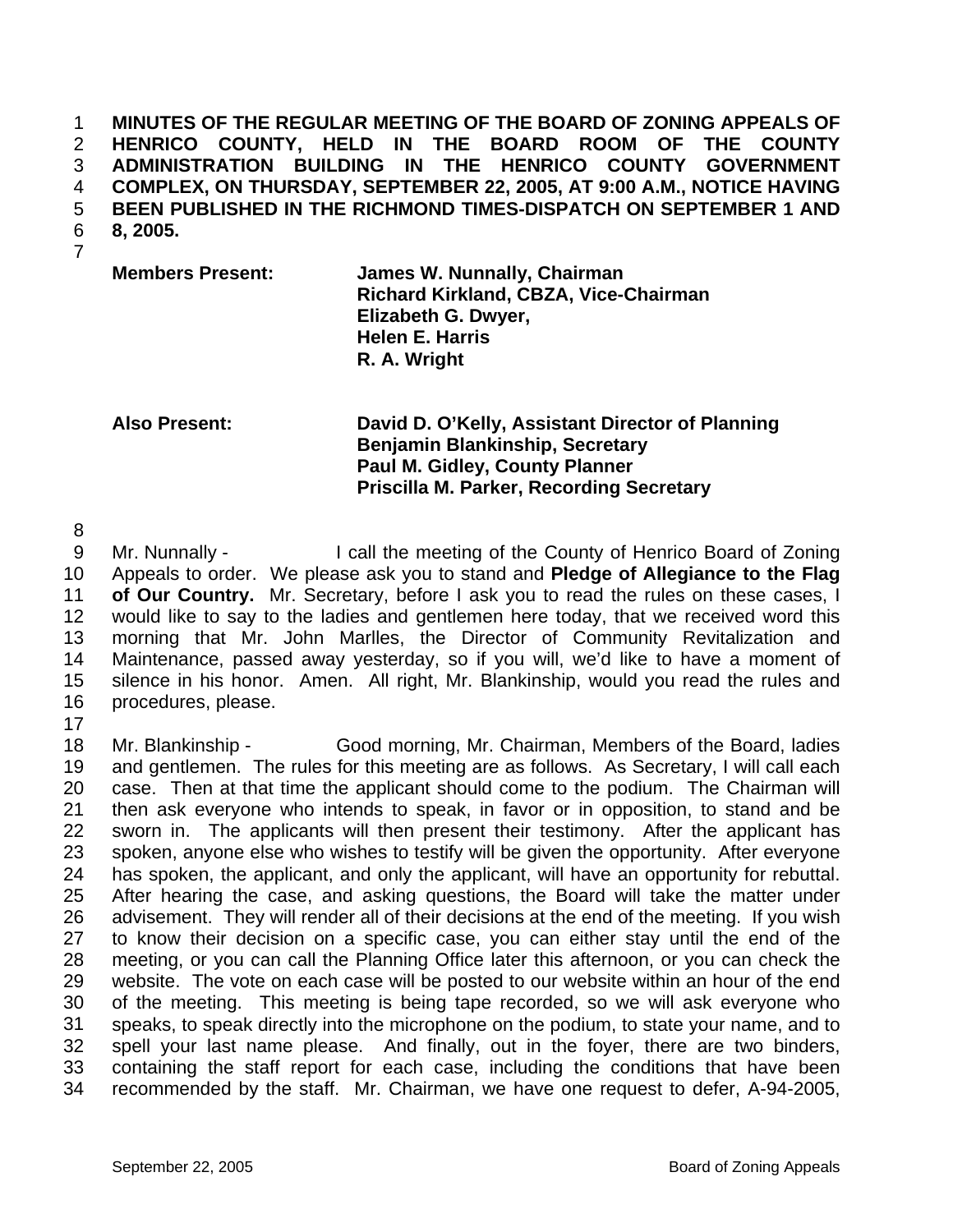35 36 Robert C. Irby III. Mr. Irby called me yesterday, and his arrangements to care for a daughter with serious medical issues, fell through.

37 38

39

41

50

52

60

66

Mr. Nunnally - Do I hear a motion on that?

- 40 Mr. Wright - So moved.
- 42 Mr. Kirkland - Second.
- 43 44 45 46 Mr. Blankinship - It's a motion to defer by Mr. Wright, seconded by Mr. Kirkland.
- 47 48 Mr. Nunnally - All in favor, say aye. Opposed, no. It's been deferred.
- 49 *Beginning at 9:00*
- 51 New Applications
- 53 54 55 56 57 58 59 **A - 61-2005 SHERMAN AND MILDRED CLARK** request a variance from Section 24-95(c)(4) to build a covered front porch at 7306 Kenneth Drive (Oakmont) (Parcel 776-751-3922), zoned R-4, One-family Residence District (Brookland). The front yard setback is not met. The applicants have 29 feet front yard setback, where the Code requires 35 feet front yard setback. The applicants request a variance of 6 feet front yard setback.
- 61 62 Mr. Nunnally - Does anyone else here care to speak on this case? If so, would you please stand and raise your right hand?
- 63 64 65 Mr. Blankinship - Do you swear that the testimony you are about to give is the truth, the whole truth, and nothing but the truth, so help you God?
- 67 68 69 Mr. Clark - **I** do. I'm Sherman Clark. I'm the owner of the property at 7306 Kenneth Drive, Richmond, Virginia, 23228, and I'm requesting a variance of six feet to build a covered front porch on my property.
- 70 71 72 Mr. Nunnally - The Are there any houses out near your location with a front porch across?
- 73
- 74 75 76 77 78 Mr. Clark - The Yes sir, there are several of them. The houses were built around 1950. The laws took effect after this neighborhood was built, and several of them already had front porches built on when they were built. I'm just requesting a variance to match. As you can see in the pictures, my next-door neighbor has a covered front porch.
- 79
- 80 Mr. Kirkland - Mr. Blankinship, there wouldn't be any need for a variance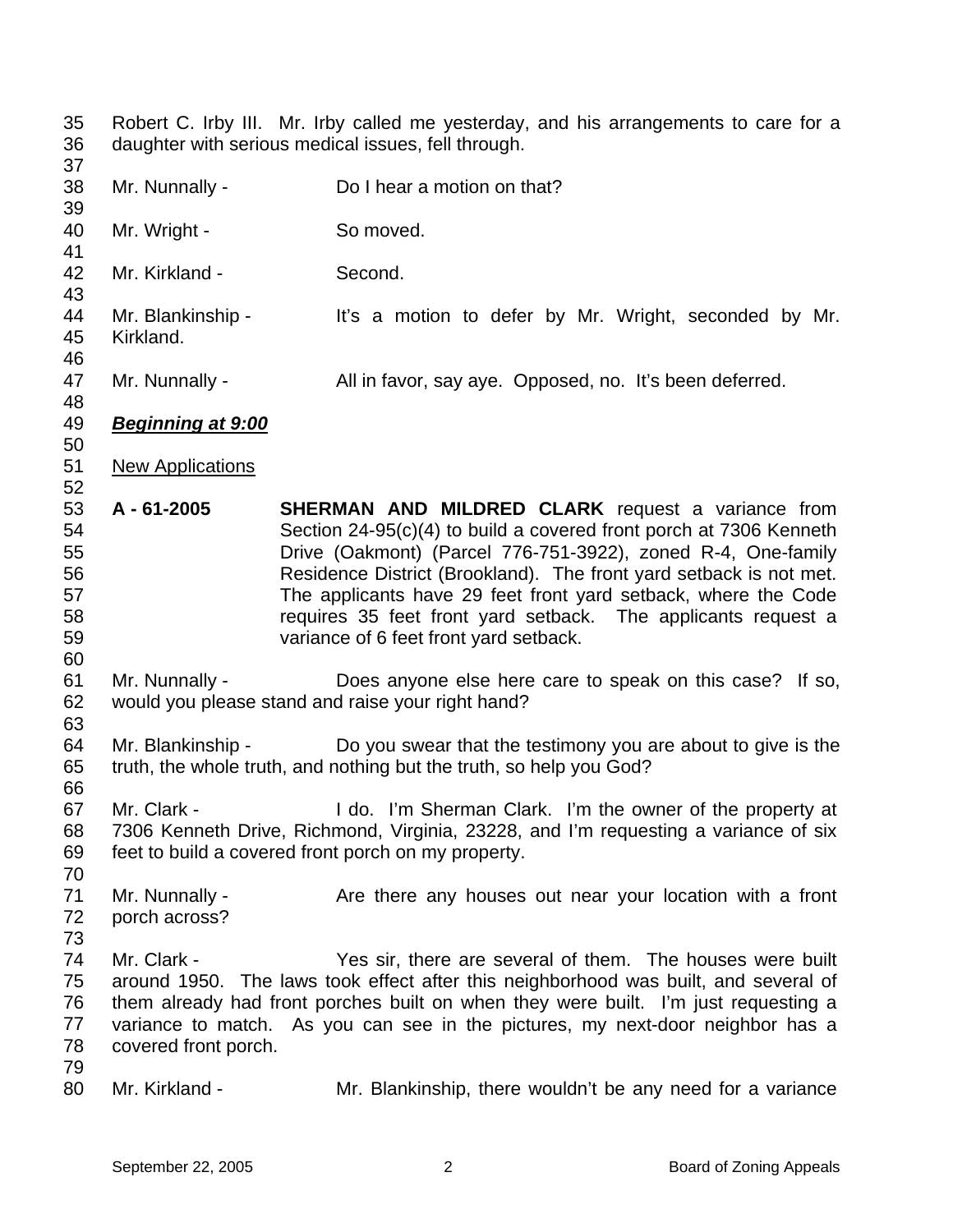just to cover the existing porch, would there?

 

 Mr. Blankinship - They can build a cover six feet wide that extends no more than four feet into the setback. And of course, they can replace the stoop without a variance at all. It's just the roof that we're concerned with.

Mr. Kirkland - Sir, what is the exact size of your existing stoop?

- Mr. Clark - I believe it's four feet by six feet. Mr. Kirkland - So you understand that you wouldn't need a variance just to cover that up? Mr. Clark - The Yes sir, the reason I'm requesting a variance is, my wife is currently on disability, and I'm planning for the future, to eliminate as much steps for her to go sit outside as possible. Mr. Kirkland - How long have you owned the house? Mr. Clark - Since 2000. I've already put \$75,000 in the home improvements on the house. Ms. Dwyer - The It looks like the front of the house is actually on the setback line, is that how you read that, Mr. Kirkland? Mr. Kirkland - Yes. Mr. Clark - **Actually, my house sits further back than my neighbors on** the other photograph, further back than the other residents. Ms. Harris - Mr. Clark, I see that this request was scheduled to be submitted to the Board of Supervisors on September 13. Was that done? Mr. Clark - As far as I know, yes ma'am. Mr. Blankinship - Yes ma'am, it was. Ms. Harris - What was the outcome? Mr. Blankinship - The Board vacated the building line. Ms. Dwyer - What exactly does that mean?
- Mr. Blankinship - The building line on an older subdivision plat is viewed almost as an easement. It's not an easement exactly, but the Real Property and the County Attorney's Office have determined that the County has almost an ownership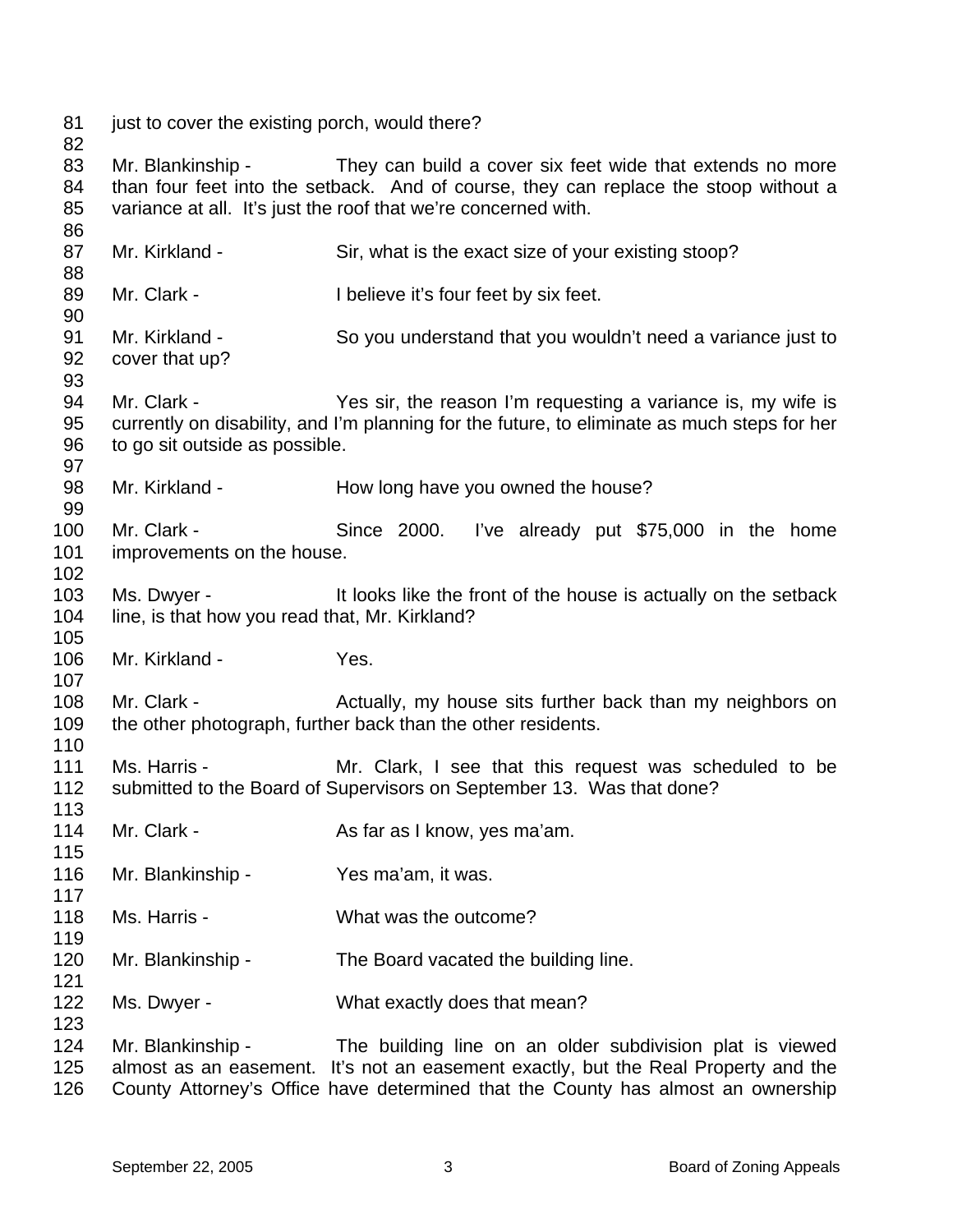interest in that building line, so in order for anybody to build closer to the street than that building line, the Board of Supervisors has to agree to remove the building line from that lot, essentially. Ms. Dwyer - So the building line is an old form of setback? Mr. Blankinship - Yes. Mr. Wright - The Mr. Blankinship, this porch would be similar to the ones that have already been built, is that correct? Mr. Blankinship - Yes sir, and we did research to see if any variances had been granted for the other porches, and I couldn't find any records of any. Mr. Wright - They were all built under the old law? Mr. Blankinship - Yes sir. Mr. Wright - And this would not extend any closer to the street than the other porches that are already built along there? Mr. Blankinship - The houses are not exactly lined up, as the applicant said. Some of them are forward, and some are back. Mr. Wright - If this were built as he requested, would he be in the same line as far as the street is concerned, as the other houses that are on the street? Ms. Dwyer - In the aerial photograph, it appears that they're all roughly aligned. Mr. Blankinship - Roughly. He'd probably be coming closer to the street than 7302. Mr. Kirkland - **How about 7304?** Mr. Blankinship - 7304 kind of has a jog in it. Mr. Kirkland - Is that the one we have a picture of? Mr. Clark - The one we have a picture of, if I may interject, I've measured it, it's approximately, my house sits two feet further back than their house. Mr. Kirkland - Which house was pictured there, Mr. Blankinship, with the porch on it like that? Mr. Clark - That's 7304.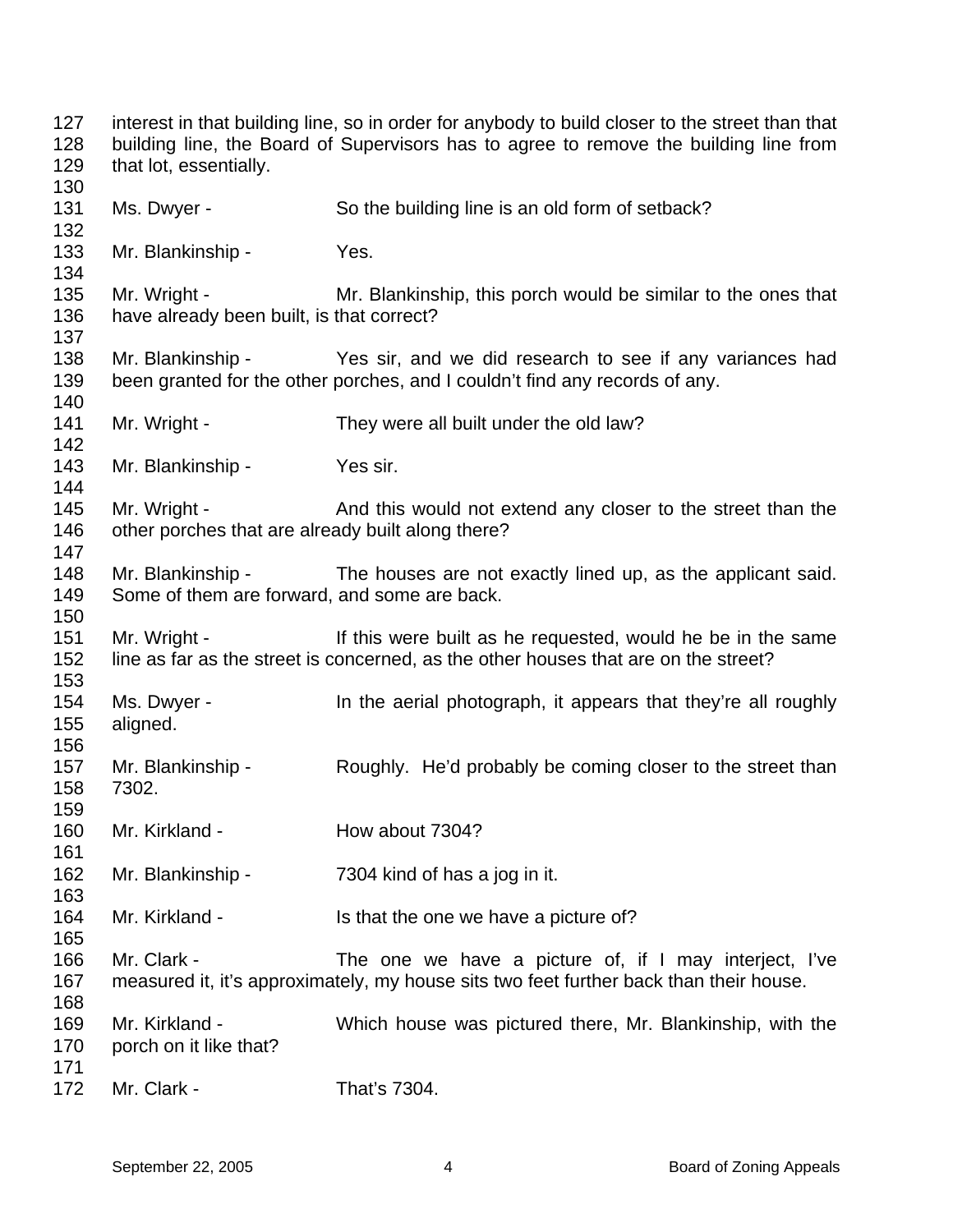173 174 175 176 177 178 179 180 181 182 183 184 185 186 187 188 189 190 191 192 193 194 195 196 197 198 199 200 201 202 203 204 205 206 207 208 209 210 211 212 213 214 215 216 217 218 Mr. Blankinship - Yes, I believe that is 7304. Mr. Kirkland - So that one's closer. Mr. Wright - There's nothing in the Ordinance or the Code that would give somebody who purchased a house here the opportunity to do what the neighbors have done, since the law has been changed? Mr. Blankinship - No sir. Ms. Dwyer - The Mr. Clark, you have lived in your house since 2000 and had use and enjoyment of that home for that period of time without this additional porch, is that correct? Mr. Clark - Yes ma'am. Mr. Harris - Mr. Blankinship, what effect does the Board of Supervisors' action in vacating that building line have on his request to build his porch? Mr. Blankinship - The applicant would have to receive both the variance and the vacation, so if the Board of Supervisors had denied the vacation, then this hearing would be moot. But since that request was approved, this Board now needs to go through with the variance hearing. Mr. Nunnally - Any other questions of Mr. Clark? Do we have someone here in opposition? Would you come forward sir? Would you have a seat, Mr. Clark, and you'll have time to rebut. Mr. Bryant - I'm Nelson Bryant. I reside in the Oakmont Subdivision on Kenneth Drive. I've looked at the file on this case, and I'm not clear as to the hardship that would warrant the variance in this case. I'm asking, I guess, where is the hardship, to put on a sizeable porch of this nature? We've already stated the stoop can be covered if that's necessary. Actually, the home has a cover or shelter over it now, as you can see from the photograph. The only concern that I have, and several others, but I'll speak to my concern, is that the owner is asking for this large a porch on here for possible enhancement for resale. The house had been on the market in the spring, and the contract, as I understand it, was pulled away because the owner didn't get what he felt he could for the house, which would, as it turned out, the other house at 7304, which we just looked at in the photo, that was up for sale about the same time. They got a good price I think. Anything other \$100,000 in these homes surprises me today, but they got a good price for the home. They have an addition on the back, which warrants that increase. It's my understanding that the owner was not happy with the contract and the offer for his home. He couldn't get the price and therefore pulled it off the market. That's my understanding. That may be the wrong case for putting this thing on, but again I ask if there's a particular hardship here that would warrant that size porch, I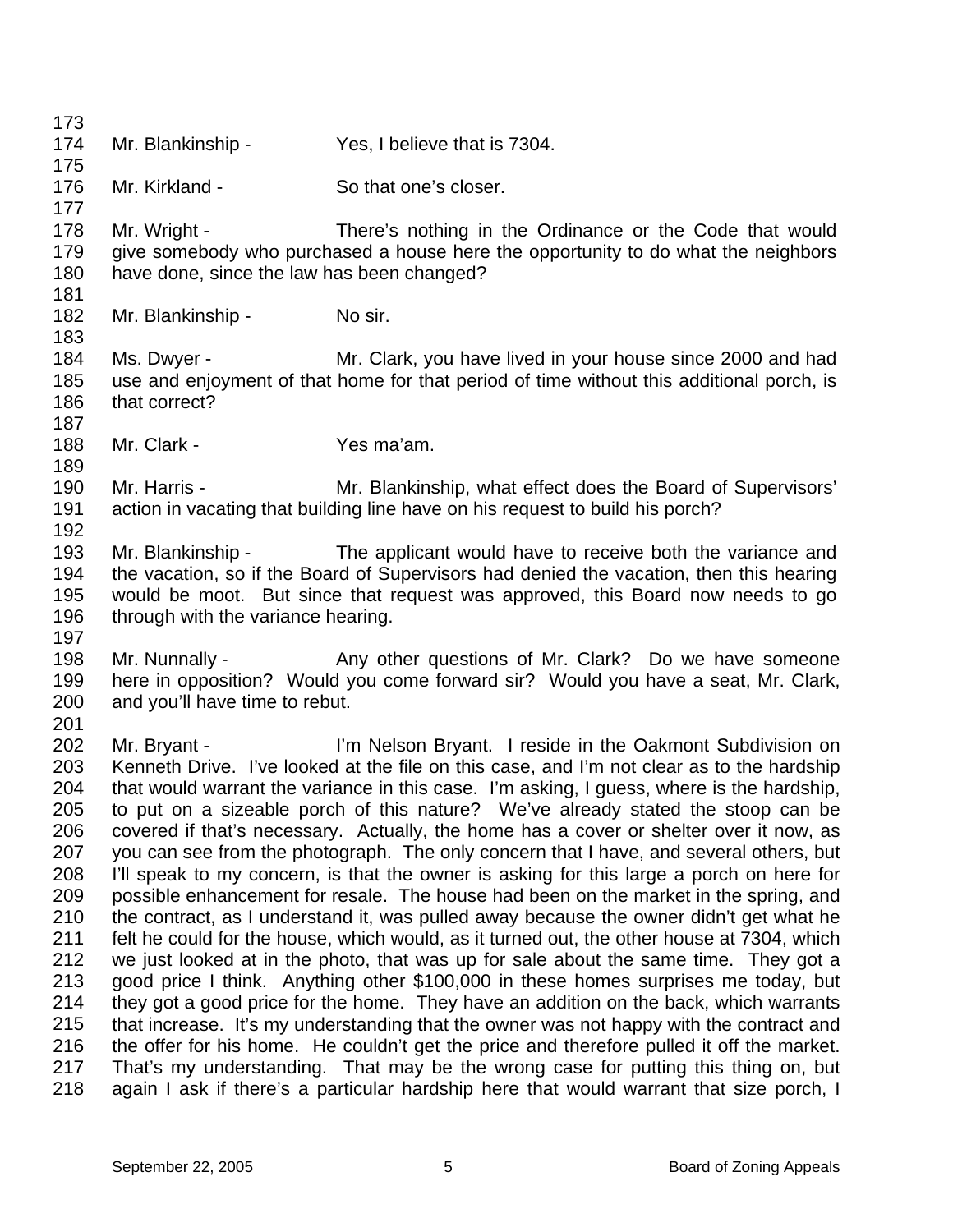219 220 221 222 223 would be not opposed as long as the drawings and proper description are made, improvements are the same as building construction in that area with a brick porch, painted lumber, asphalt shingles. Otherwise, there are in the back of the property, there's exposed, treated lumber, and that's what I'm concerned about, as well as some of the other neighbors in the area. That's all I have for opposition.

225 Mr. Kirkland - Mr. Bryant, what is your address?

224

226

228

230

232

236

241

246

249

- 227 Mr. Bryant - 7305 Kenneth Drive. We're just across the street.
- 229 Mr. Nunnally - Any other questions of Mr. Bryant?
- 231 Mr. Wright - Do you have a porch on your house?
- 233 234 235 Mr. Bryant - No, actually, the style of the house is similar to the house in question here, 7306. It has that shelter, the overhang, which comes out the full length of the house.
- 237 238 239 240 Mr. Nunnally - Thank you Mr. Bryant. Anyone else in opposition? Mr. Clark, do you want to rebut? Let me ask you one question. I think Mr. Bryant said the only reason you wanted to put that porch on there was to get more money for the house or something like that, but didn't you say your wife had a handicap, or something?
- 242 243 244 245 Mr. Clark - Yes sir, she currently got emphysema, and she has arthritis in her spine. His recollection that I'm improving the house to sell, I wouldn't get my money back that I've put in, and when I put the house on the market, I was trying to see how much it was worth to refinance.
- 247 248 Mr. Wright - You said that you need a larger porch to accommodate your wife. Explain why you would need a larger porch for that.
- 250 251 252 Mr. Clark - The way I'm planning for the future is, she has emphysema, and eventually she's going to be on oxygen, and I want to build the porch for her to be able to sit out front and watch the birds, and if it's raining, she can still sit outside.
- 254 255 256 257 258 259 260 261 262 263 264 Ms. Dwyer - Mr. Clark, it may be useful to talk a little bit about what the jurisdiction of the Board of Zoning Appeals is at this point. The kind of hardship that we have to consider is not a hardship related to the occupants of the home, so it's not related to the health of anyone in the house. It's related to the land. What the Supreme Court has said, if we fail to grant the variance that renders your property unusable – I'm paraphrasing, but basically if it's not usable because we deny the variance, then we have the jurisdiction to consider the case. When I look at your case, I see that you have full use and enjoyment of your home without this porch, so in the way that I look at the law that governs the way that we have to act, we don't have the jurisdiction to authorize this porch. Our purpose is to prevent an unconstitutional result. If you would not be able to use your property in that sort of case, then we would have the jurisdiction to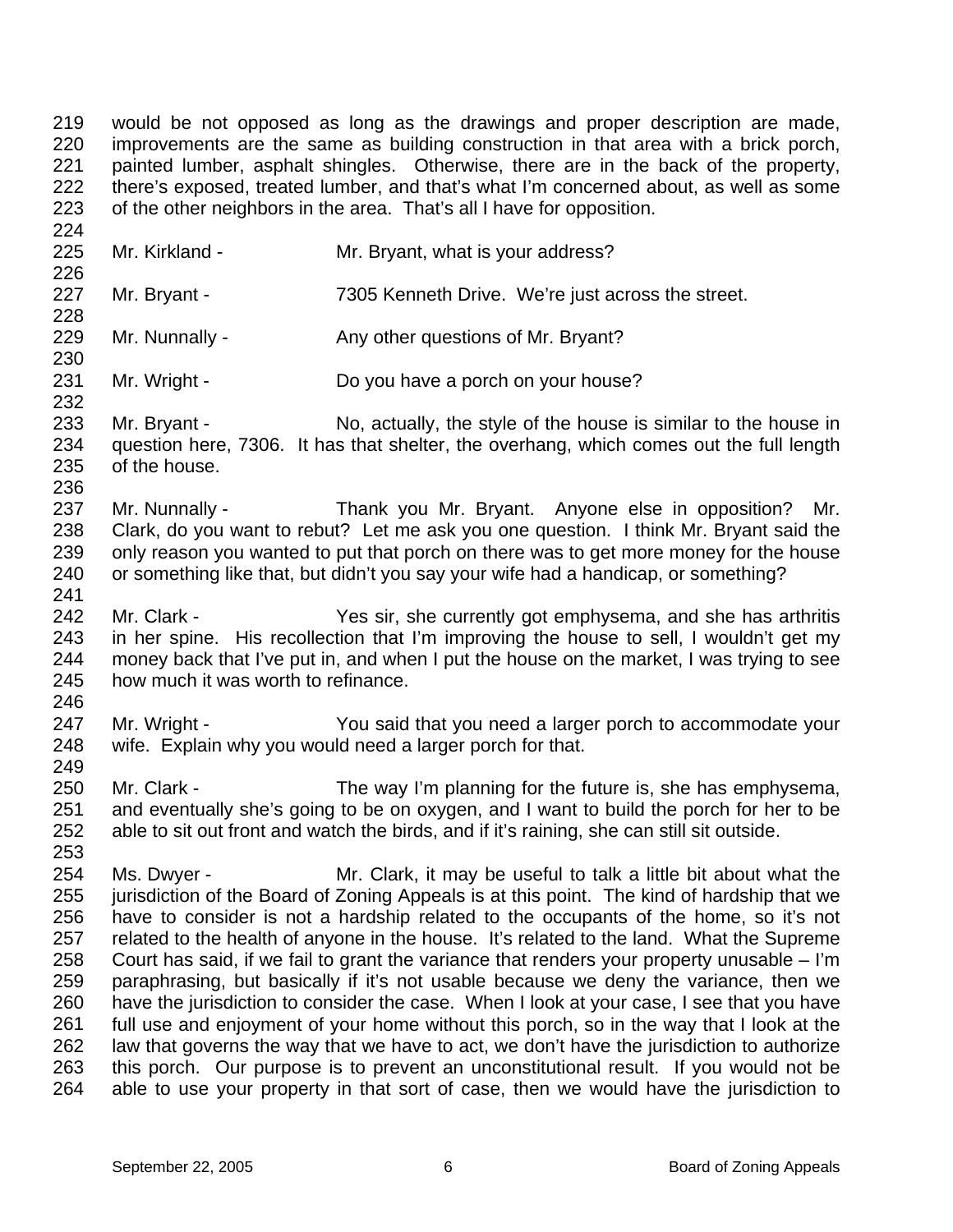265 266 267 268 269 270 271 272 273 274 275 276 277 278 279 280 281 282 283 284 285 286 287 288 289 290 291 292 293 294 295 296 297 298 299 300 301 302 303 304 305 306 307 308 309 310 consider a lot of other questions, such as whether it's detrimental to the neighbors, or whether it's an improvement, or that kind of thing. Mr. Clark - I understand. When he said it was a detriment to him, his house is falling apart. Now I know where he's coming off. Ms. Dwyer - Actually, that's not relevant. The relevant question is, do you have use and enjoyment of your property without the porch, and if the answer's yes, then we don't have jurisdiction to authorize that porch. So none of that is really relevant. Mr. Clark - Carries Chay. I see where you're coming from now. Mr. Nunnally - Thank you, Mr. Clark. Anyone else? That concludes the case. A-61-2005. Mr. Kirkland - The Muslim I make a motion that we deny this case. Mr. Nunnally - Moved by Mr. Kirkland that we deny it. Ms. Dwyer - Second. Mr. Nunnally - Second by Ms. Dwyer. All in favor, say aye. Opposed? It's denied. Mr. Kirkland - Reason being, the Cochran case. After an advertised public hearing and on a motion by Mr. Kirkland, seconded by Ms. Dwyer, the Board **denied** application **A-61-2005** for a variance to build a covered front porch at 7306 Kenneth Drive (Oakmont) (Parcel 776-751-3922). Affirmative: Dwyer, Harris, Kirkland, Nunnally, Wright 5 Negative: 0 Absent: 0 The Board denied your request as it did not find from the evidence presented that there was any "hardship approaching confiscation" as required by § 15.2-2309 of the Code of Virginia to justify a variance. **UP- 21-2005 COLE SHOWS** requests a temporary conditional use permit pursuant to Section 24-116(c)(1) to operate a carnival at 10101 Brook Road (Parcel 785-771-0111), zoned B-3C, Business District (Conditional) (Fairfield). Mr. Wright - Does anyone else desire to speak on this case? If so, please stand and raise your right hand and be sworn?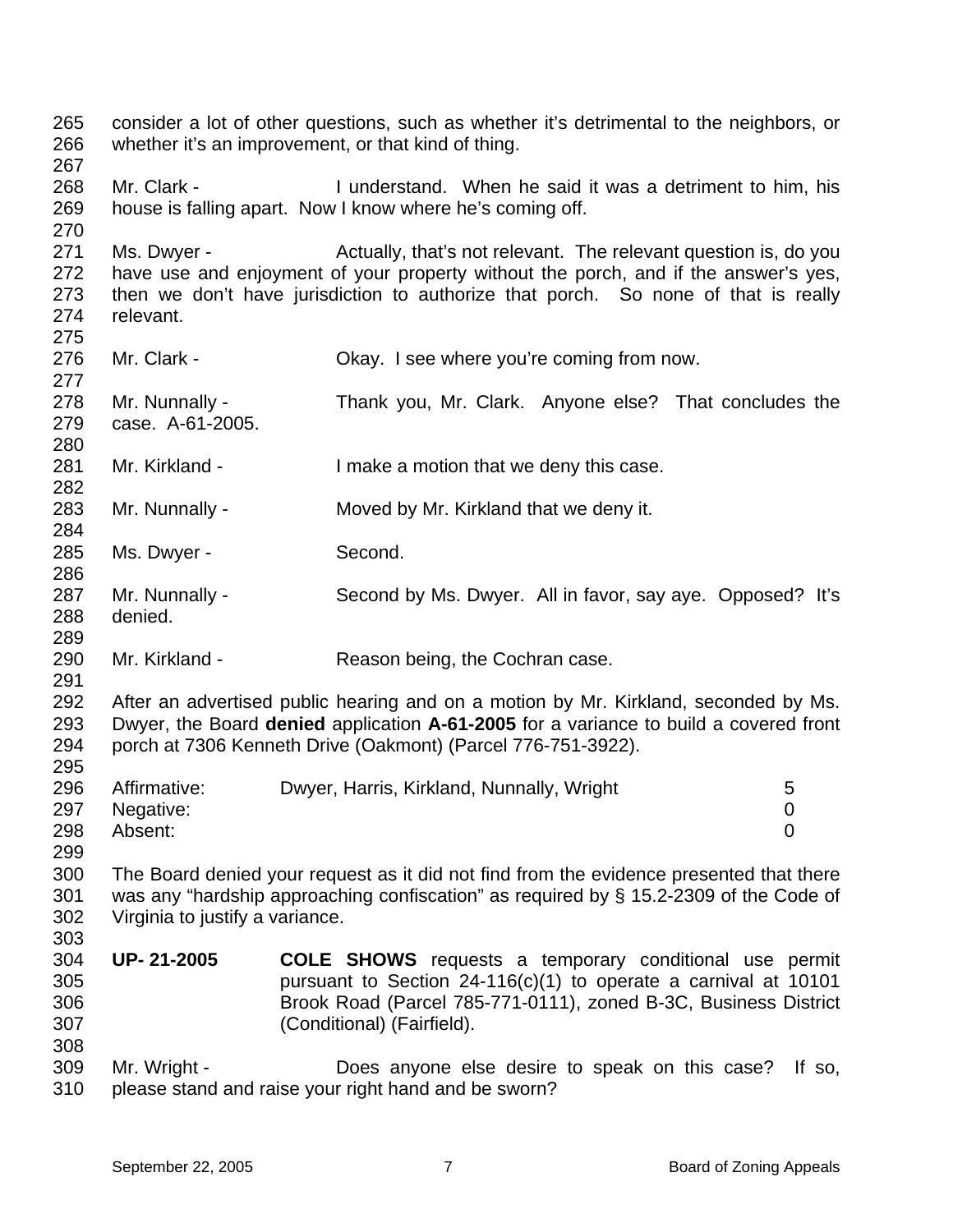311 312 313 314 315 316 317 318 319 320 321 322 323 324 325 326 327 328 329 330 331 332 333 334 335 336 337 338 339 340 341 342 343 344 345 346 347 348 349 350 351 352 353 354 355 356 Mr. Blankinship - Do you swear that the testimony you are about to give is the truth, the whole truth, and nothing but the truth, so help you God? Mr. Weber - Yes sir. Ron Weber. I'm here on behalf of Cole Shows and Virginia Center Commons to request a variance for a carnival that they've held annually there for several years. Mr. Wright - This is not a variance sir; it's a use permit. Mr. Weber - I'm sorry, a use permit. In the fall, they do it for just five days, Wednesday through Sunday, the 19<sup>th</sup> through the 23<sup>rd</sup>. All the conditions that are in the staff report, that we've had previously, we certainly agree to again, with the police and the proper permitting for the rides, and the food with the Health Department, and we have permission from the landlord, who encourages us to do it. Ms. Dwyer - The State you the same company who's done this in the past? Mr. Weber - Yes, they are. Ms. Dwyer - Have we had any complaints about any of the past events? Mr. Blankinship - I'm not aware of any complaints. We did have some discussion with the Division of Police about this particular permit, because apparently in the past, the Board has put the condition on the use permit that they have to coordinate with the Police, etc., and it hasn't really gotten done on any formal level. The Police haven't really been called to respond to incidents or anything, but they have felt uncomfortable with the response that they've been getting from the applicants. Mr. Weber - We've hired. I've gone through Sgt. Gray every time, so I'm confused, because I call him, and he sends me a form, and we hire so many Police, I thought that ………you're saying there's another formal …………… Mr. Blankinship - Not that there's another form that needs to be filled out, but that they need more information from you in advance. Mr. Weber - The Unit thought that since I was dealing with the Police, that they were letting everybody else know. Mr. Kirkland - Cff duty police that you use comes under a different group than letting the whole Police Department know exactly what you're doing there. You're doing a hiring/firing deal, and ……………. Mr. Weber - The form that comes, I even have it, it says Division of Police on it, but I can certainly …………..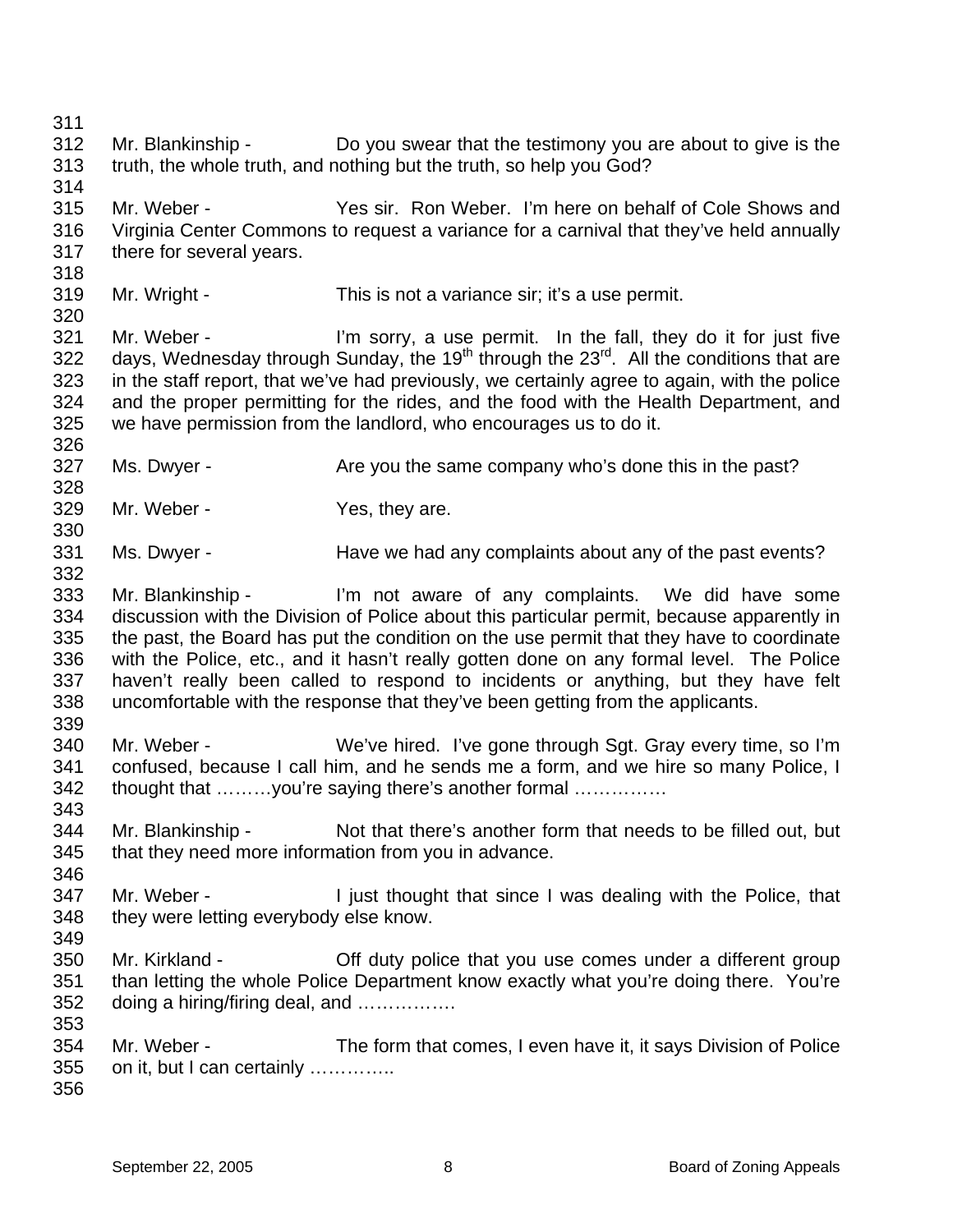357 358 359 360 361 362 363 364 365 366 367 368 369 370 371 372 373 374 375 376 377 378 379 380 381 382 383 384 385 386 387 388 389 390 391 392 393 394 395 396 397 398 399 400 401 402 Mr. Kirkland - The Police Department needs your overall plan – emergency contacts, all this type thing. Mr. Weber - **I'll just ask Sgt. Gray who's the proper contact just for that.** Ms. Dwyer - Do we know who that is? Mr. Blankinship - Kim Vann is the officer to work through. Mr. Weber - Actually, I did talk to her last year too. I talked to her first. Ms. Harris - Did you expand the number of rides and concession stands, or is it identical to last year? Mr. Weber - It's identical to last year. It's a nice little small area, so you can keep it limited too. Ms. Harris - The Music Hermember seeing it. The other question I have is about the insurance; I notice that on our conditions, we don't mention the insurance, and some of the other conditional permits, we do. Mr. Weber - To be permitted for amusement rides in Virginia, you have to carry, it's only \$500,000, but we carry \$2,000,000 in insurance. The Henrico County Building Official handles it for the State here. Ms. Harris - Inoticed, Mr. Blankinship, that on other permits, that we did mention insurance, so should that be one of our conditions too, is what I'm asking. We had another case that I notice that we did mention insurance. Mr. Blankinship - Ch, right, the one ………………… Ms. Dwyer - The one on Gayton and Ridgefield. Mr. Blankinship - We should certainly use the same …………… Mr. Kirkland - I think # 3 would address that. Ms. Harris - We specifically addressed insurance in one of the permits we have for today. It'll come up later. I was thinking that maybe we need to .......... Ms. Dwyer - I think in that case, I noticed too, that we didn't say anything about building inspections in the other case, so you're right, they're not parallel. If Building Inspections makes sure that they have insurance, I guess they're covered. Mr. Weber - In order to use the right permit from the building department, you have to show proof of insurance.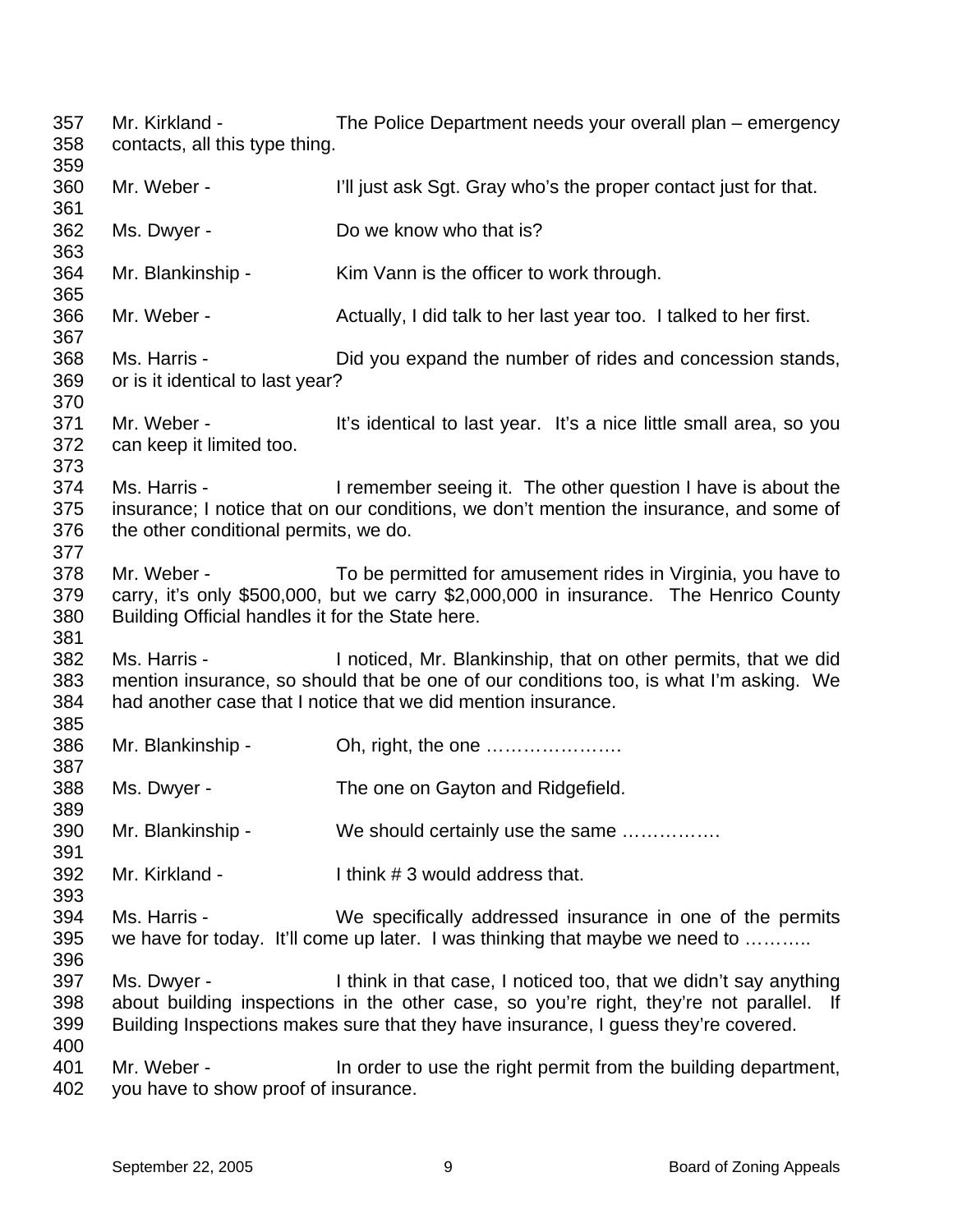Ms. Harris - But since you already have more than enough, I would think that the condition might guard the County of Henrico, or protect our interests. Mr. Nunnally - Any more questions for Mr. Weber? Anyone in opposition? That concludes the case. UP-21-2005. Ms. Harris - The Move that we approve this; however, add a condition limiting to at least a million dollars worth of insurance. Mr. Blankinship - Was that actually one of our conditions, or was it something required by the landlord on the other case? Ms. Harris - The landlord agreement. Mr. Blankinship - So you want to make it a condition on this one? Mr. Nunnally - A million dollar limit, you say, Ms. Harris? Ms. Harris - Yes – minimum. Ms. Dwyer - Now is that an insurance policy protecting the County, or naming the County as an insured, or ……………. Mr. Kirkland - Seems like that would be liability insurance. Mr. Nunnally - Wouldn't that be additional County insurance? Ms. Dwyer - That's a pretty big condition to impose without discussing it at all with the applicant, I think. Ms. Harris - But he said they did discuss it, that they had at least a million, did they not? Ms. Dwyer - He said they had it, but as a condition of the landlords, not to protect the County. Mr. Blankinship - The type of policy. Mr. Kirkland - The has a liability policy for those rides; I'm sure he's got a really big one. Mr. Blankinship - Then that's what you're concerned with, Ms. Harris? Mr. Nunnally - Motion by Ms. Harris that it be approved, with the insurance on the rides. Do I hear a second?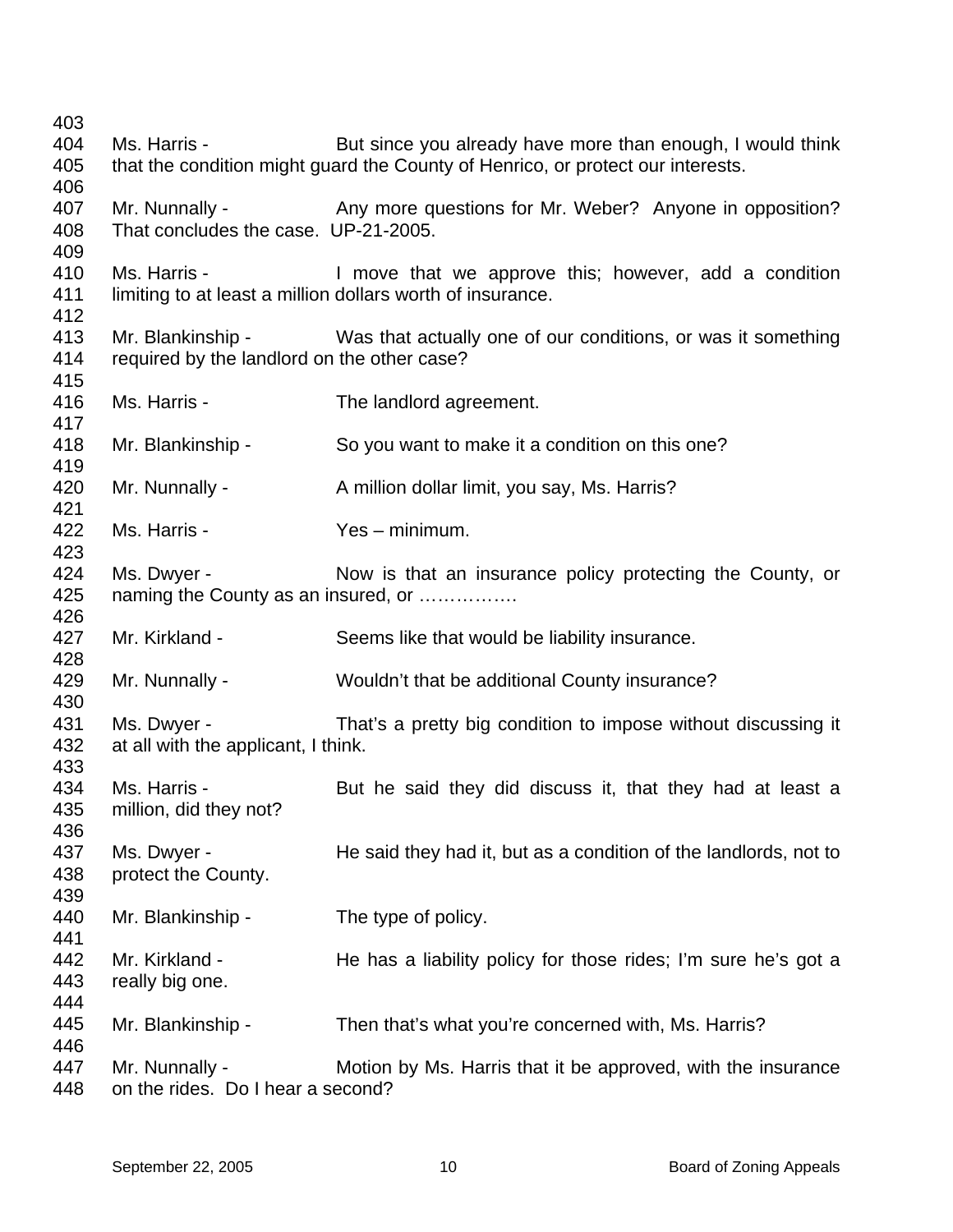| 449        |                                  |                                                                                             |
|------------|----------------------------------|---------------------------------------------------------------------------------------------|
| 450        | Mr. Kirkland -                   | Second.                                                                                     |
| 451        |                                  |                                                                                             |
| 452        | Mr. Nunnally -                   | Second by Mr. Kirkland. All in favor, say aye. Opposed?                                     |
| 453        |                                  |                                                                                             |
| 454        | Ms. Dwyer -                      | No.                                                                                         |
| 455<br>456 | Mr. Nunnally -                   |                                                                                             |
| 457        |                                  | It's been approved.                                                                         |
| 458        | Ms. Dwyer -                      | Could I just ask for some clarification on the insurance                                    |
| 459        |                                  | policy? What exactly are we requiring him to do now?                                        |
| 460        |                                  |                                                                                             |
| 461        | Ms. Harris -                     | One million dollars liability. I didn't say naming the County. I                            |
| 462        |                                  | think that's required on many -- in other words, if a person got injured, a citizen of      |
| 463        |                                  | Henrico got injured, they would sue the company. We want to be sure that they have          |
| 464        |                                  | funds for the suit. If we don't have something in place, and there is a liability, we would |
| 465        |                                  | be negligent in not seeing that the citizen was protected. I think it avoids a suit of the  |
| 466        | County.                          |                                                                                             |
| 467        |                                  |                                                                                             |
| 468        | Ms. Dwyer -                      | I misunderstood. I thought you were requiring an additional                                 |
| 469<br>470 |                                  | policy naming the County as an additional insured. So we're not requiring that?             |
| 471        |                                  | After an advertised public hearing and on a motion by Ms. Harris, seconded by Mr.           |
| 472        |                                  | Kirkland, the Board granted application UP-21-2005 for a temporary conditional use          |
| 473        |                                  | permit to operate a carnival at 10101 Brook Road (Parcel 785-771-0111). The Board           |
| 474        |                                  | granted the use permit subject to the following conditions:                                 |
| 475        |                                  |                                                                                             |
| 476        | 1.                               | This approval is only for a carnival at the Virginia Center Commons shopping                |
| 477        | center from October 19-23, 2005. |                                                                                             |
| 478        |                                  |                                                                                             |
| 479        | 2.                               | The applicant shall satisfy all requirements of the Henrico County Division of              |
| 480        |                                  | Police concerning the security of the site and the patrons of the event. In addition to     |
| 481        |                                  | mall security, the applicant shall employ two off-duty police officers on site Friday and   |
| 482<br>483 |                                  | Saturday evenings and one off-duty police officer Wednesday, Thursday and Sunday.           |
| 484        | 3.                               | The applicant shall satisfy all the requirements of the Henrico County Department           |
| 485        |                                  | of Health and the Henrico County Department of Building Inspections.                        |
| 486        |                                  |                                                                                             |
| 487        | 4.                               | Hours of operation shall be limited to 5:00 PM to 10:00 PM Wednesday and                    |
| 488        |                                  | Thursday, 5:00 PM to 11:00 PM Fridays, and 12:00 Noon to 11:00 PM Saturdays and             |
| 489        | 12:00 Noon to 10:00 PM Sundays.  |                                                                                             |
| 490        |                                  |                                                                                             |
| 491        | 5.                               | Adequate site distance must be provided entering onto public roads.                         |
| 492        |                                  |                                                                                             |
| 493        | 6.                               | Prior to receiving a building permit or an amusement device permit, the applicant           |
| 494        |                                  | must submit and receive approval of a security plan from the Division of Police.            |
|            |                                  |                                                                                             |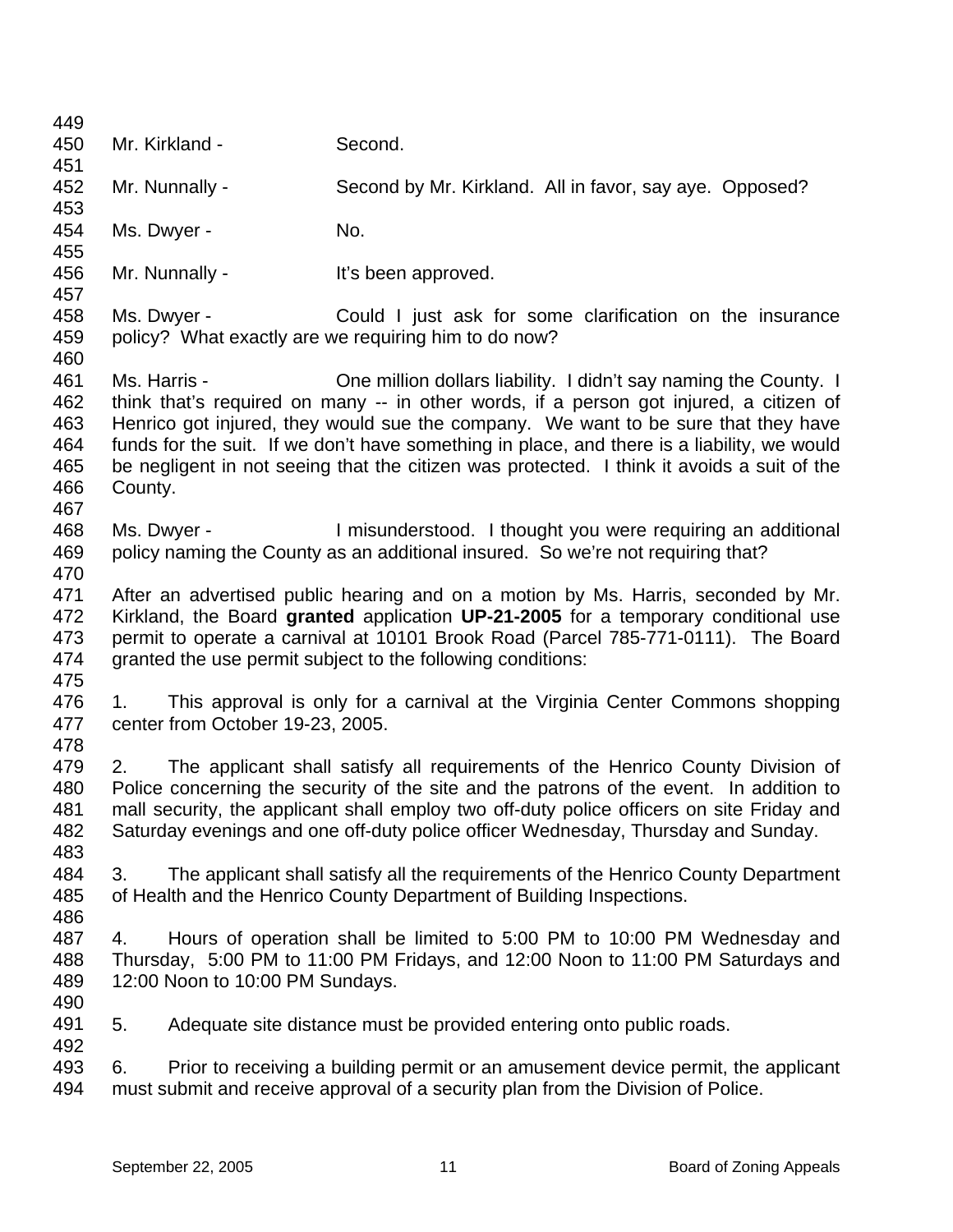495 496 497 498 499 500 501 502 503 504 505 506 507 508 509 510 511 512 513 514 515 516 517 518 519 520 521 522 523 524 525 526 527 528 529 530 531 532 533 534 535 536 537 538 539 540 7. All tents and accessory structures shall be removed from the site by October 24, 2005, at which time this permit shall expire. 8. [ADDED] The applicant shall provide proof of liability insurance of at least \$1,000,000. Affirmative: Harris, Kirkland, Nunnally, Wright 4 Negative: Dwyer 2008 Dwyer 2009 1 Absent: 0 The Board granted the request because it found the proposed use will be in substantial accordance with the general purpose and objectives of Chapter 24 of the County Code. **UP- 22-2005 DAN SIMOND** requests a temporary conditional use permit pursuant to Section 24-116(c)(1) to operate a temporary sales stand and amusement at 12496 Gayton Road (Parcel 732-751- 4078), zoned B-3, Business District (Tuckahoe). Mr. Wright - This anyone else here interested in this case? If so, Please stand and raise your right hand. Mr. Blankinship - Do you swear that the testimony you are about to give is the truth, the whole truth, and nothing but the truth, so help you God? Mr. Simond - I do. My name is Dan Simond, and I am requesting a temporary use permit to operate our seasonal pumpkin patch, with amusements. This will be our seventh season, pumpkin year, at the exact same location as before. Nothing's changed, just really routine as far as our set-up is concerned. Mr. Kirkland - Do you have any type of amusements out there? I see it's amusement devices. Do you consider those rides? Mr. Simond - They're moon bounces, they're inflatable, and we've had those in the past. Mr. Kirkland - Do you carry insurance? Mr. Simond - Absolutely. Mr. Kirkland - The Are they inspected? Mr. Simond - The past, I'm not sure if anyone's come out and inspected them. They're relatively new; you stake them down, put a blower on them. We've never had a problem in the past, and this will be out seventh season using them, and we've always used the same bounces.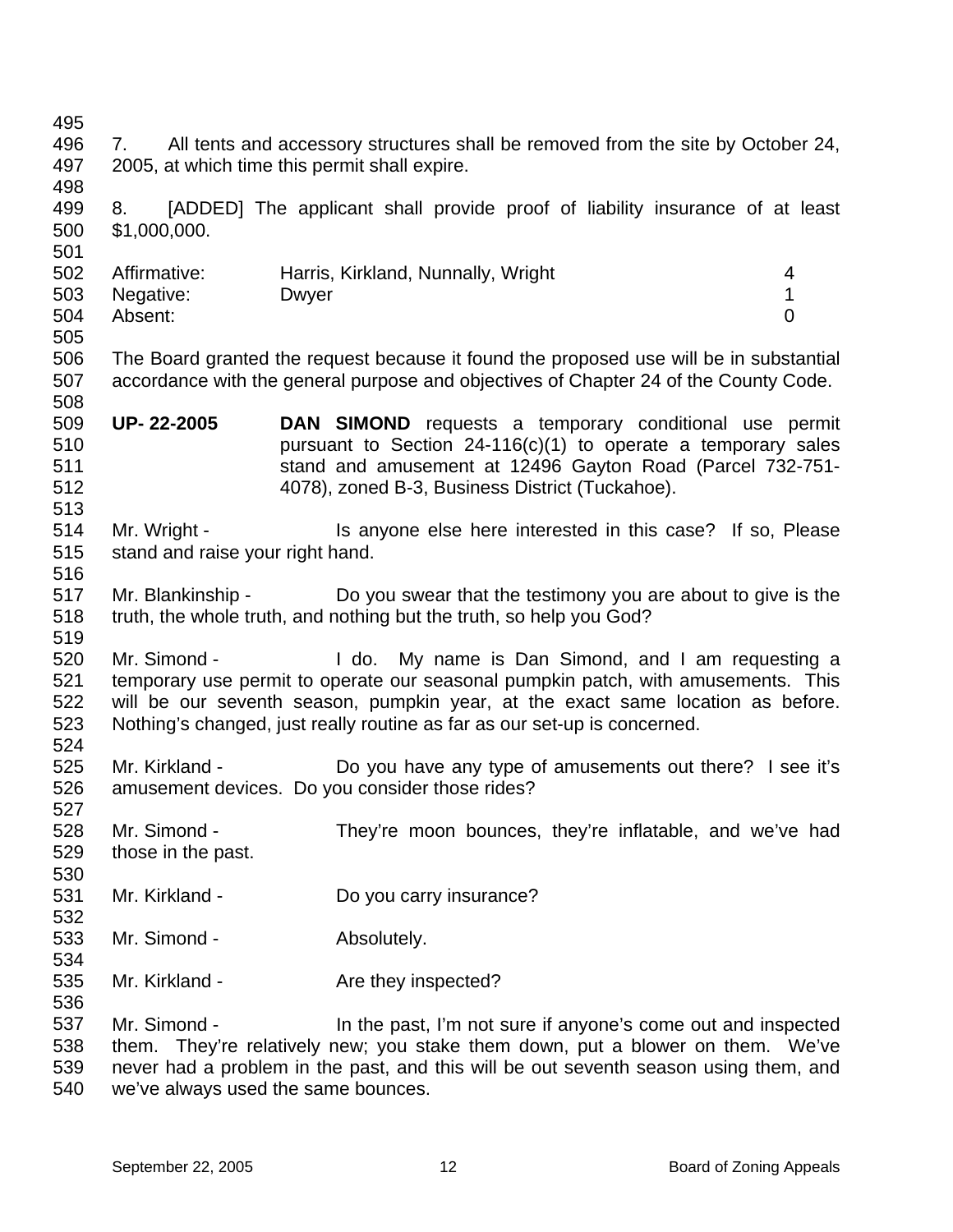541 542 543 544 545 546 547 548 549 550 551 552 553 554 555 556 557 558 559 560 561 562 563 564 565 566 567 568 569 570 571 572 573 574 575 576 577 578 579 580 581 582 583 584 585 586 Mr. Blankinship - I believe they are required to have a permit and inspections from Building Inspections, and I'm pretty certain they have in the past. Mr. Kirkland - **Do** you have any problem with our adding a condition that says, "the applicant shall satisfy all requirements of the Henrico County Department of Health and the Henrico County Department of Building Inspections? Mr. Simond - I have no complaint about that. Mr. Kirkland - They would see you have insurance and everything. Mr. Simond - We have that on site, and our leasing agent, Wilton Companies, requires that for the appropriation of the deal itself. However, I did want to also request, in the past we have requested a two-year approval of the conditional use, and we were granted that before, and my partner, Mrs. Gray, she was the person the applicant before she retired, so we were approved for a two-year permit, and wanted to see if that was possible, Mr. Blankinship - Would it be the same dates? Mr. Simond - Yes sir. Mr. Wright - I'm not so sure that's a good idea for this type of thing. Ms. Dwyer - The If it's not been advertised as a two-year request, do we have a problem with notice? Mr. Blankinship - We don't actually list that in the advertisement. I don't think that even goes in the notice letter. Mr. Wright - This is not what they normally have as a continual operation that we grant these more-than-on-year things. Mr. Kirkland - It's just like the Cole Shows. Mr. Wright - I think we ought to be looking at it every year, based on what they propose. Mr. Kirkland - I think so too. They could change something, then have a complaint, and we couldn't do anything about it. Ms. Dwyer - Mr. Blankinship, there's a statement that the plan submitted shows, that all amusements shall be 100 feet away from the road. That's not in the conditions. The conditions state 200 feet from any R District. Does that accomplish the same purpose, as you look at the plans?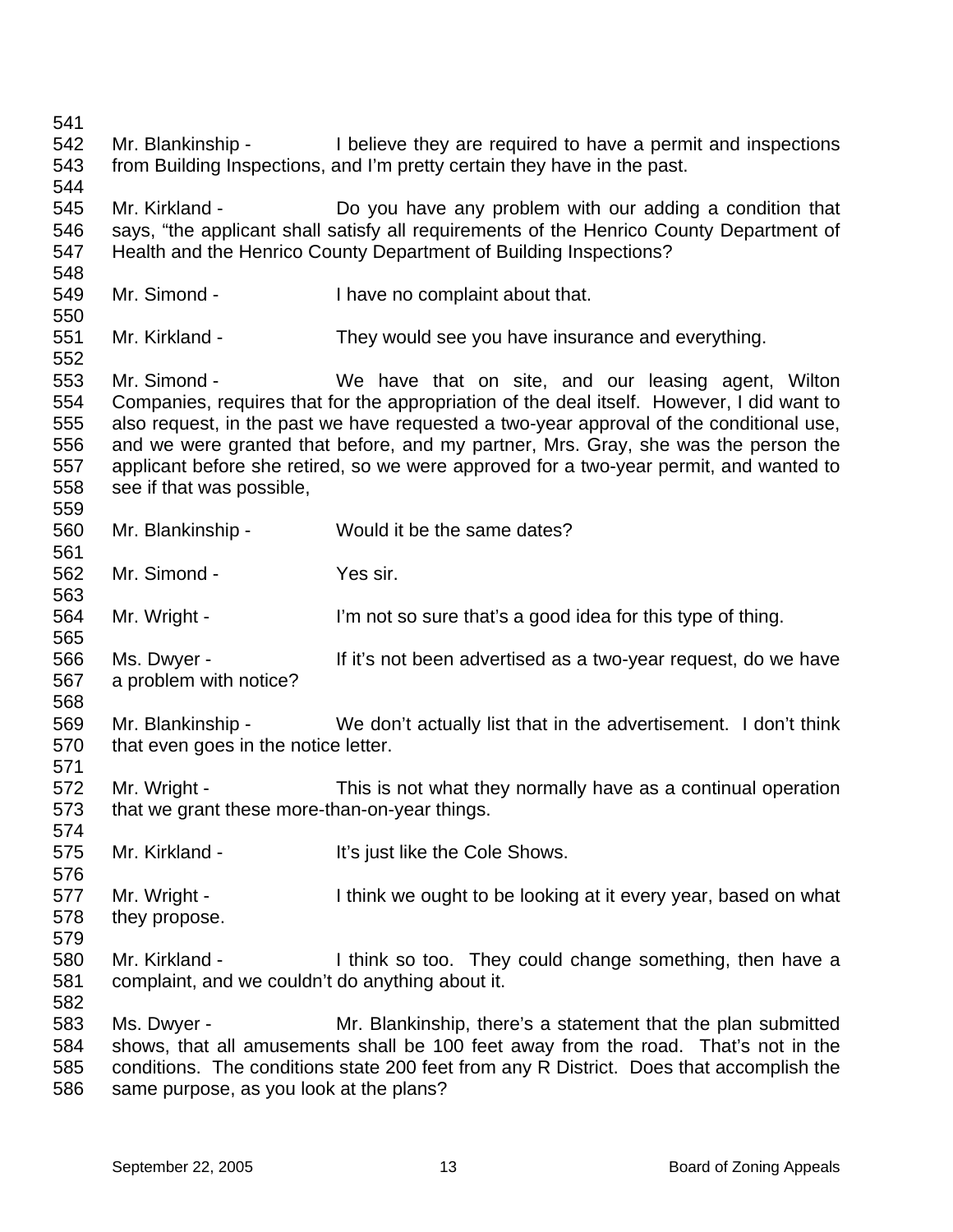587 588 589 590 591 592 593 594 595 596 597 598 599 600 601 602 603 604 605 606 607 608 609 610 611 612 613 614 615 616 617 618 619 620 621 622 623 624 625 626 627 628 629 630 631 632 Mr. Blankinship - No, they're two different requirements, but we did say that they have to use it in substantial conformance with the plan, so …………….. Ms. Dwyer - I just want to make sure there's no interference with sight distance on the roadway, with any tall structures that might interfere with the vision of the drivers. Are we covered in your view? Mr. Blankinship - Yes, given that condition, they have to do what's shown on the plan. Ms. Dwyer - The Mon't see the plan in our packet. Mr. Blankinship - Paul, can we put it up? We didn't get it scanned? I apologize for that; that should have gone in the packet. Ms. Dwyer - What you've done in the past, you've had the fence that encloses it, 100 feet from the curb line, is that how you measure it? Mr. Simond - There's Actually, I think it's probably even more than 100. There's so much space that we don't even use, that's just a gigantic grass vacant lot. We're really actually closer to the back portion, away from the road, so I would think we're even more than 100 feet. It is all self-enclosed in temporary fencing, and it's the same layout that we've had in the past. We really haven't, and we have no intention of changing it; it's worked well, and we have a lot of repeat customers, and the residents enjoy it. I don't see any need to make it bigger or to change anything. It's been working well, so we're happy with it. Mr. Blankinship - I'm afraid the plan has gotten separated from the file, so that's why it didn't get copied. Ms. Dwyer - My main concern is just making sure that it's 100 feet from the roadway; that's not a problem, as far as the applicant's concerned, so I think we'll just add that in the conditions, and then we're covered. Ms. Harris - Last year, the picture that we have here, how many feet is this from the road, do you remember? Mr. Simond - The Like I said, we placed it in the same spot. I would say that's at least between 100 and 200 feet, at least 100 feet. Like I said, we're further away from Gayton and Ridgefield, but closer to the shopping center parking lot; we're almost, because the plat that you're showing there  $-$  it' got a small square in the right-hand corner. We're not even near that. We're toward the back portion of that plat, closer to the parking lot. Ms. Dwyer - Probably you want to make it convenient for people to park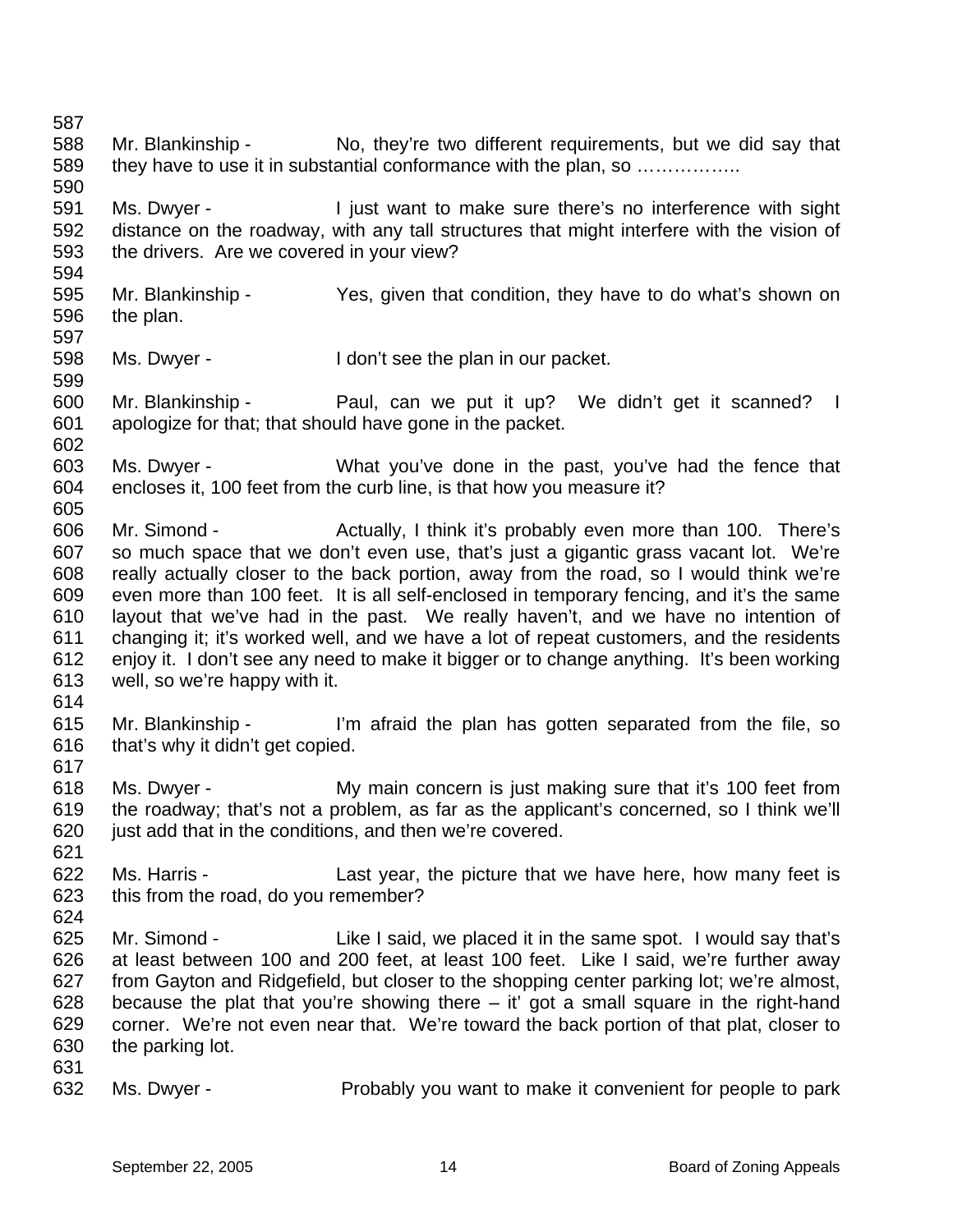633 634 635 636 637 638 639 640 641 642 643 644 645 646 647 648 649 650 651 652 653 654 655 656 657 658 659 660 661 662 663 664 665 666 667 668 669 670 671 672 673 674 675 676 677 678 in the lot. Mr. Simond - And also to keep the children more safe, further away from the right-of-ways of the traffic. Mr. Nunnally- **Any further questions of Mr. Simond?** Is anyone here in opposition? That concludes the case. UP-22-2005. Mr. Blankinship - I have the plan here, if anyone wants to see it. I apologize that we didn't get it in the presentation, but if you want to see the sketch that they submitted, it's here. Ms. Dwyer - I move that we approve the case UP-22-2005, with two changes to the conditions. One is to simply specify that the amusements be at least 100 feet away from the roadway at Gayton and Ridgefield. I think they've committed to that, but I just want to make sure that that's there. Also, we had some discussion about Building Inspections and the Health Department, which, as Ms. Harris pointed out, was in the other amusement case, and it's not in this one. Mr. Blankinship, do you see any point in having them check this out? I don't think they sell food, but they do have some kind of children's amusement playthings. Mr. Blankinship - The lt never hurts to tie those other requirements to the use permit. Ms. Dwyer - Well, I'd like to add that Building Inspections and the Health Department, as necessary, that they comply with any conditions that those departments may impose on their activities. Mr. Wright - I'll second. Mr. Nunnally - That includes that 200 feet from the road? Ms. Dwyer - Che hundred feet from the road; it already says 200 from the R District. Mr. Wright - The My second includes those changes. Mr. Nunnally - **Motion by Ms. Dwyer, second by Mr. Wright, that it be** approved with those conditions added. All in favor, say aye. Opposed? It's been approved. After an advertised public hearing and on a motion by Ms. Dwyer, seconded by Mr. Wright, the Board **granted** application **UP-22-2005** for a temporary conditional use permit to operate a temporary sales stand and amusement at 12496 Gayton Road (Parcel 732-751-4078). The Board granted the use permit subject to the following conditions: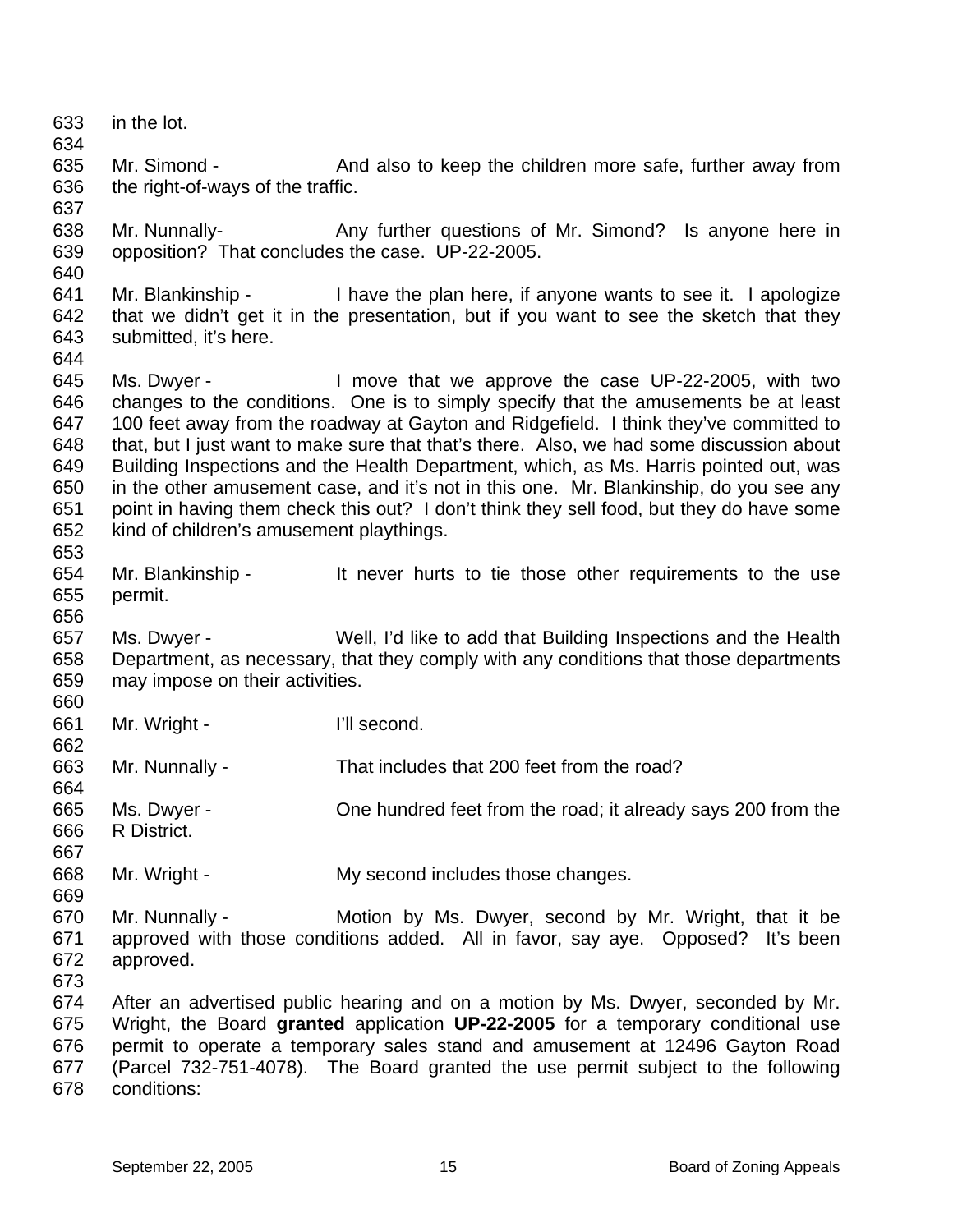679 680 681 682 683 684 685 686 687 688 689 690 691 692 693 694 695 696 697 698 699 700 701 702 703 704 705 706 707 708 709 710 711 712 713 714 715 716 717 718 719 720 721 722 723 724 1. The property shall be used in substantial conformance with the plan filed with the application. No changes or additions to the layout may be made without the approval of the Board of Zoning Appeals. 2. Hours of operation shall be limited to 10:00 AM - 9:00 PM, October 1 - November 1, 2005. 3. Temporary outdoor sales lots and stands shall be located at least 200 feet from any R district. 4. This use shall not interfere with the parking lot or vehicular circulation of the shopping center. 5. All amusement devices and displays shall be removed from the site on or before November 2, 2005, at which time this permit shall expire. 6. [ADDED] The applicant shall satisfy all requirements of the Virginia Department of Health and the Department of Building Construction and Inspections. 7. [ADDED] The amusement devices shall be set back at least 100 feet from Gayton Road and Ridgefield Parkway. Affirmative: Dwyer, Harris, Kirkland, Nunnally, Wright 5 Negative: 0 Absent: 0 The Board granted the request because it found the proposed use will be in substantial accordance with the general purpose and objectives of Chapter 24 of the County Code. **UP- 23-2005 RICHMOND RUGBY FOUNDATION LTD.** requests a conditional use permit pursuant to Sections 24-12(b) and 24-52(a) to operate a private recreation facility at 514 Whiteside Road (Parcel 833-710- 5988), zoned A-1, Agricultural District (Varina). Mr. Nunnally - This anyone else here interested in this case? If so, would you please stand and raise your right hand? Mr. Blankinship - Sir, would you raise your right hand. Do you swear that the testimony you are about to give is the truth, the whole truth, and nothing but the truth, so help you God? Mr. Sweet - Yes. Mr. name is Pete Sweet; I'm the Trustee and Chairman of the Richmond Rugby Foundation. We're requesting a conditional use permit to play rugby and/or soccer on this facility.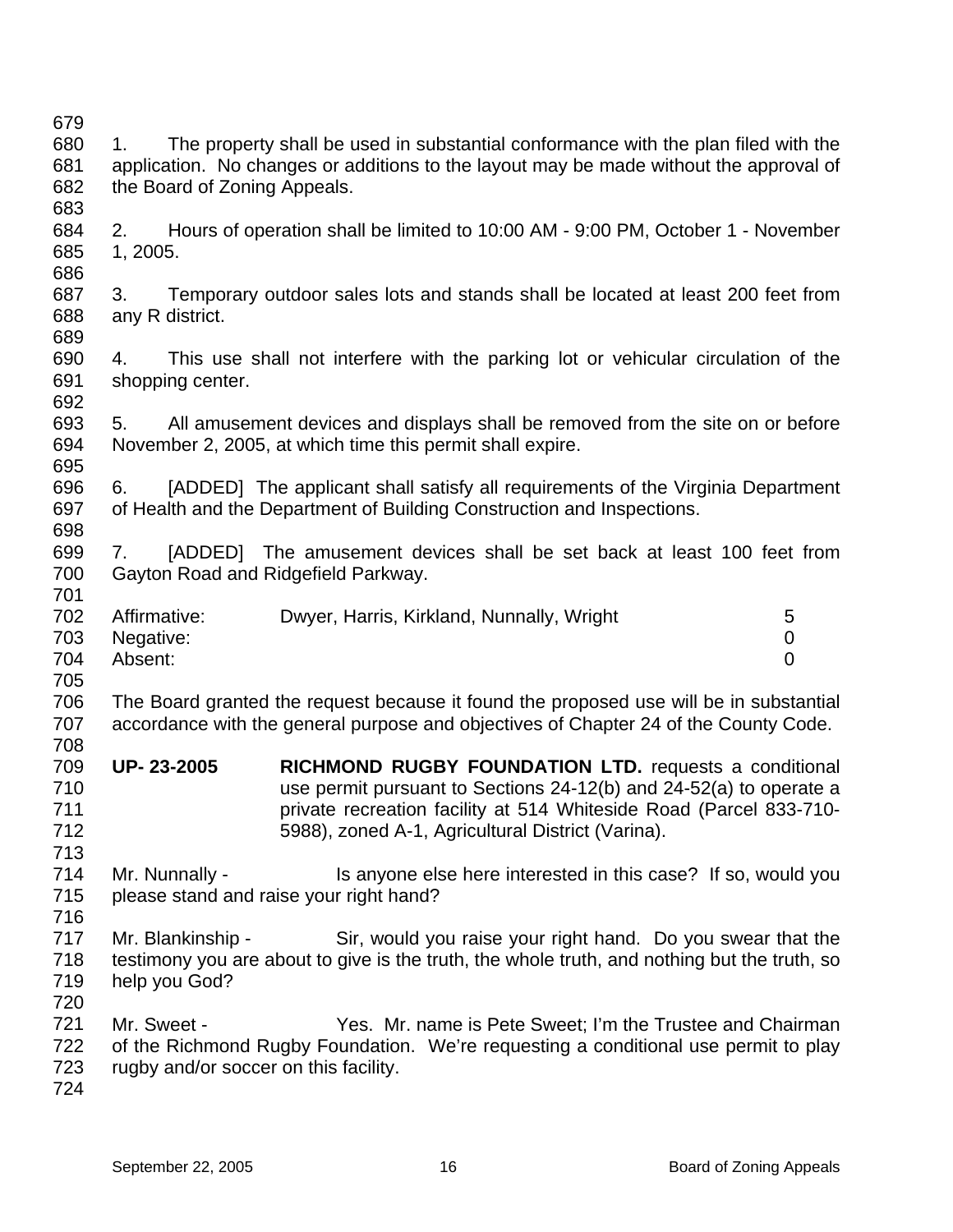725 726 727 728 729 730 731 732 733 734 735 736 737 738 739 740 741 742 743 744 745 746 747 748 749 750 751 752 753 754 755 756 757 758 759 760 761 762 763 764 765 766 767 768 769 770 Ms. Dwyer - Is this adult soccer or children's soccer, or any soccer club? Mr. Sweet - The only conversations I've had with the YMCA concerned adult soccer in the future when they have an overrun in that area. I was instrumental in coaching soccer at the YMCA, and they have plenty of youth facilities there for now. They're getting ready to remodel their fields there and change them so they suit adult soccer in the long run, and children's soccer in the sideways. Our main emphasis is on rugby at this point, and my conversation with the Director of the Y, is just for future concern of overruns in one or the other. Mr. Wright - The Mr. Sweet, have you read the conditions that have been proposed for this case? Mr. Sweet - If it wasn't sent to me in the mail, no sir. If it was, then I have. Mr. Wright - They're sent out, I think there are nine conditions. I just want to make sure you've read those and you're in accord with what the staff has proposed. Mr. Sweet - I have read them; I do not have them with me, and I'm not up to date, and my Club Historian and fellow Administrator, Mr. Rose, is here with me and could maybe be up to date on them more than I am. Mr. Wright - This is just for the month of March, is that correct? Mr. Sweet - No sir. I don't know where that came from. Mr. Wright - You will begin in March? Mr. Sweet - The Yes sir, that's the tentative plan. Ms. Dwyer - Should we pass over this and allow him a chance to look at all those conditions, because they're all pretty important. Have you read these; are you familiar with them, or would you like some time to look them over? Mr. Sweet - I have not read them; I'm not familiar with them, and I would like some time, if that's okay. I can do it in a few minutes. Mr. Nunnally - Would you like to pass this over for a few minutes, and we'll call the next case, and then after that, we'll call you back sir. Mr. Blankinship - We could hear from the other two speakers if you want. Ms. Dwyer - The might need to listen to them though. Mr. Nunnally - Let's just pass over this for the time being, and then we'll let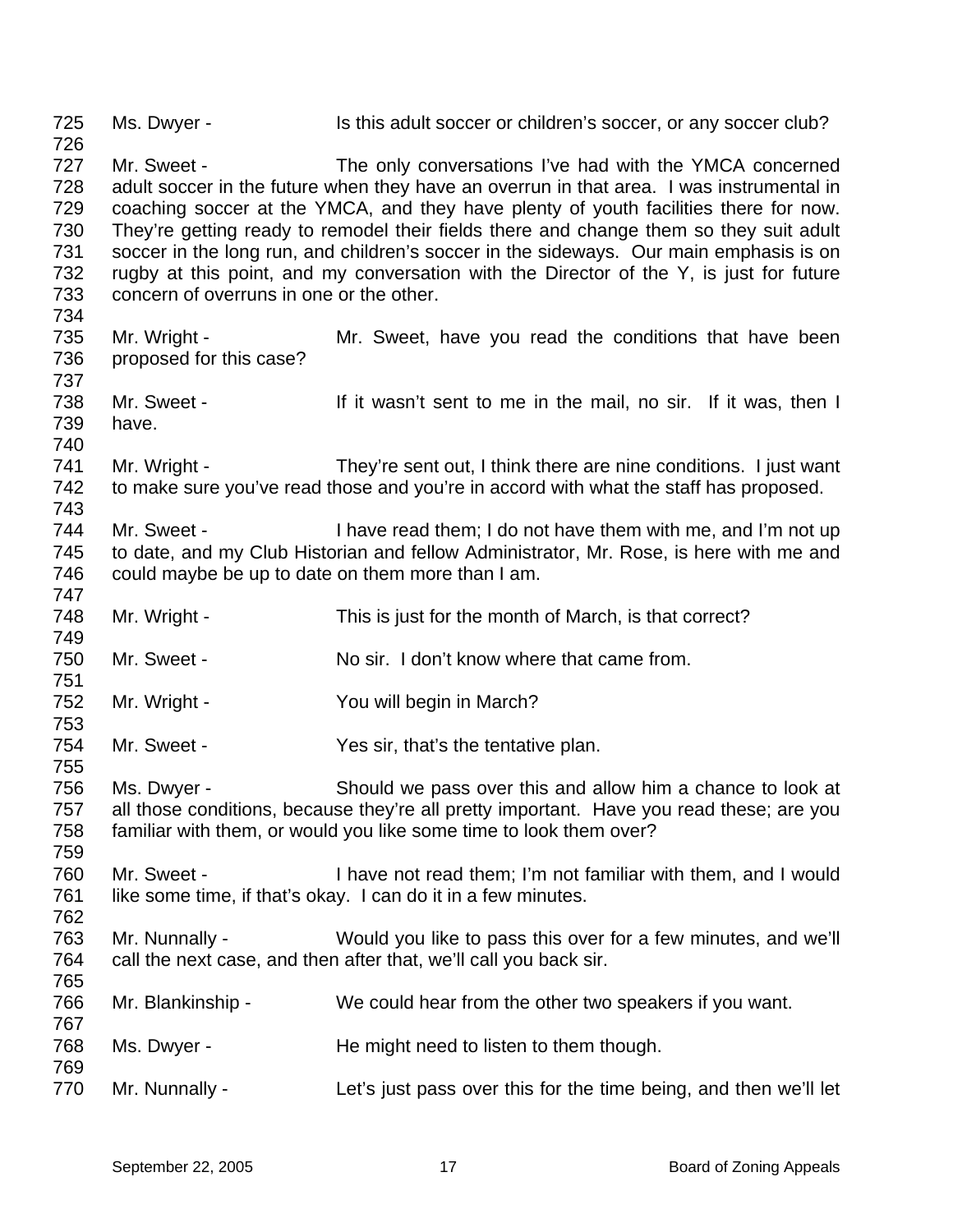- 771 him come back.
- 772

774

## 773 *(Case is resumed after A-95-2005 is heard.)*

775 776 777 778 779 780 Mr. Sweet - Mr. Chairman, I apologize for not reading these. I sat at a stoplight for fourteen minutes, the Staples Mill stoplight was down, and there was a line of traffic coming in here, and I just kind of rushed in here. I had a couple of concerns, no problems with them, but there are two things I wanted to clear up about it. It said remove dead plants as far as landscaping goes, and I guess that refers to future landscaping we'll do?

781

783

789

782 Mr. Blankinship - Right.

784 785 Mr. Kirkland - Yes

786 787 788 Mr. Sweet - There's no problem with that. And then it said there's a maximum of 60 participants at a time, and that is typical, I believe we talked on the phone about the participants, and typically, ……….

- 790 791 792 Mr. Wright - Which one are you talking about now? I want to make sure I'm on the same page with you.
- 793 794 795 796 797 798 799 800 Mr. Sweet - I believe it was the last one, # 9, "No more than 60 participants shall be permitted at any one event." That is typical on a typical rugby, not soccer. Soccer varies in the amount of people who play. In a typical rugby, there are two games a day, with fifteen participants in each event. That's typical; there'll never be more than sixty participants on a typical day. Sometimes you have substitutions, so there may be 65 or 64, but lately there's been less than that amount. I was at a game at Dorey Park last Saturday, and there were probably fifty.
- 801 802 Mr. Blankinship - What number would you be comfortable with?
- 803 Mr. Sweet - A maximum at any one time would be ninety.
- 805 806 807 808 Mr. Wright - The Suite of Ninety? What does the event mean? Does it mean each particular match. What do you have, rugby matches, is that what you call them, each match or the whole day?
- 809 810 Mr. Blankinship - I would take it to mean at any one time, on the property at any time.
- 811 812 813 814 Mr. Wright - So that means there wouldn't be a cumulative number then. If they have a match at 9:00 o'clock, and had 60, and had another one at 11:00 o'clock, and had sixty, that's 120, but that's not what you're talking about, is it?
- 815 816

804

Mr. Sweet - Right. The first sixty had left. That would be a problem.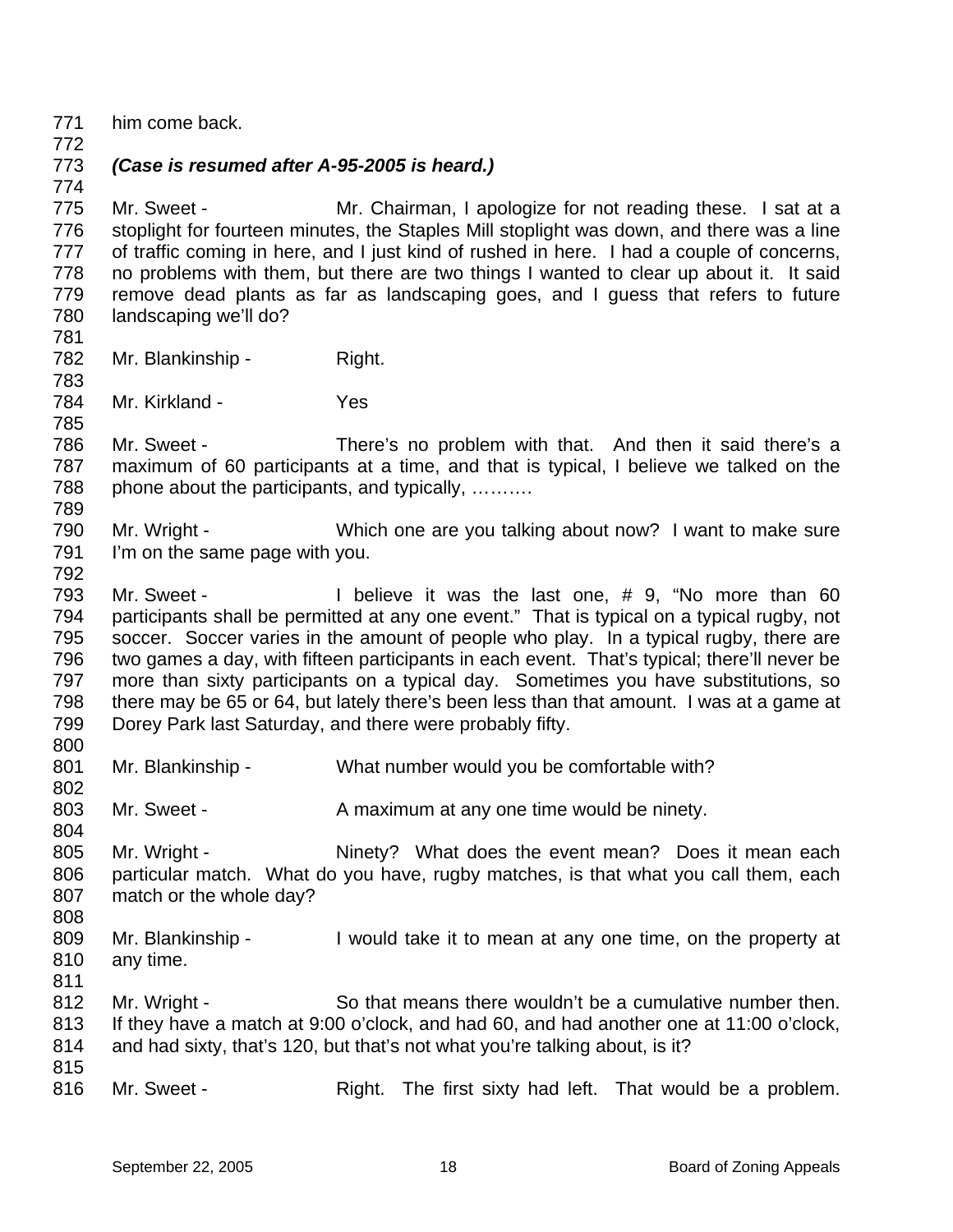817 We're not going to have parking to accommodate all of them.

818 819

820 821 Mr. Wright - The question is, what do you mean by one event? If it's all day long, that's one thing. If it's each particular match, that's something else, the way I see it.

822 823 824 825 826 827 828 829 830 831 832 833 834 835 836 Mr. Sweet - Then I've got no problem or questions, if it's read that way. Ms. Harris - The How close are you to the Y? Mr. Sweet - The Muslim H<sup>t's</sup> approximately half a mile. Ms. Harris - Child the opposite side of the street? Mr. Sweet - Yes ma'am. Ms. Dwyer - Do we have a plan? I don't see a plan in here. Mr. Sweet - A plan for our operation?

- 837 838 839 Ms. Dwyer - Like where are you going to put the fields, and that kind of thing?
- 840

841 842 843 844 845 846 847 848 Mr. Sweet - I had sent it in. Basically, it's just a little drawing I sent in. The front we cleared years ago, anticipating on moving it, and it's been sitting there, being overgrown. Sometimes we bushhog it, sometimes I get one of the neighbors to bush hog it, just to kind of keep it down. Part of it has grown back up a little bit; the local church asked me to keep it down. When I can, I do. The back of it is where we're going to put the athletic field. It's actually back inside the wood line. The athletic events would not even be in view of any of the neighbors that I know of. The parking would be.

- 849 850 851 Ms. Dwyer - The parking  $-$  are you familiar with when it requires a transitional buffer 10 or a transitional buffer 25? Are you familiar with what that means?
- 852 Mr. Sweet - The Is that a turn lane.
- 854 855 856 Ms. Dwyer - No, that relates to the number of plants that you're going to have to put in to buffer the parking lot from the neighbors.
- 857 858 859 860 Mr. Sweet - On both sides? I will familiarize myself with it. I've done developing. Engineers normally do that, and I don't, but it's not a problem. It's being overgrown in part of it anyway.
- 861 Ms. Dwyer - So how much will you be clearing.

862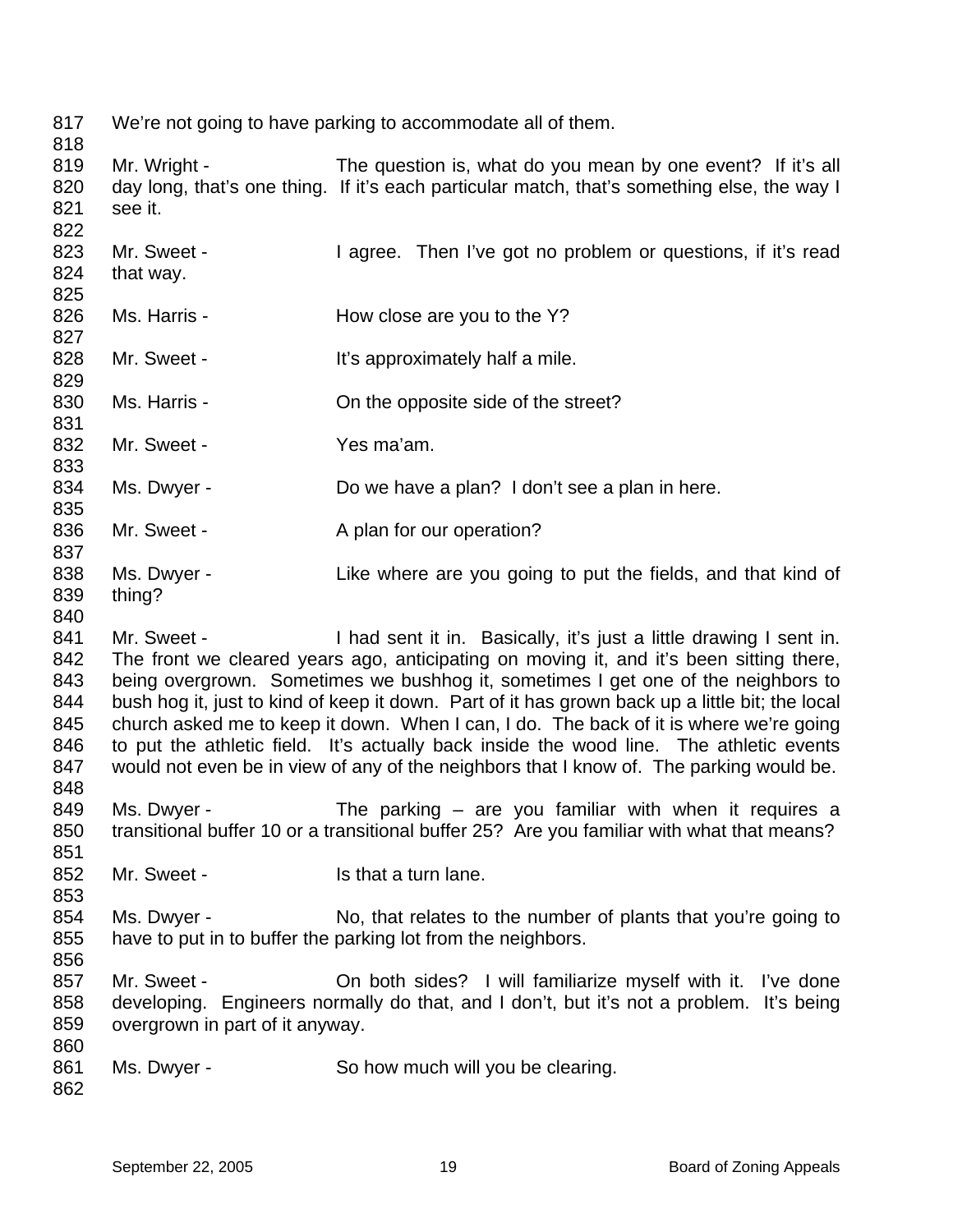863 864 865 866 867 868 869 870 871 872 873 Mr. Sweet - The parking lot area is already being cleared; the back is already cleared. Some years back I had a talk with the association about doing the clearing for them as kind of a sponsor, and putting my horses back there on the land, temporarily. We're being forced to escalate our plans because Parks and Recreation is being less and less able to accommodate us, and so we're kind of escalating that plan and trying to push us back there ahead of time. It's already cleared. We've had some piles of stumps sitting back there for four or five years, anticipating burning them, and then we found out the Fire Marshal wouldn't give a burn permit, so as soon as we're able to use the field, then we're going to go ahead and contract to haul those off. They're already down; there's nothing else planning on coming down that's not already down.

874

- 875 876
- Ms. Dwyer The And you're not going to need lights?
- 877 878 879 880 881 882 Mr. Sweet - Oh we'd love to have lights in the future, but we're forty years in this, and that might be forty years from now. Forty years ago I was in Tuckahoe Little League when we started that, and you saw what kind of success they had. I believe it was '63 and '64 when I was going to Tuckahoe; by '68 we were in the World Series. I'd love to see something like this happen with a local rugby.
- 883 884 Ms. Harris - When you have competition in the Y, is there a problem with parking? I know that sometimes they park on the street.
- 886 887 888 889 890 891 892 893 894 895 896 897 898 899 900 901 902 903 904 905 Mr. Sweet - We haven't gotten there yet, so we don't know. I'd love to think in the future that I'd have a problem with people there. Right not we don't have enough people. When I played the game, we had three games a day, and the sport has kind of died in this area. In other major metropolitan areas, we're falling way behind. I played in the '70's, and we were a dominant force. We could play anybody in the country. Now we're way down the list and barely have enough people to play. I'm hoping this will help us. A big part of it is, when we started in Henrico, we were at Virginia Randolph's field, and they moved us from field to field to field over the years, and Henrico Parks and Recreation is probably one of the best in the country, and I've been around the country to see, but they can't accommodate every event and every group, and when Virginia Randolph Association got bigger and bigger, they moved us to Dorey Park. At that time Jack Kent and Tom Blekicki said this was our permanent home, forever and ever, in the foreseeable future, and that lasted a few years, and we developed a policy that we can't play in the rain, which rugby's meant to be played in the rain, and so every time that the local rugby club cannot play a home game, they get fined \$500 to \$800 by the league, plus we forfeit the league. Every time we can't make a practice, spring a year ago, all that rain, we didn't make any practices before our first game, so all that has to do with why we're here. We just can't participate in our league, using Henrico fields like we've been.
- 906 907 908 Ms. Dwyer - Looking at Condition # 7, which limits your hours, 10:00 to 5:00 on Saturdays and 6:30 to 8:30 on Tuesdays and Thursdays, if we approve this, this is what you're limited to, and if you want to change it, you'd have to come back to us, so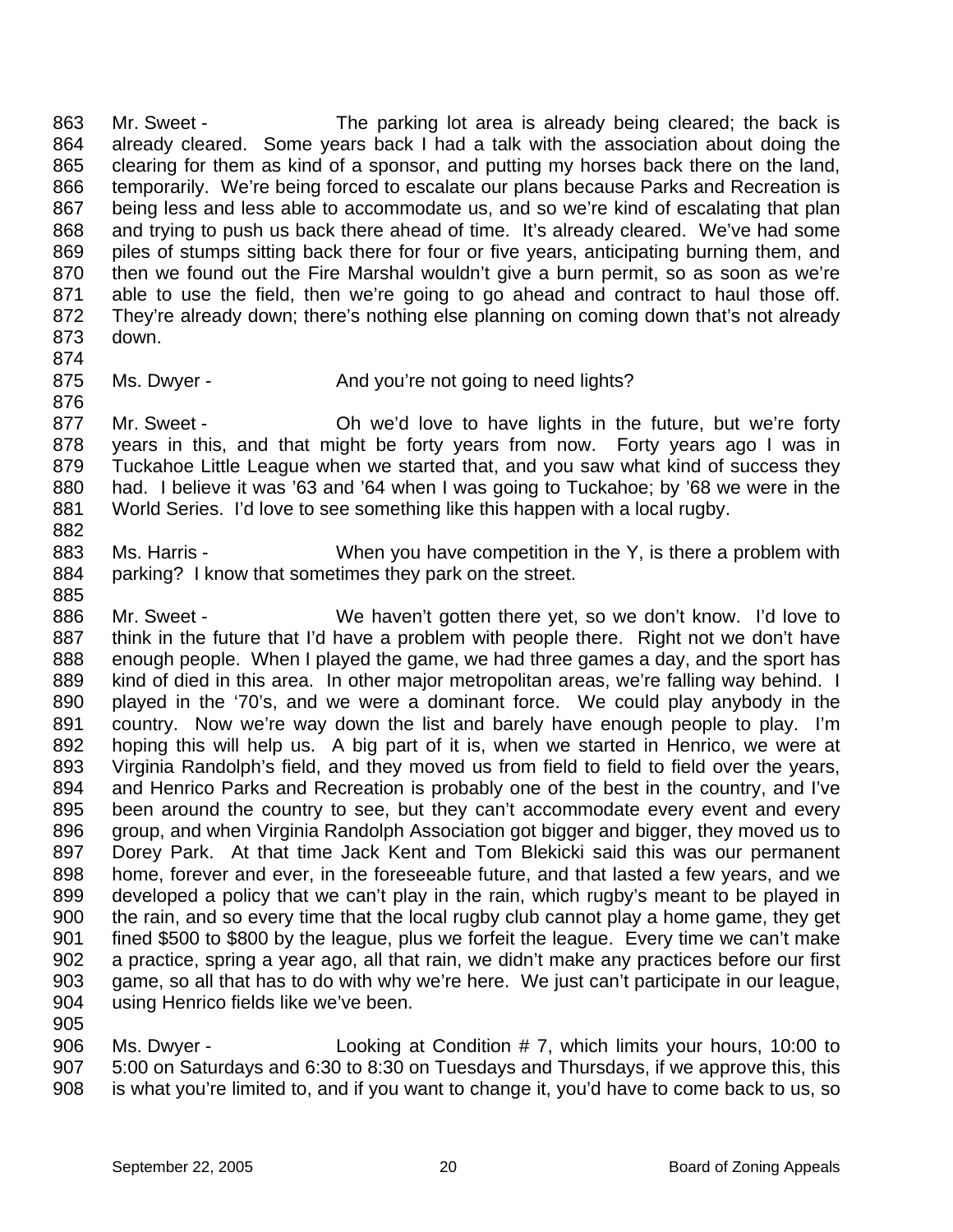909 I'm just wondering how practical that is.

910 911 912 913 914 915 916 917 Mr. Sweet - Think it's very practical. Our practice has always been on Tuesdays and Thursdays, and I don't know that they'll be able to practice there any time soon, because they can only practice until the time changes anyway. We've gotten so used to that in recent years, Henrico's been treating us the same way. Last year, we would practice at Dorey Park without lights; that's the way it's been for years and years. The club's really struggled because of it, and if they want to have an event other than this, they can come back for a temporary permit or something.

918

925

931

935

942

- 919 920 921 922 Ms. Dwyer - The l'm just suggesting that it would be easier for you, if it's agreeable to this Board, to not limit yourselves to Tuesdays and Thursdays, in case you wanted to change.
- 923 924 Mr. Sweet - The future, when the Y's do take on the planning, that may very well be ………….
- 926 927 928 Ms. Dwyer - It doesn't make sense to me to limit it, if we're going to allow it to be used for recreation, it seems that it should be any day of the week.
- 929 930 Mr. Sweet - I agree, and I was answering just like the '60's question, just like the "typical," not the maximum, but …………..
- 932 933 934 Ms. Dwyer - Thinking ahead, that would prevent you from having to come back to us and filing another application and going through all of that, just to have a practice on Wednesday.
- 936 937 938 939 940 Mr. Sweet - It may very well be that the Y, if we're talking young adults, may want to do it after school hours, but I don't see us wanting to do anything later than that, simply because it's being a courtesy to the neighbors, I don't think we should be there any later than 9:00 o'clock.
- 941 Ms. Dwyer - Think this is too limiting.
- 943 Mr. Blankinship - Five days a week certainly makes more sense.
- 945 946 947 948 949 Ms. Dwyer -  $\blacksquare$  And why not after school? Why not 3:00 to  $\blacksquare$  I'm not sure what the purpose of limiting it in this way is, if you've reached a point where you wanted to share these fields with the Y kids, for example, there's no reason why this should be limited.
- 950 951 952 953 954 Ms. Sweet - Thank you for suggesting that. Ms. Harris - The Music Harris Is there an expiration date on this use permit, Mr. Blankinship?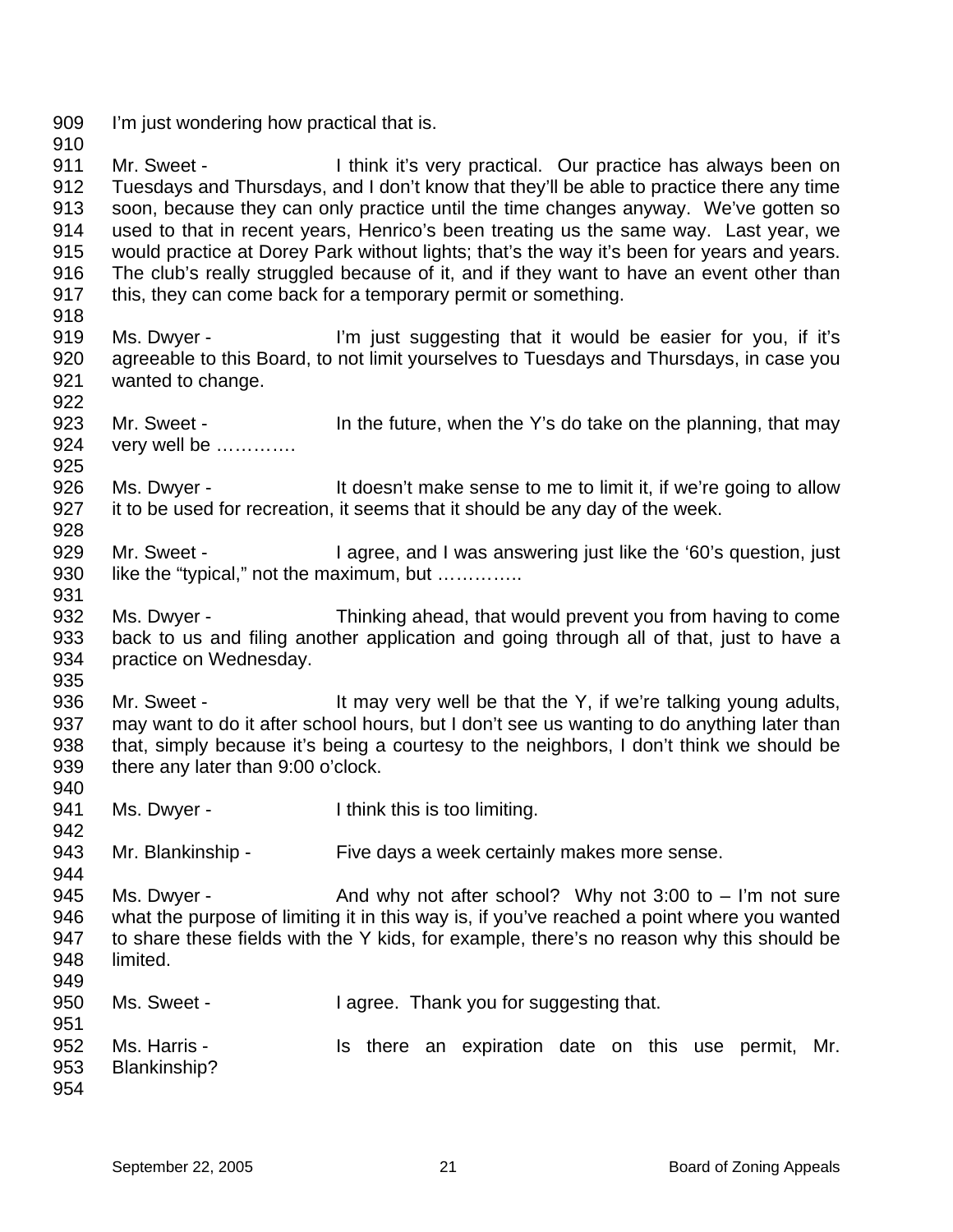955 956 957 958 959 960 961 962 963 964 965 966 967 968 969 970 971 972 973 974 975 976 977 978 979 980 981 982 983 984 985 986 987 988 989 990 991 992 993 994 995 996 997 998 999 1000 Mr. Blankinship - No. Mr. Wright - This is like all the swimming pools. Mr. Sweet - They asked for a time on the application, and I didn't answer because I don't want it to ever end. Mr. Blankinship - We use the same form for temporary permits that we use for permanent ones. Ms. Dwyer - No tree preservation on this plan. I think we should have one. Mr. Sweet - Which tree do you want me to save? It's in the woods. We've cleared up a spot already. We've got to create a buffer, so ............. Ms. Dwyer - You're showing a perimeter of trees around the field. Is that two feet or twenty feet or fifty feet? There's no dimension on that, and I think there needs to be some. Mr. Sweet - This land is 322 feet wide in the back and 308 feet wide in the front, going by memory. I've only been out there a thousand times. Our rugby pitch and/or soccer pitch needs to be a maximum of 70 meters wide, which in feet would translate back to putting the us within 55 feet of both sidelines. If there's ever room for spectators or sidelines, we're crowded as it is. If we have to put a buffer back in, anything we do is going to crowd us if we have to do it to comply. But right now we've got trees on the property line, inside the property line, no more than fifteen feet at the max, probably an average of seven or eight feet, we've got trees inside our property line. We just didn't want to clear them again, because of the neighbors' property. Whatever the buffer you're talking about is required, is what we'll have to accommodate, but anything we do is going to crowd us, the athletic field. The parking lot we've got plenty of room to put trees. Ms. Dwyer - Mr. O'Kelly or Mr. Blankinship, do you have any thoughts about tree preservation along the perimeter? I'm just wondering if we should require tree preservation around the perimeter of the property. Mr. Sweet - In the front, to the north, I believe it's Mr. Nash's property is already, he keeps that field clear, and there are no trees on that front line. I believe he actually cuts over on ours, which is fine, but I'm not positive. It's pretty close. Mr. Blankinship - If some of that land were converted to development in the future, it would be nice to have a buffer there, but I don't know …………………. Mr. O'Kelly - Wouldn't that require a revised permit if they expanded in the future? To come back to this Board?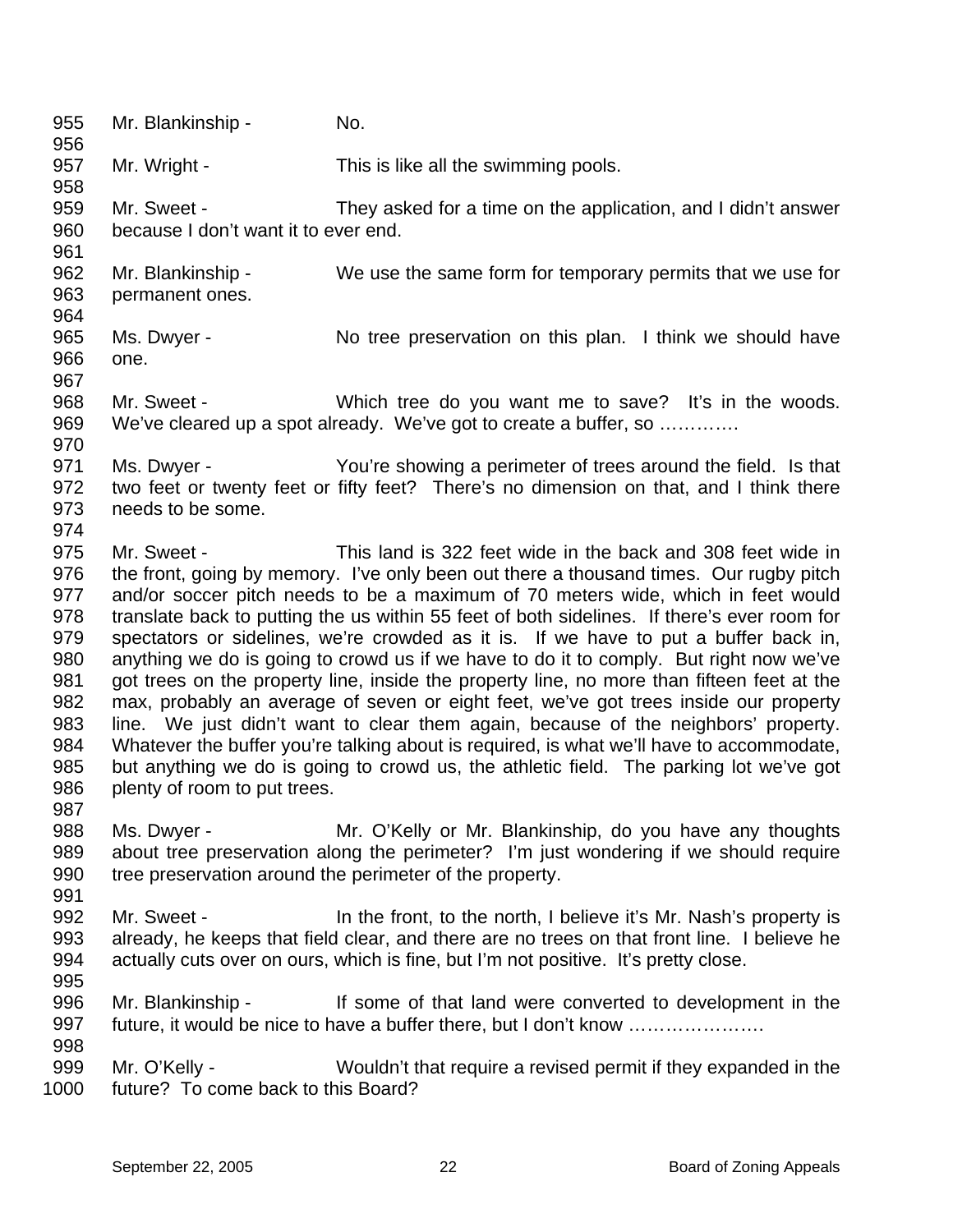1003 1004 1005 1006 1007 1008 1009 1010 1011 1012 1013 1014 1015 1016 1017 1018 1019 1020 1021 Mr. Blankinship - Yes. Right. Mr. Kirkland - Any land that developed adjacent to them would have to have buffers also, wouldn't it? Mr. Blankinship - The It's residential against residential, we don't normally require a buffer. Mr. Sweet - The land coming in there across from the Y, you may know this better than me, I was told up until a few months ago that was the next elementary school there, and then something happened with that deal, and I guess that got put on the wayside. That's not the land adjoining it, but it's the land adjoining the land that's adjoining mine. I'm pretty sure development's coming to that area in the not too distant future. Mr. Nunnally - Any other questions? Anyone else wish to speak on this case in opposition? Mr. Rose - The My name is Thomas Rose; I'm speaking in favor of the proposal. I've been a member of the rugby club and an officer of the Foundation since

1022 1023 1024 1025 1026 1027 1028 1029 1030 1031 1032 1033 1034 1035 1036 1037 1038 1039 1040 1970. Obviously, Mr. Sweet has expanded on the fact that rugby needs a very large open field to play on. In the past, the County of Henrico Parks and Recreation has assisted greatly our efforts to hold these athletic events. This particular land was purchased in approximately 1988 and has been paid for. We are mortgage free, and no one on the property. We're paying faithfully, the real estate property tax, and we would like to develop this land for athletic purposes. Obviously, we're trying to assist the County in various community efforts in rugby; we're listed with their community service program, as a contact for people who are interested in rugby, and we've just submitted for the 2005 directory to be a contact for people who are interested in that sport. I've been fortunate to have traveled to Bermuda several times; I've gone to Ireland and England and seen what rugby is really played overseas, on foreign soil, with clubhouse, and with expansive fields. The Bank of England facility, bar none, is the best in the world. I've been at the international sites of Twickenham, which is in London; I've been at Lansdowne Road in Dublin, and those events are worldwide covered and internationally renown. We're not proposing that we have Lansdowne Road on Whiteside Road, but in fact, we do need the ability to play rugby in the elements, not permitted principally now by the County's careful conservativeness on their properties, in terms of the grass that's being grown year-round. In some cases, rugby is played in the mud, and this is a fact of life. Thank you very much.

1041 1042

1043

1001 1002

Mr. Nunnally - Anyone else? Please state your name, sir.

1044 1045 1046 Mr. Davis - Thello, my name is Henry Davis, and I represent Bethany Baptist Church. I'm a Trustee there, and we're located at 500 Whiteside Road. Our stance on this is that we're concerned about the traffic. We would like to have, talking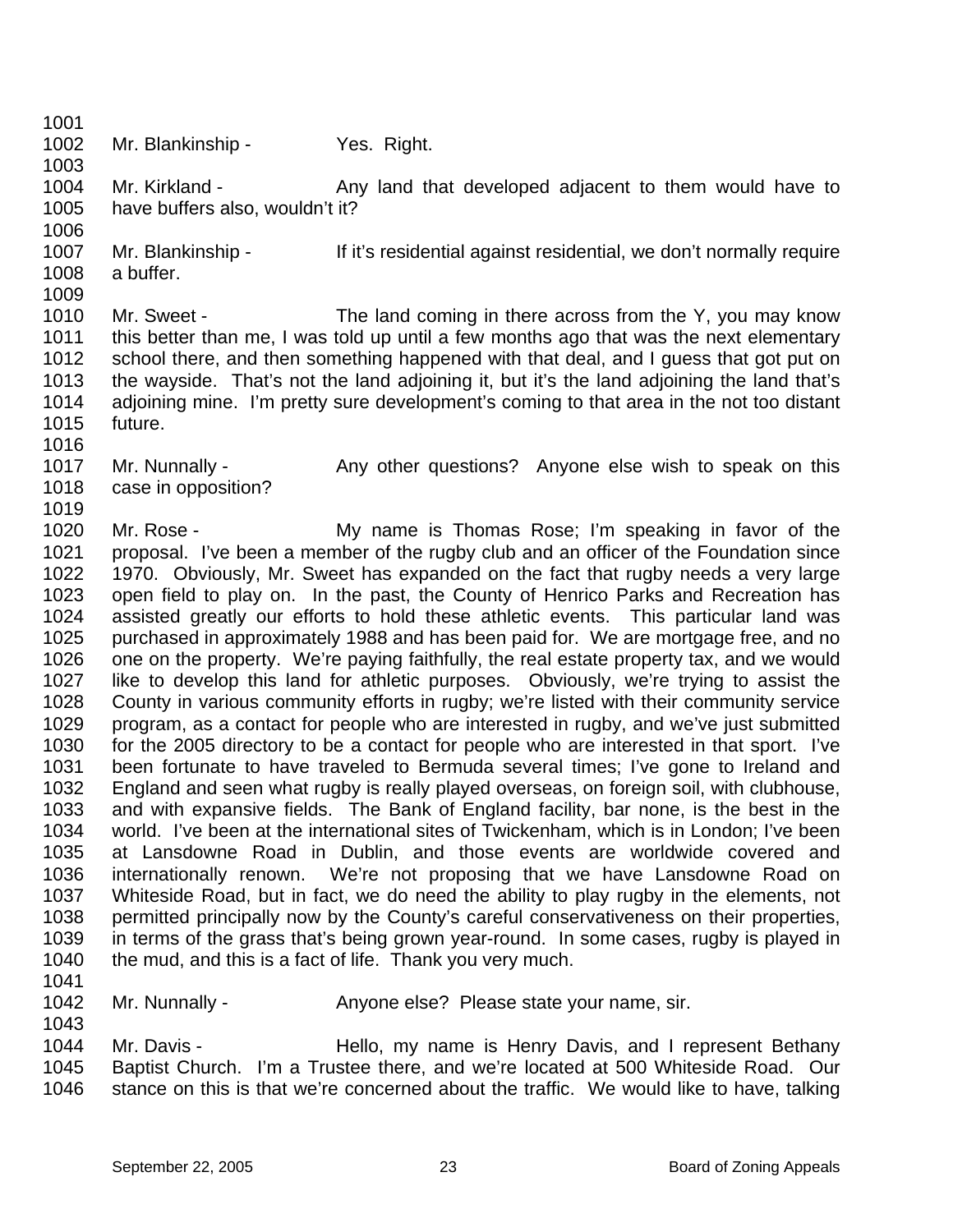1047 1048 1049 1050 1051 1052 1053 1054 with the developer of this property, to get more of an understanding of how he is going to handle the traffic. Normally on Saturdays, I know that at the YMCA is overflow of parking. Our issue is, how will the parking be addressed, and also as far as the neighbors across from this, how will they be affected, so we would like to ask for a deferral until we have a meeting with them so that we can properly say yea or nay to this. Mr. Kirkland - Mr. Blankinship, in suggested Condition # 3, wouldn't that

1055 1056 address the parking requirements for this property?

1057 1058 1059 Mr. Blankinship - I gave the applicant my set of the conditions. Yes, that would require them to comply with the Code, yes.

1060 Mr. Kirkland - Number of spaces per number of people?

1062 Mr. Blankinship - Right.

1064 1065 1066 Mr. Nunnally - You say you're having problems with the YMCA, how are you working that out?

1067 1068 1069 1070 1071 1072 1073 1074 Mr. Davis - We don't have a problem with the parking right now, but we see what's happening at the YMCA when they have, on Saturdays, the parking is just unbelievable. They have to park on the streets, and we have a one-lane street, basically, so that's like a one-lane road down there on Whiteside Road, so when there's a lot of traffic, there's going to be a lot of congestion. We just want to know what's going to happen, once this development takes place, and eventually, we see that the YMCA is going to ask them to use their field, so eventually they're going to come down there, so there's going to be an increase of traffic based on this.

1076 Mr. Nunnally - Isn't your church down further than this?

1078 Mr. Davis - We're like right across from it, about 20-30 feet away from it.

1080 Ms. Harris - The You can actually see the church from the site?

1082 Mr. Davis - Yes.

1084 1085 1086 Ms. Harris - The Have you seen these conditions? The hours of operation are to be Saturday, 10:00 to 5:00, and Tuesday and Thursday, 6:30 pm to 8:30 pm.

1087 1088 Mr. Kirkland - That's it. We also restricted the number of participants that can play in each match.

1090 1091 Mr. Wright - If they were to increase that number, they would have to come back. We'd have to have another hearing.

1092

1089

1061

1063

1075

1077

1079

1081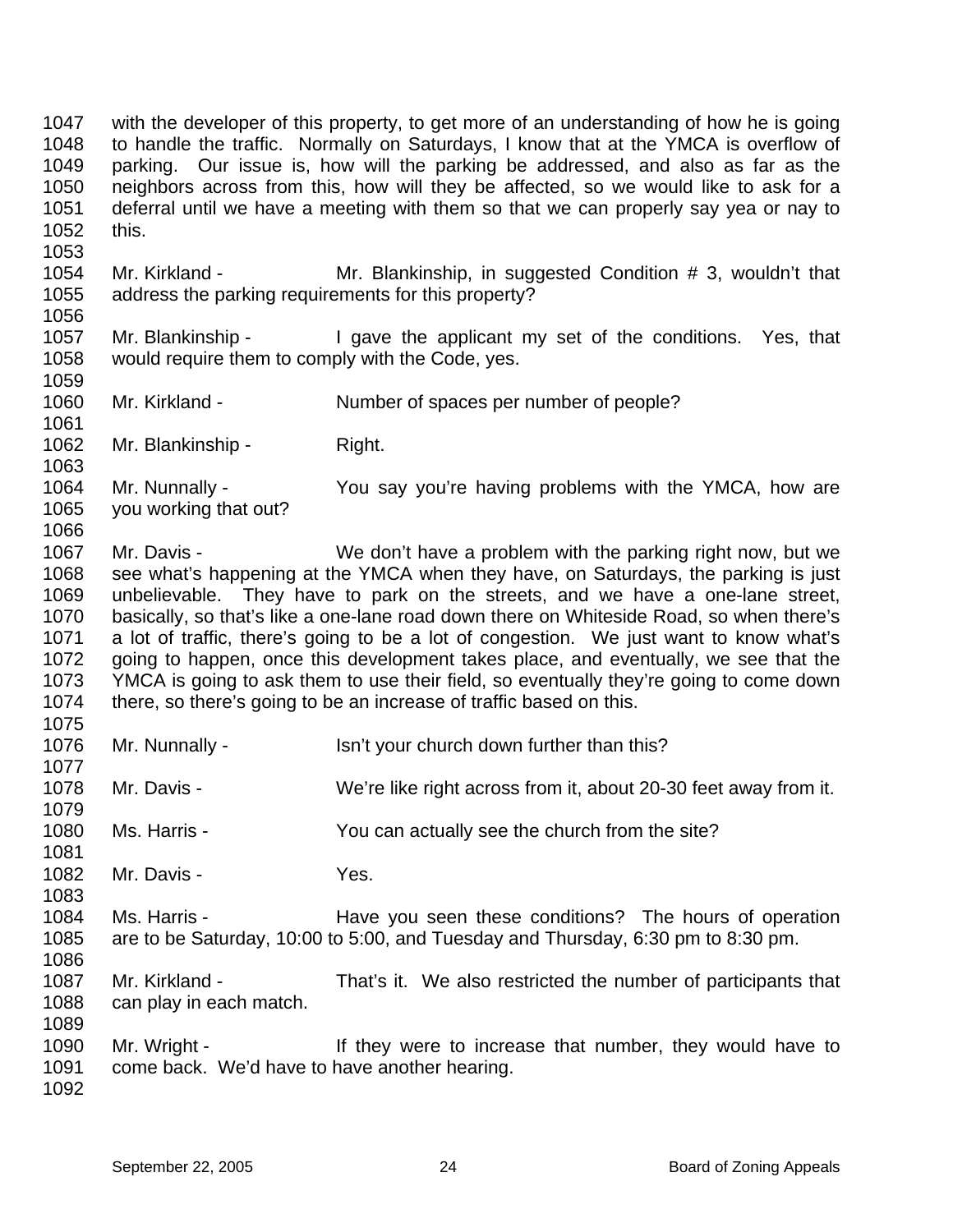- 1093 Mr. Davis - That was our concern.
- 1095 Mr. Kirkland - We've locked them in.
- 1097 1098 1099 Mr. Wright - We've locked them in to a certain number of people, and then we would have to consider other conditions if they increase the number.
- 1100 1101 1102 Mr. Davis - I'm comfortable with that. The church would like to have seen the presentation of it, so that we would be familiar.
- 1103 Mr. Nunnally - Thank you for your comments. Anyone else?
- 1105 1106 1107 Ms. Dwyer - Were we going to consider increasing the participant number from sixty to ninety?
- 1108 1109 1110 1111 Mr. Wright - He said that wasn't necessary, because if you take it by each match, it's 60, but not the entire day or all of the matches. They would have no more than 60 at one time, is what he said.
- 1112 Ms. Dwyer - **How many fields will you have?**
- 1114 1115 1116 1117 1118 1119 1120 1121 1122 1123 1124 1125 1126 1127 1128 1129 1130 Mr. Sweet - Che, hopefully in the future, we would have two. It will be one for the foreseeable future. In the future, when we have two, there will be 60 people on those two fields at the same time. That is years, not days, away. Right now there's 31, counting the referee, 40 if you count all the guys yelling at the referee. I wanted to address Mr. Davis. You already did, as far as Mr. Davis' traffic concerns, and in my affiliation with the Y, they were always out of there by 1:00 o'clock. We used to play at 8:00, 9:00, 10:00, and as they grew bigger, maybe 11:00. The rugby doesn't start until after that. The seasons also coincide a little bit, but there's traffic coming down Whiteside Road right at the beginning of it, but it's 15 minutes of traffic, and then games, and then 15 more minutes of traffic, and they're Saturdays, not Sundays. I purposefully didn't apply for Sunday games because, if they do, they can come back and do something different, because I know the church there is concerned. I have friends who are members of the church. I don't think the traffic is a problem. As far as parking goes, we're going to put the parking there. Again, a deacon from the church called me a couple of years ago, asking me to try to keep that ground cut, and I anticipated they could use our parking lot if they have an overrun. One of the neighbors there has already asked me about using the parking lot.
- 1131

1094

1096

1104

- 1132 Mr. Harris - The Have you met with the church representatives?
- 1133

- 1134 1135 1136 1137 Mr. Sweet - No ma'am. I've been out there working, and several people have come over and talked to me. The priest does work for me. He actually helped clear the land and cut it. His wife goes to one of those churches on a regular basis, and several of his people have been introduced to me through other people there. Again,
- 1138 they've called me. They got my phone number through our mutual acquaintances, and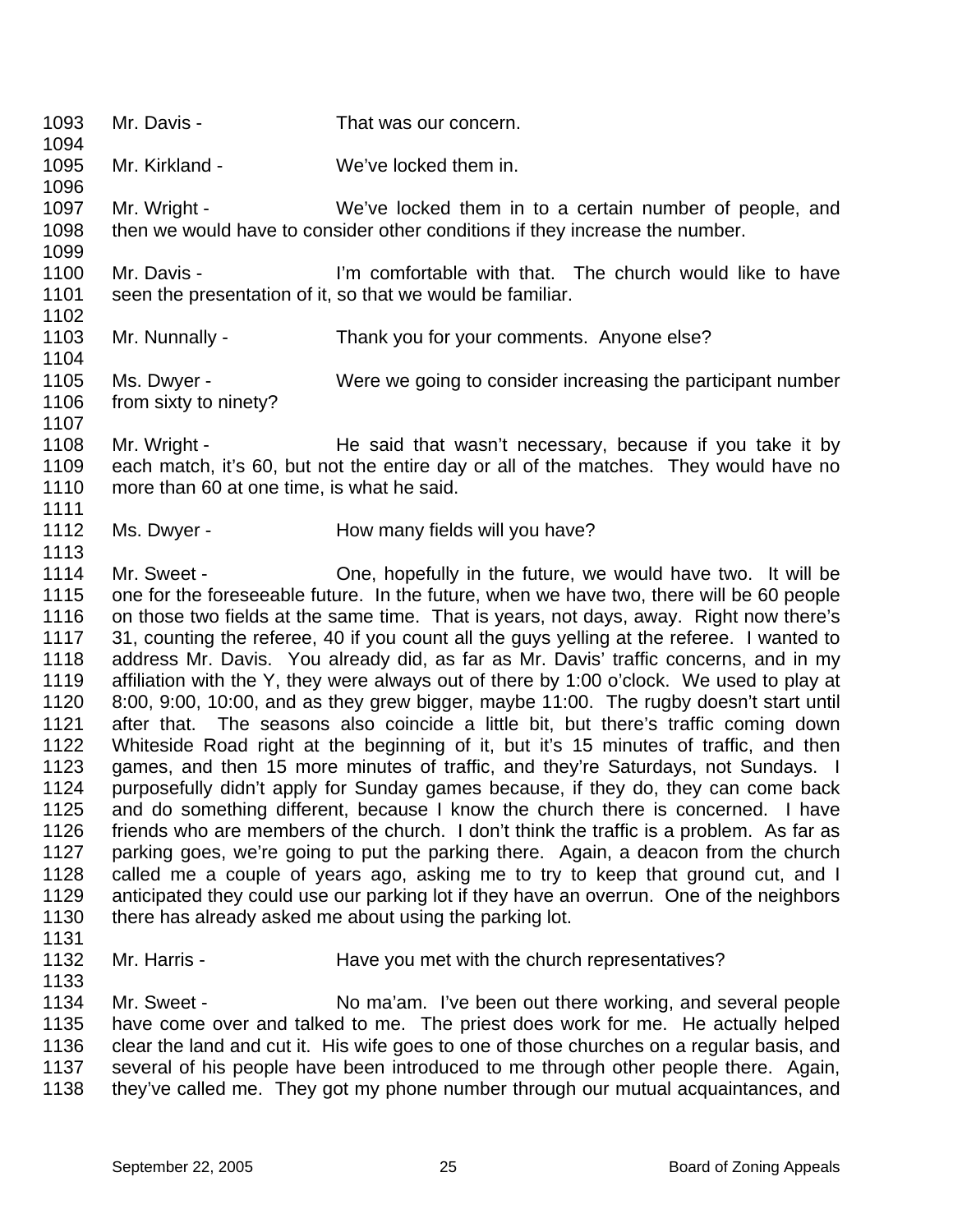1139 1140 1141 1142 1143 they've called me and asked me about clearing the land and keeping it clear. We're not going to do what I did; we let it grow up, and now it's got little pine trees, about 10 feet tall, just in the corners, actually that blocks our sight line from the church, and I was waiting to see if that wouldn't be beneficial to them or not. Before I get out and do that parking lot, I will approach them and make sure they're informed on what we're doing.

- 1145 1146 Ms. Harris - There are other churches too, right? At least two churches?
- 1147 1148 Mr. Sweet - They built another one right down the street.
- 1149 1150 Ms. Harris - My granddaughter plays soccer at the Y, so I'm very familiar with the traffic.
- 1152 1153 1154 Mr. Sweet - It's real periodic, and it's just Saturday morning. It's hectic through there on Saturday mornings.
- 1155 1156 Mr. Nunnally - Thank you sir. That concludes the case. UP-23-2005, Richmond Rugby.
- 1158 Mr. Wright - **Move we approve it.**
- 1160 Mr. Kirkland - Second.
- 1162 1163 Mr. Nunnally - **Motion by Mr. Wright, second by Mr. Kirkland, that we** approve it. All in favor say aye.
- 1165 1166 1167 1168 1169 1170 1171 1172 1173 1174 Ms. Dwyer - Could we have some discussion? I really think that when he submitted it, he limited the hours of operation, based on what they're doing now. If they end up sharing this, and if it's anything like the explosion of soccer in the West End, they're going to need all the fields they can get to accommodate children practicing through the Y. Just with that in mind, I would suggest that the hours be extended, because I think it's unnecessarily narrow, so I would suggest from 3:00 to 8:30 Monday through Friday, and maybe 9:00 to 6:00 on Saturdays, to expand it a little bit, and leaving the Sunday out, although I personally wouldn't have a problem with it being on Sunday afternoons, but I think because of the church being here, maybe they wouldn't want to be a party to any changes on Sunday.
- 1176 1177 1178 1179 1180 Ms. Harris - In view of the opposition that we had, with the lack of input from the church area, and he did agree to the conditions that we mentioned, I think that the conditions that were recommended by the County should remain as they are. I'd like to see them work together as a community.
- 1181 1182 1183 Mr. Wright - I think the purpose of Ms. Dwyer's recommendation would be basically for practice. I don't think they would be entering into any full fledged games on Wednesday or anything like that.
- 1184

1175

1144

1151

1157

1159

1161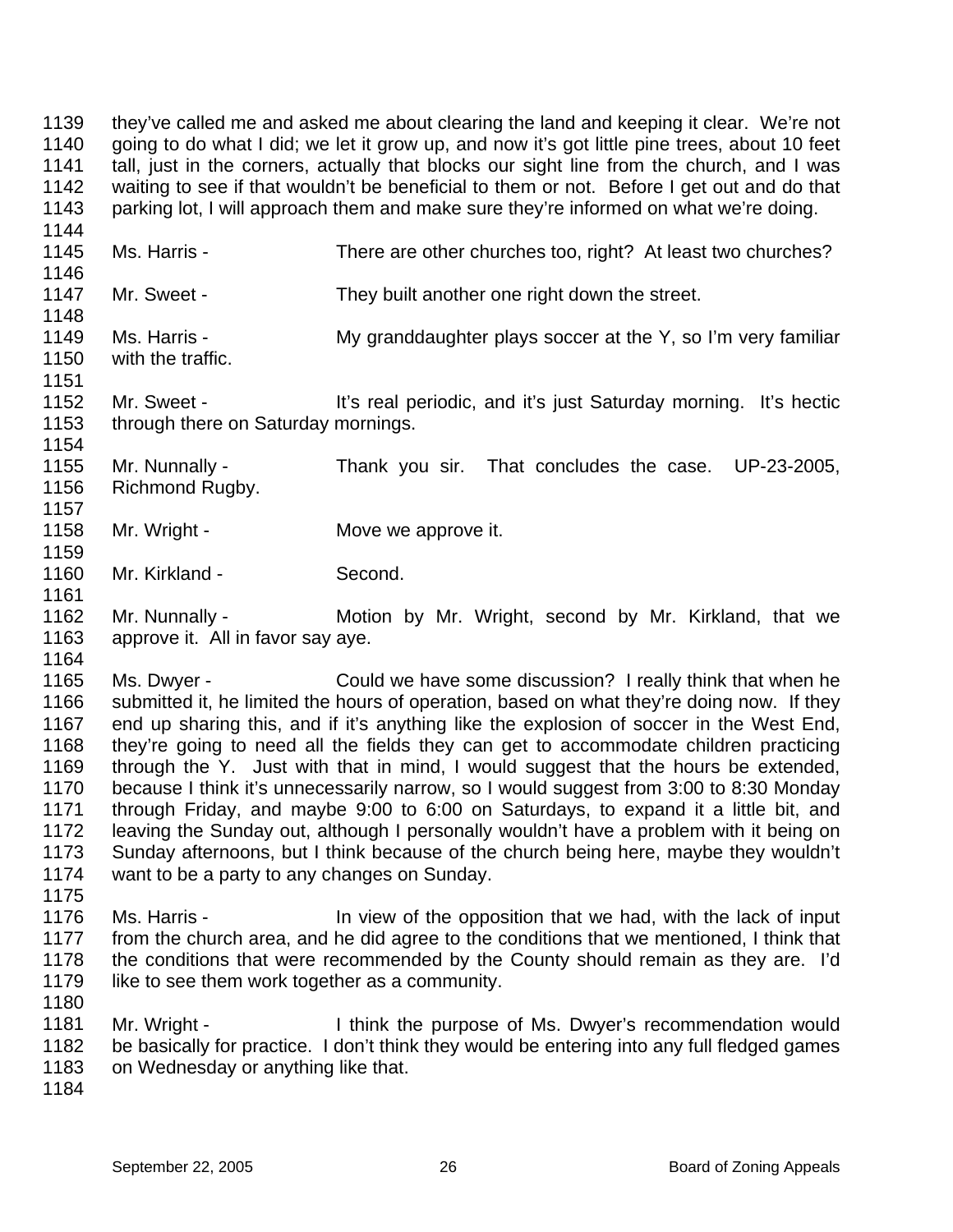1185 1186 1187 1188 1189 1190 1191 1192 1193 1194 1195 1196 1197 1198 1199 1200 1201 1202 1203 1204 1205 1206 1207 1208 1209 1210 1211 1212 1213 1214 1215 1216 1217 1218 1219 1220 1221 1222 1223 1224 1225 1226 1227 1228 1229 1230 Ms. Dwyer - Typically, I think it's the youth soccer, at least in my experience, that causes all the traffic and the turnover, and that seems to be what they were saying about the Y, so the afternoon practices, that would allow for after-school practices. Mr. Wright - Probably have minimal traffic for that, I would think. Ms. Dwyer - That would allow for after-school practice. Ms. Harris - But he said he had no problem with the conditions; we were the ones to make the change. They used to be at Virginia Randolph, and they did stay in the evening. They saw no need for us to change it. They were in accord with it. It was our decision to do that. We have to be sensitive to the community; we don't need to create problems that are not existing. Mr. Nunnally - Since he was happy with it, why don't we just let it go with that? If they want to change it later on, they can come back. Mr. Kirkland - If they get involved with the Y, there are going to have to be some other changes made too, I think. Ms. Dwyer - I was just trying to save them and us the administrative hassle of coming back, when it seems to me that it would not have a negative impact on the neighborhood to have a practice on Wednesday, instead of Tuesday. At this point, if they want to practice on Wednesday, they have to come back and file and come back to us, and I think it's just a question of inexperience on the part of the applicant. They're not familiar with how these things work, and he just wrote down, "this is how we use the fields now," but it's not a big issue. It just seems unnecessary to limit it and require them to come back for such a simple change. The motion was made. Mr. Nunnally - The motion was made by Mr. Wright, seconded by Mr. Kirkland, that we approve it. All in favor? Opposed? It's been approved. After an advertised public hearing and on a motion by Mr. Wright, seconded by Mr. Kirkland, the Board **granted** application **UP-23-2005** for a conditional use permit to operate a private recreation facility at 514 Whiteside Road (Parcel 833-710-5988). The Board granted the variance/use permit subject to the following conditions: 1. Only the improvements shown on the plan filed with the application may be constructed pursuant to this approval. Any substantial changes or additions may require a new conditional use permit. 2. Prior to any land disturbing activity, the applicant shall obtain an approved Erosion and Sedimentation Control Plan in accordance with Henrico County Code, Chapter 10, Environment, and submit an Erosion Control Bond, which must remain active until released in writing. Throughout all land disturbing phases necessary for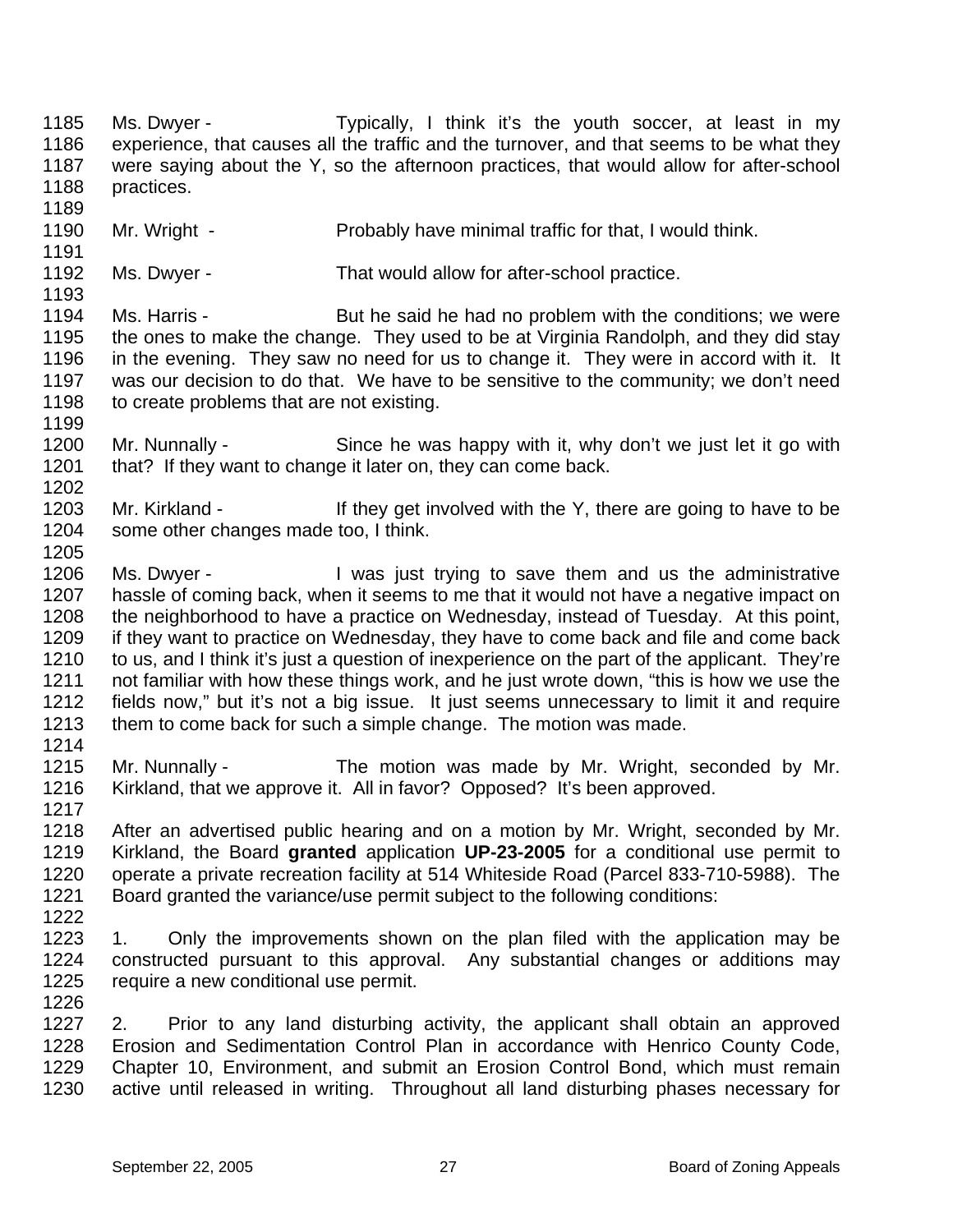- 1231 1232 1233 construction of the facility, the applicant must satisfy the Department of Public Works Environmental Section that erosion and sediment control is inspected and maintained in accordance with the approved plan and Environmental Section policy.
- 1235 1236 1237 3. The parking lot, driveways, and loading areas shall be subject to the requirements of Section 24-98 of Chapter 24 of the County Code.
- 1238 1239 4. The property, including the parking area and sports field(s), shall not be lighted.
- 1240 1241 1242 5. A stop sign meeting County standards shall be placed at the entrance(s) onto Whiteside Road.
- 1243 1244 1245 1246 1247 1248 1249 1250 6. A detailed landscaping plan shall be submitted to the Planning Department with the building permit for review and approval. This shall include a minimum of a transitional buffer 10 as defined in Chapter 24 of Henrico County Code, between the parking area and adjacent property to the south and a transitional buffer 25 between the parking area and the adjacent property to the north. All landscaping shall be maintained in a healthy condition at all times. Dead plant materials shall be removed within a reasonable time and replaced during the normal planting season.
- 1251 1252 7. Hours of operation shall be limited to 10:00 AM to 5:00 PM on Saturdays, and 6:30 PM to 8:30 PM on Tuesdays and Thursdays.
- 1254 1255 8. Public address and sound amplification equipment shall not be audible beyond the limits of the property.
- 1257 9. No more than 60 participants shall be permitted at any one event.

| 1259 | Affirmative: | Dwyer, Harris, Kirkland, Nunnally, Wright | 5 |
|------|--------------|-------------------------------------------|---|
| 1260 | Negative:    |                                           |   |
| 1261 | Absent:      |                                           |   |
| 1262 |              |                                           |   |

- 1263 1264 1265 The Board granted the request because it found the proposed use will be in substantial accordance with the general purpose and objectives of Chapter 24 of the County Code.
- 1266 1267 1268 1269 1270 1271 1272 1273 1274 **A - 94-2005 ROBERT C. IRBY III** requests a variance from Sections 24-95(d)(1) and 24-9 to build a one-family dwelling at 1290 Chaffins Bluff Lane (Parcel 803-679-3723), zoned R-2A, One-family Residence District (Varina). The lot width requirement and public street frontage requirement are not met. The applicant has 70 feet lot width and 0 feet public street frontage, where the Code requires 150 feet lot width and 50 feet public street frontage. The applicant requests a variance of 80 feet lot width and 50 feet public street frontage.
- 1275 1276 Mr. Nunnally - A-94-2005 – deferred until next month.
	-

1234

1253

1256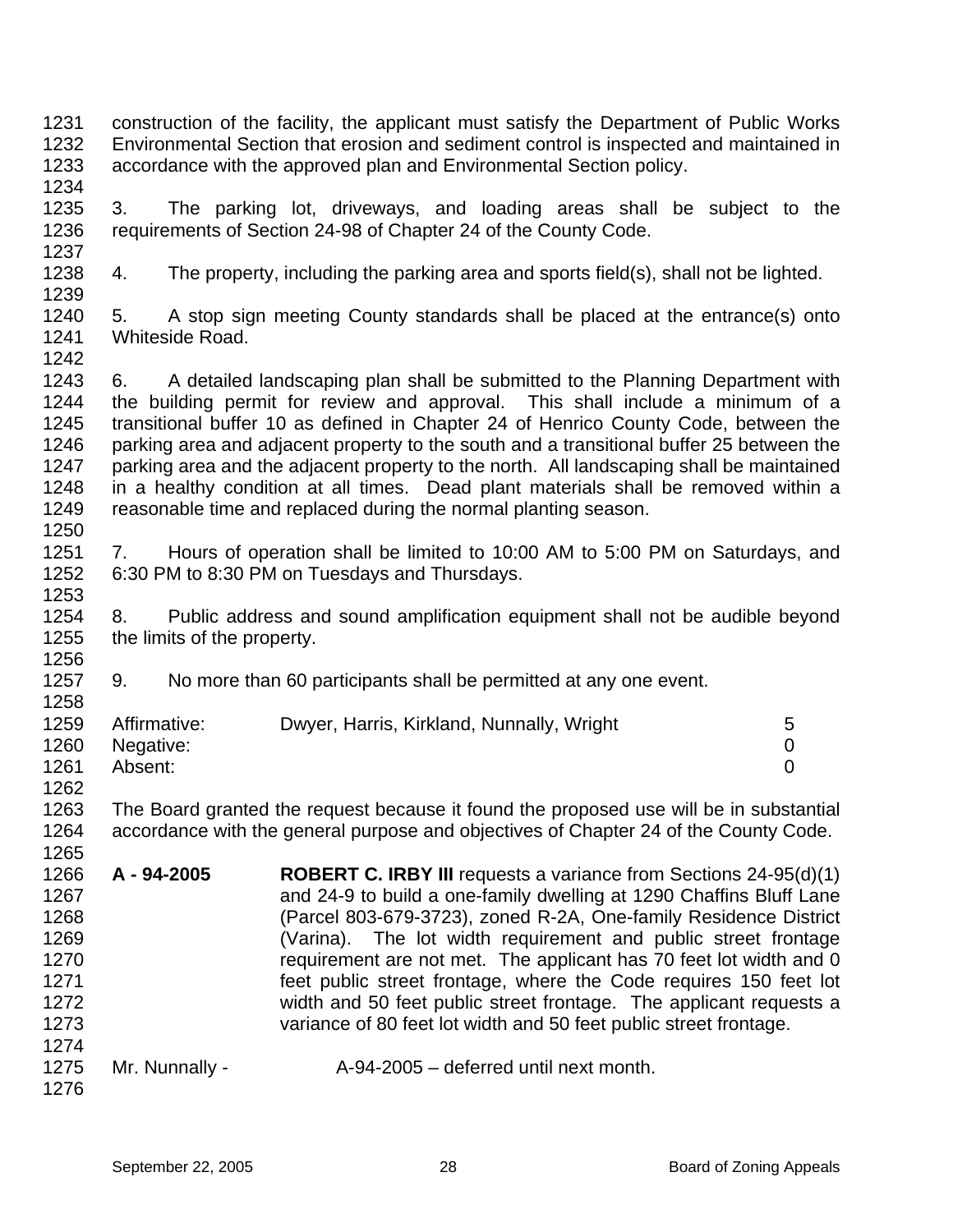1277 Upon a motion by Mr. Wright, seconded by Mr. Kirkland, the Board **deferred** application 1278 1279 1280 1281 1282 1283 1284 1285 1286 1287 1288 1289 1290 1291 1292 1293 1294 1295 1296 1297 1298 1299 1300 1301 1302 1303 1304 1305 1306 1307 1308 1309 1310 1311 1312 1313 1314 1315 1316 1317 1318 1319 1320 1321 1322 **A-94-2005**, from the September 22, 2005, to the October 20, 2005, meeting. Affirmative: Dwyer, Harris, Kirkland, Nunnally, Wright 5 Negative: 0 Absent: 0 The Board deferred the request to allow you time to provide further details of your request. Mr. Blankinship - Case A-94-2005 has been deferred to next month. **A - 95-2005 RICKY L. YOUNG** requests a variance from Section 24-94 to build a one-family dwelling at 3374 Britton Road (Parcel 823-697-8142), zoned A-1, Agricultural District (Varina). The lot width requirement is not met. The applicant has 100 feet lot width, where the Code requires 150 feet lot width. The applicant requests a variance of 50 feet lot width. Mr. Nunnally - Is anyone else here interested in this case? If so, would you please stand and raise your right hand? Mr. Blankinship - The Raise your right hand, please. Do you swear that the testimony you are about to give is the truth, the whole truth, and nothing but the truth, so help you God? Ms. Young - I do. My name's Alicia Young, and we're here for a variance for the lot width to build a house. Mr. Nunnally - You have 100 feet lot width, and you need 150 feet, right? Ms. Young - The Management of the It's 107, but yes. Ms. Dwyer - And this is a parcel that's being separated from an existing home? Ms. Young - The Music Heather It has been separated. Mr. Kirkland - Do you own the property? Ms. Young - My brother-in-law does, Ricky Young. He's building the house. Mr. Kirkland - He's building the house, and you're doing the talking? Ms. Young - Right.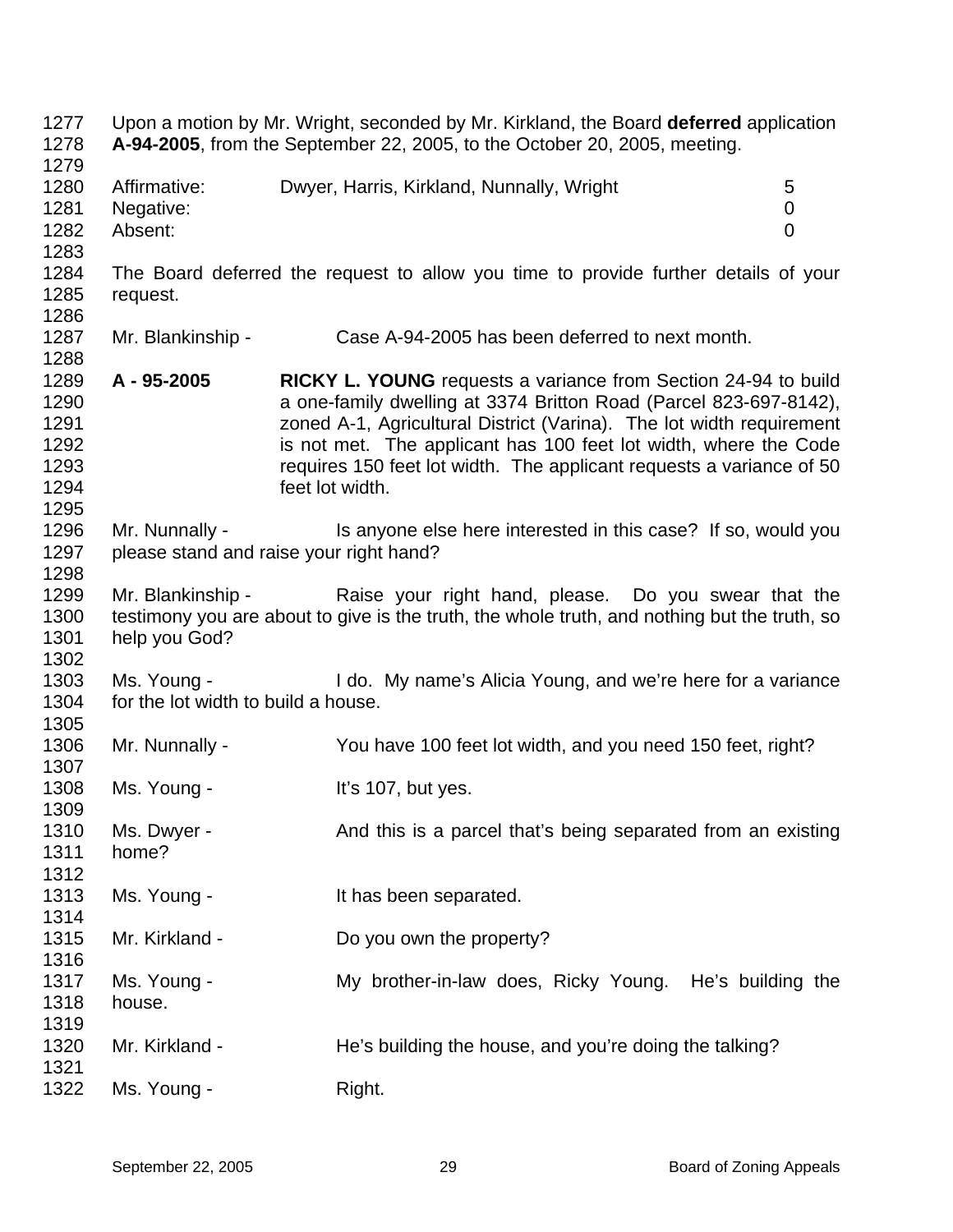| 1323                                         |                                                            |                                                                                                                                                                                                                                                                                                                                                                                                                                       |
|----------------------------------------------|------------------------------------------------------------|---------------------------------------------------------------------------------------------------------------------------------------------------------------------------------------------------------------------------------------------------------------------------------------------------------------------------------------------------------------------------------------------------------------------------------------|
| 1324                                         | Mr. Wright -                                               | So you're speaking on his behalf.                                                                                                                                                                                                                                                                                                                                                                                                     |
| 1325                                         |                                                            |                                                                                                                                                                                                                                                                                                                                                                                                                                       |
| 1326<br>1327                                 | Mr. Blankinship -                                          | You're the representative; he's the applicant.                                                                                                                                                                                                                                                                                                                                                                                        |
| 1328<br>1329<br>1330                         | Ms. Young -                                                | It's all family. We're builders; we're going to be building it,<br>and our son's going to be renting it from him, so it's all a family thing.                                                                                                                                                                                                                                                                                         |
| 1331<br>1332                                 | Ms. Harris -                                               | Does the rear of your property abut the James River?                                                                                                                                                                                                                                                                                                                                                                                  |
| 1333<br>1334                                 | Ms. Young -                                                | Oh no.                                                                                                                                                                                                                                                                                                                                                                                                                                |
| 1335<br>1336<br>1337                         | Ms. Dwyer -<br>lot width?                                  | Mr. Blankinship, what was the purpose of having a 150-foot                                                                                                                                                                                                                                                                                                                                                                            |
| 1338<br>1339<br>1340<br>1341<br>1342<br>1343 | Mr. Blankinship -                                          | One of the main concerns there is to prevent lots from being<br>extremely long and narrow if you have a one-acre minimum lot size, but no minimum lot<br>width. In some cases, you'll get the 50 feet of street frontage, and then that would run<br>back 800 feet or whatever. By regulating the lot width and by regulating each lot at the<br>setback line, also, it prevents flag lots and pipe stem lots and that sort of thing. |
| 1344<br>1345                                 | Ms. Dwyer -                                                | Which is what this is. It's a long, narrow                                                                                                                                                                                                                                                                                                                                                                                            |
| 1346<br>1347<br>1348                         | Mr. Blankinship -<br>does reach the 150 feet farther back. | Almost, because it does widen some as it gets back. Yes, it                                                                                                                                                                                                                                                                                                                                                                           |
| 1349<br>1350                                 | Mr. Wright -                                               | It looks like it's 150 feet back a little past half-way back.                                                                                                                                                                                                                                                                                                                                                                         |
| 1351<br>1352<br>1353                         | Ms. Young -<br>starts widening out.                        | It's about 115 feet right there, where it juts out, where it                                                                                                                                                                                                                                                                                                                                                                          |
| 1354                                         | Ms. Dwyer -                                                | Do you know if you have any other issues as far as buildable                                                                                                                                                                                                                                                                                                                                                                          |
| 1355<br>1356                                 | area, wetlands, anything like that?                        |                                                                                                                                                                                                                                                                                                                                                                                                                                       |
| 1357<br>1358<br>1359                         | Ms. Young -<br>than that, no.                              | No. It had to have an alternative septic system, but other                                                                                                                                                                                                                                                                                                                                                                            |
| 1360                                         | Ms. Dwyer -                                                | It had to have an alternative septic system because you                                                                                                                                                                                                                                                                                                                                                                               |
| 1361<br>1362                                 | didn't have enough property, or                            |                                                                                                                                                                                                                                                                                                                                                                                                                                       |
| 1363<br>1364                                 | Ms. Young -                                                | No, it didn't have to do with the property; it was just the soil.                                                                                                                                                                                                                                                                                                                                                                     |
| 1365<br>1366                                 | Mr. Kirkland -                                             | The land didn't perk.                                                                                                                                                                                                                                                                                                                                                                                                                 |
| 1367<br>1368                                 | Ms. Young -                                                | Right.                                                                                                                                                                                                                                                                                                                                                                                                                                |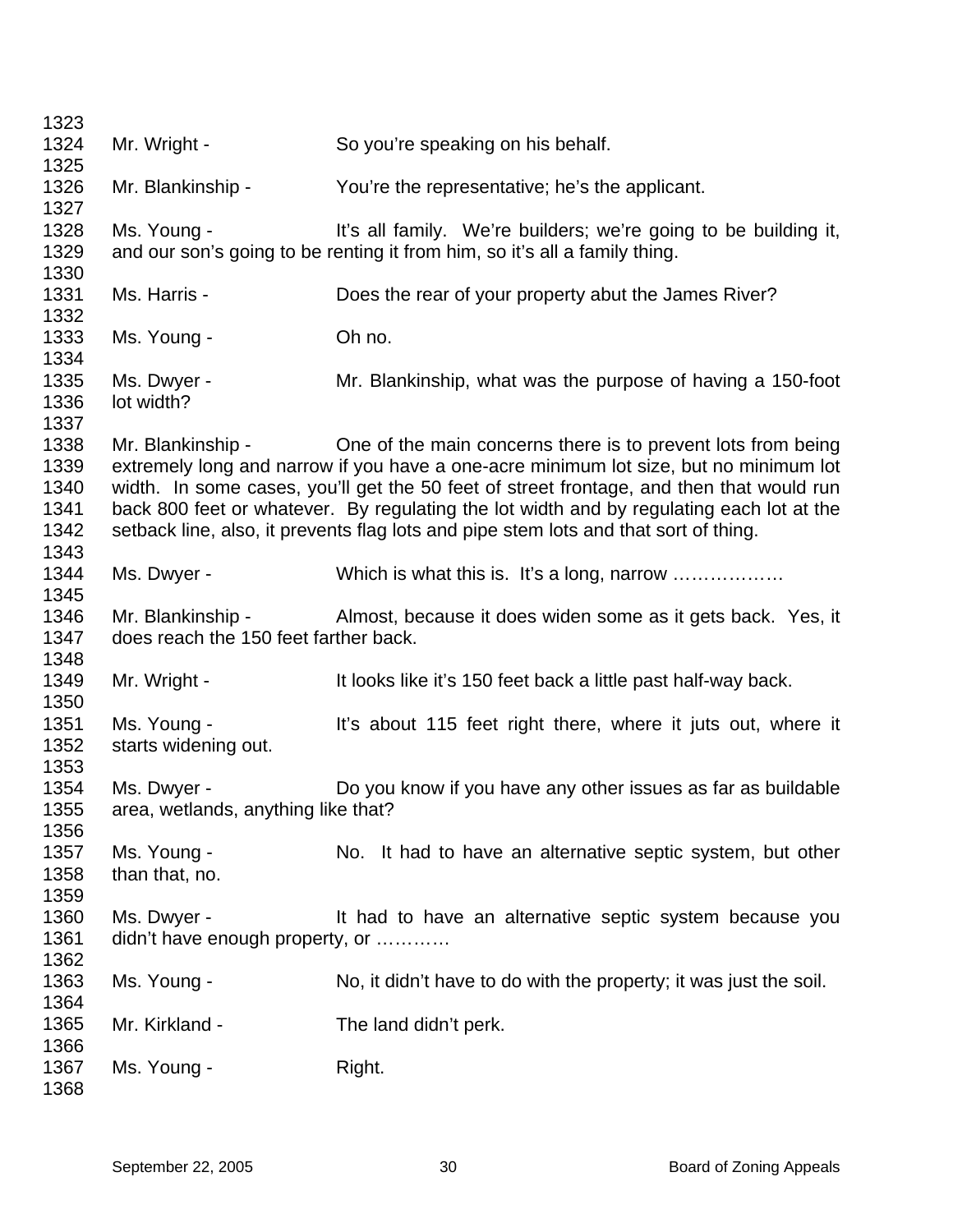1369 1370 1371 1372 1373 1374 1375 1376 1377 1378 1379 1380 1381 1382 1383 1384 1385 1386 1387 1388 1389 1390 1391 1392 1393 1394 1395 1396 1397 1398 1399 1400 1401 1402 1403 1404 1405 1406 1407 1408 1409 1410 1411 1412 1413 1414 Mr. Wright - She's got to have 150 feet at the building line; that's the problem. The building line's how far back, 50 feet? Mr. Blankinship - Yes sir. Mr. Wright - So she couldn't put it anywhere else to satisfy the Code. Mr. Nunnally - We don't have any problem with the street frontage, do we, Mr. Blankinship? Mr. Blankinship - No sir, that requirement is only 50 feet. They are a little over 100 at the street front. Mr. Kirkland - Have you read all the conditions of the case, especially #3? Ms. Young - I did, but I don't remember what # 3 is. Mr. Blankinship - It's the standard building permit requirement, actually, that you have to comply with the Chesapeake Bay Preservation Act. It's just a form that goes with your building permit. Ms. Young - Yes, and we've already filed for the building permit. As far as I know, everything else has gone through at this time. Mr. Nunnally - When you get something from the County, read it all, because you're going to be asked a lot of questions. Ms. Harris - Could we see the aerial photo? Where is the private road here? Mr. Wright - That's a public road. Ms. Harris - The one that will be closer to, that you will use to access your property? Ms. Young - The At this point, we'll be using Mr. Ricky Young's driveway, because it goes back to his house and his mother's house, which is beyond this piece of property. Mr. Blankinship - The property actually abuts Britton Road, so that's why we don't have the conditions on there about access and maintenance. Ms. Young - There's just lt could use Britton Road as the road frontage. There's just not a need to put a driveway in right now, because we're going to use Ricky Young's driveway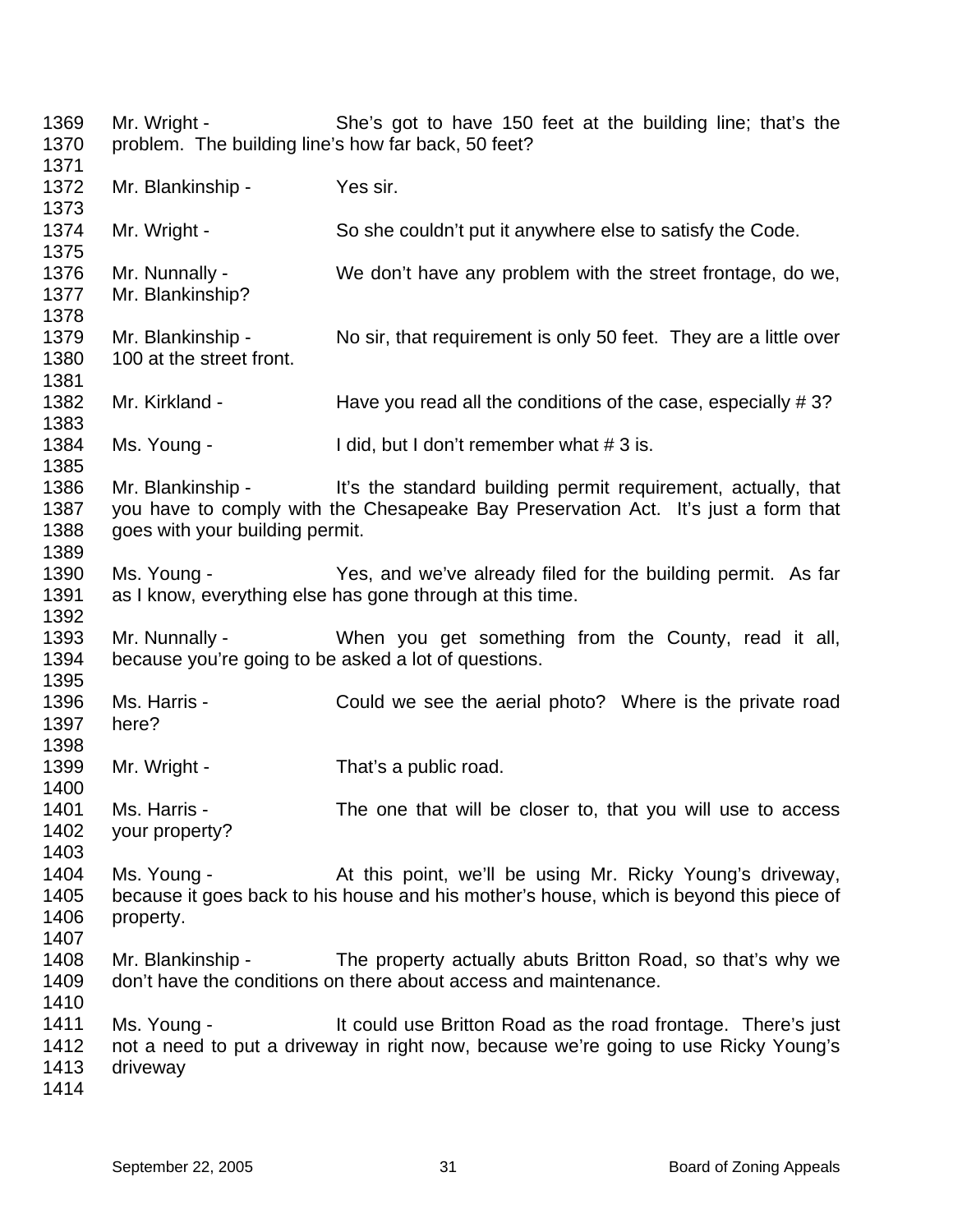1415 1416 1417 1418 1419 1420 1421 1422 1423 1424 1425 1426 1427 1428 1429 1430 1431 1432 1433 1434 1435 1436 1437 1438 1439 1440 1441 1442 1443 1444 1445 1446 1447 1448 1449 1450 1451 1452 1453 1454 1455 1456 1457 1458 1459 1460 Ms. Harris - The And the picture that we have, the switched road, this is a private road, right? Ms. Young - The Model on yes, yes, and the reason that you probably have that picture is that it's going along side the property. Mr. Nunnally - Any other questions of Ms. Young? Does anyone else want to speak on this case? All right sir, come forward. Are you in opposition? Mr. Hicks - My name is Shirley Hicks. I live on Britton Road; I've been a resident there for 45 years. My main concern is adjusting the zoning to build a house there. I was in here several months ago. This room was packed. Nobody wanted to change 150-foot frontage. We had two meetings here. I've also got another problem. It's where it's located. There is a competition bike track. I'm 450 feet away. When they're running their bikes, I have to wear ear protection. If they're running their bikes, my wife has to get in the house, because she's got asthma; the dust is so bad, they have to put their brakes on, on Britton Road to keep from having a wreck. The noise is louder than a jet. I've got a picture right here ……..*(stepped away from microphone; unintelligible)* You cannot see Mr. Young's house or *(unintelligible)* ………………. Mr. Blankinship - Speak into the microphone for us, please. Mr. Nunnally - We understand that the noise, but this Board doesn't have anything to do with that. I think what you're going to have to do is check with the police ……… Mr. Hicks - I have, I've had them out there about ten times. Mr. Nunnally - And you're not getting any results? Mr. Hicks - The The Contacted just about everybody. When I leave here now, I'm going to the Magistrate's Office and see what else I can do, because our style of life has drastically changed, and I'd hate to see somebody build a house within 50 or 60 feet of that track. Ms. Dwyer - Where is the track? I'm not familiar with that? Is it a motorcycle, dirt bike track? Mr. Hicks - This a competition thing; they've got jumps and everything in it. The County let them put it in there, in a residential area. I can write my name on my house and the other houses around there, in the dust. Ms. Dwyer - Looking at this picture, can you tell us where the track is. Is it within this view? Mr. Hicks - Right across the drive from me.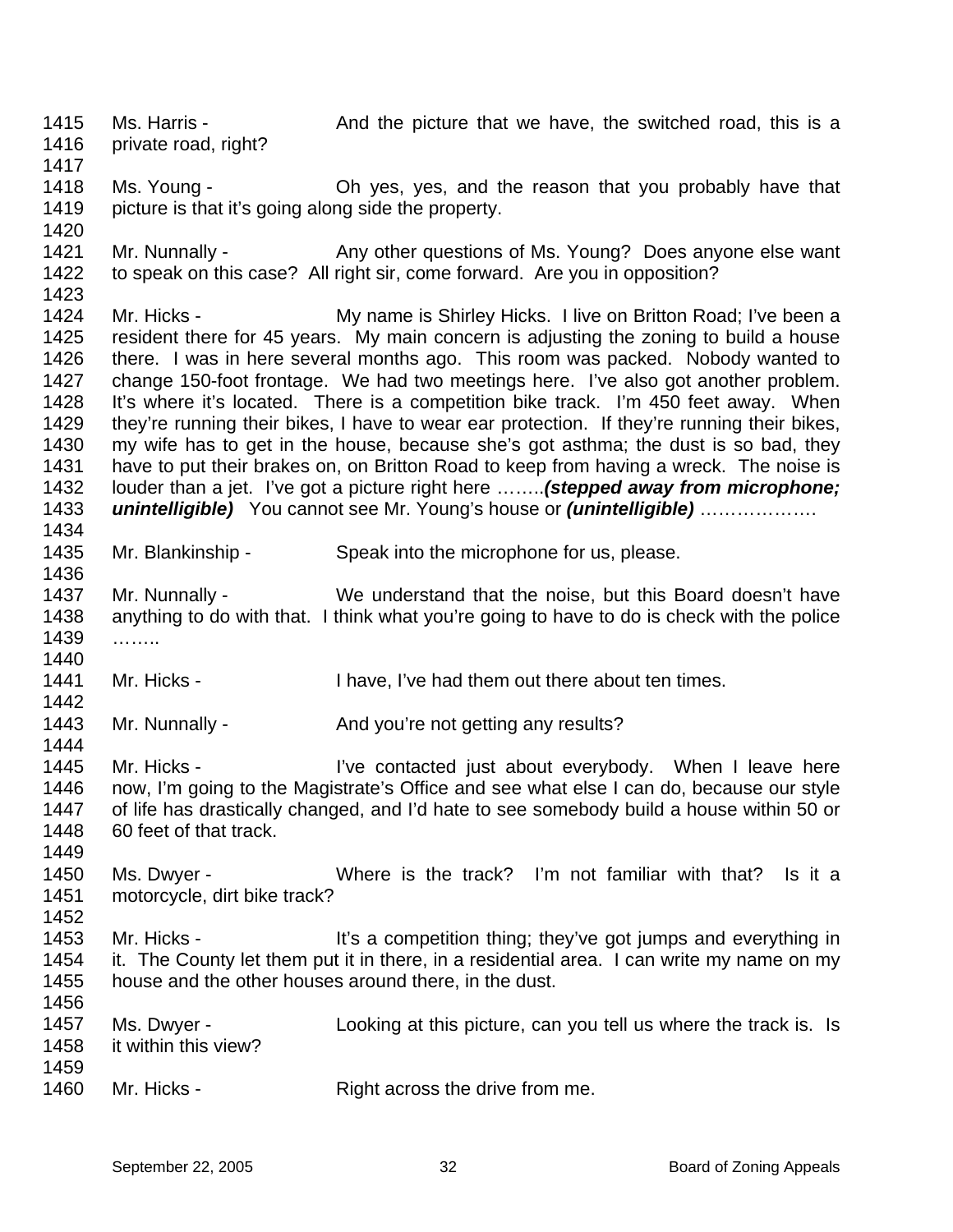| 1461<br>1462                                 | Mr. Kirkland -                          | What's your address?                                                                                                                                                                                                                                                                                                                  |
|----------------------------------------------|-----------------------------------------|---------------------------------------------------------------------------------------------------------------------------------------------------------------------------------------------------------------------------------------------------------------------------------------------------------------------------------------|
| 1463<br>1464                                 | Mr. Hicks -                             | 3393 Britton Road.                                                                                                                                                                                                                                                                                                                    |
| 1465<br>1466<br>1467<br>1468                 | Ms. Dwyer -<br>dirt area?               | So it's across the street from you, through the woods, in that                                                                                                                                                                                                                                                                        |
| 1469<br>1470                                 | Mr. Hicks -                             | No, I'm right across on Britton Road.                                                                                                                                                                                                                                                                                                 |
| 1471<br>1472                                 | Mr. Blankinship -                       | Where is the track located?                                                                                                                                                                                                                                                                                                           |
| 1473<br>1474                                 | Mr. Hicks -<br>place.                   | The track is located on the road going back to the Young                                                                                                                                                                                                                                                                              |
| 1475<br>1476<br>1477                         | Ms. Dwyer -                             | Is it 3410, what we have labeled as 3410 Britton Road?                                                                                                                                                                                                                                                                                |
| 1478<br>1479                                 | Mr. Kirkland -                          | Or does it run off our picture?                                                                                                                                                                                                                                                                                                       |
| 1480<br>1481                                 | Mr. Hicks -                             | I'm not sure what the address is of the Smith's place.                                                                                                                                                                                                                                                                                |
| 1482<br>1483                                 |                                         | Mr. Young (From audience) It's a field, and the kids ride bikes out there.                                                                                                                                                                                                                                                            |
| 1484<br>1485                                 | Mr. Blankinship -                       | The open field on 3410 Britton Road.                                                                                                                                                                                                                                                                                                  |
| 1486<br>1487<br>1488                         | beside of it.                           | Mr. Young (From audience) - (Unintelligible) go down my driveway, right                                                                                                                                                                                                                                                               |
| 1489<br>1490                                 | Mr. Wright -                            | That doesn't have anything to do with this case.                                                                                                                                                                                                                                                                                      |
| 1491<br>1492<br>1493                         | Ms. Dwyer -<br>house will               | That's not your property, sir. But your concern is that this                                                                                                                                                                                                                                                                          |
| 1494<br>1495<br>1496                         | Mr. Hicks -<br>to be terribly impacted. | Well, if mine's impacted, you know one 50 or 60 feet is going                                                                                                                                                                                                                                                                         |
| 1497<br>1498                                 | Mr. Wright -                            | That's their problem.                                                                                                                                                                                                                                                                                                                 |
| 1499<br>1500<br>1501<br>1502<br>1503<br>1504 | Mr. Hicks -<br>away.                    | You've got that right. It is their problem, but I know, it hasn't<br>been too long ago, that Planning and Zoning, and the Supervisors were building a<br>subdivision right by the rock quarry, and they didn't know the quarry was there. I'm<br>letting you know that this does exist, and it does impact me, and I'm about 450 feet |
| 1505<br>1506                                 | Mr. Wright -                            | That may help you, Mr. Hicks. If somebody else gets there,                                                                                                                                                                                                                                                                            |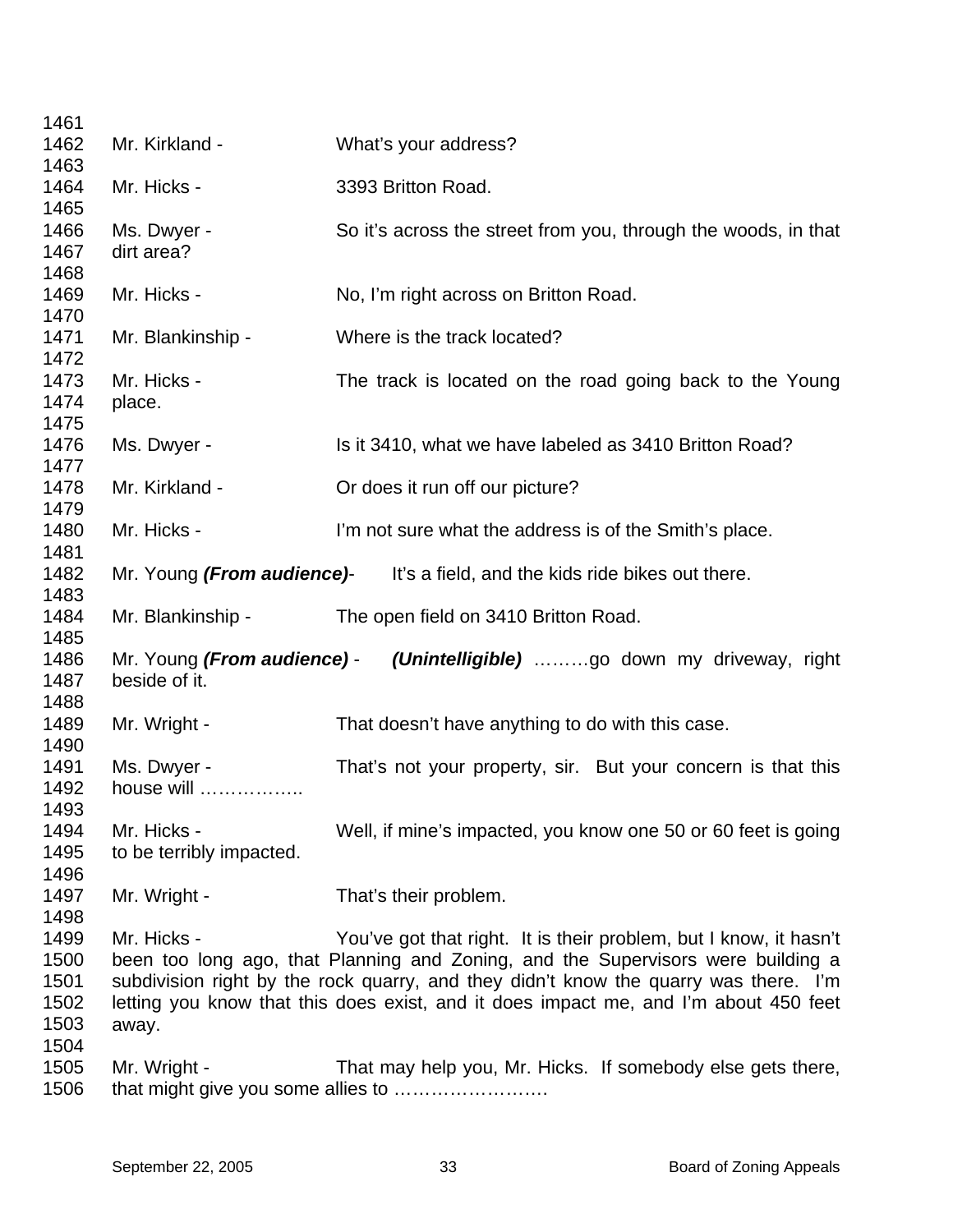| 1507                                 |                                                       |                                                                                                                                                                                                                                                                                                                       |
|--------------------------------------|-------------------------------------------------------|-----------------------------------------------------------------------------------------------------------------------------------------------------------------------------------------------------------------------------------------------------------------------------------------------------------------------|
| 1508<br>1509                         | Mr. Hicks -                                           | No, it's not going to help me at all.                                                                                                                                                                                                                                                                                 |
| 1510<br>1511                         | Mr. Wright -                                          | It would help you if they cause them to cut it out.                                                                                                                                                                                                                                                                   |
| 1512<br>1513                         | Mr. Hicks -                                           | Yeah, if they cut it out.                                                                                                                                                                                                                                                                                             |
| 1514<br>1515                         | Mr. Kirkland -                                        | They might complain like you, and you'd get help.                                                                                                                                                                                                                                                                     |
| 1516<br>1517<br>1518<br>1519<br>1520 | Mr. Hicks -<br>zoning that have been built in Varina. | I don't think the County's going to do anything like that.<br>Anyway, I hate to see that you alter A-1 zoning just to build a house. We need to<br>control growth. This year there have been thousands of houses that qualify for the                                                                                 |
| 1521<br>1522<br>1523<br>1524         | Mr. Wright -<br>zoning.                               | This has nothing to do with zoning. The zoning will be the<br>same. We're not changing the zoning. We don't have the authority to change the                                                                                                                                                                          |
| 1525<br>1526                         | Mr. Hicks -                                           | You're not altering the zoning?                                                                                                                                                                                                                                                                                       |
| 1527<br>1528<br>1529                 | Mr. Wright -                                          | No sir. We have nothing to do with that. It's going to remain<br>the same. I just want to show you, we don't have anything to do with zoning.                                                                                                                                                                         |
| 1530<br>1531                         | Ms. Dyer -                                            | It'll still be A-1, although the law does require the 150 feet.                                                                                                                                                                                                                                                       |
| 1532<br>1533<br>1534                 | Mr. Wright -<br>is not a zoning case.                 | I understand that, but this has nothing to do with zoning; this                                                                                                                                                                                                                                                       |
| 1535<br>1536<br>1537                 | Mr. Nunnally -                                        | Thank you, Mr. Hicks. Anyone else want to speak on this<br>case? If not, that concludes the case. Thank you for appearing. A-95-2005.                                                                                                                                                                                 |
| 1538<br>1539                         | Mr. Wright -                                          | Move we approve it.                                                                                                                                                                                                                                                                                                   |
| 1540<br>1541                         | Mr. Nunnally -                                        | Motion by Mr. Wright that we approve it. Is there a second?                                                                                                                                                                                                                                                           |
| 1542<br>1543                         | Mr. Kirkland -                                        | Second.                                                                                                                                                                                                                                                                                                               |
| 1544<br>1545<br>1546                 | Mr. Nunnally -<br>approved.                           | Second by Mr. Kirkland. All in favor say aye. Opposed? It's                                                                                                                                                                                                                                                           |
| 1547<br>1548<br>1549<br>1550         |                                                       | After an advertised public hearing and on a motion by Mr. Wright, seconded by Mr.<br>Kirkland, the Board granted application A-95-2005 for a variance to build a one-family<br>dwelling at 3374 Britton Road (Parcel 823-697-8142). The Board granted the<br>variance/use permit subject to the following conditions: |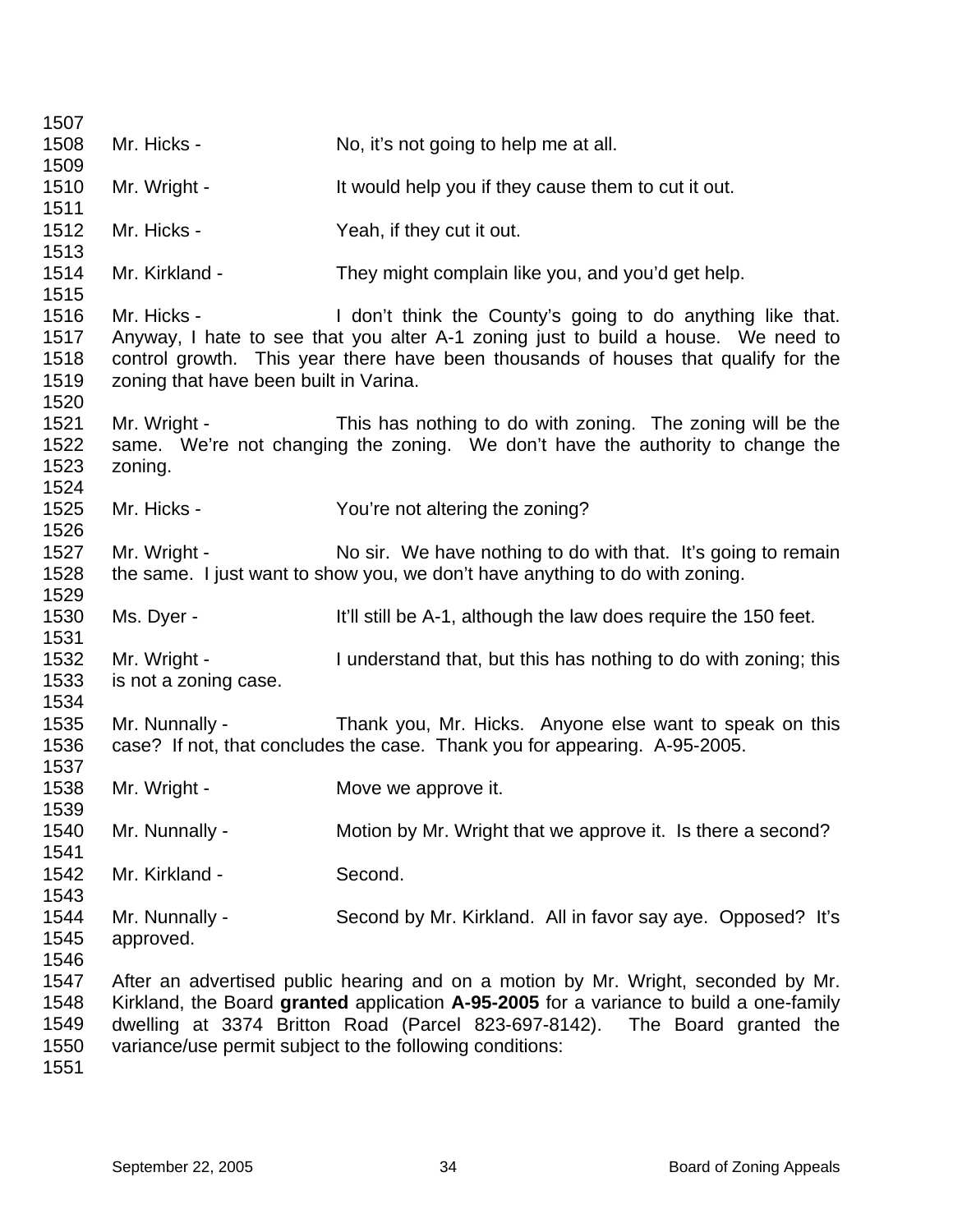1552 1553 1554 1. This variance applies only to the minimum lot width requirement. All other applicable regulations of the County Code shall remain in force.

- 1555 1556 1557 1558 2. Approval of this request does not imply that a building permit will be issued. Building permit approval is contingent on Health Department requirements, including, but not limited to, soil evaluation for a septic drainfield and reserve area, and approval of a well location.
- 1560 1561 1562 1563 3. At the time of building permit application, the applicant shall submit the necessary information to the Department of Public Works to ensure compliance with the requirements of the Chesapeake Bay Preservation Act and the code requirements for water quality standards.

| 1565 | Affirmative:   | Dwyer, Harris, Kirkland, Nunnally, Wright | b. |
|------|----------------|-------------------------------------------|----|
|      | 1566 Negative: |                                           |    |
| 1567 | Absent:        |                                           |    |
| 1568 |                |                                           |    |

1569 1570 1571 1572 1573 The Board granted this request, as it found from the evidence presented that, due to the unique circumstances of the subject property, strict application of the County Code would produce undue hardship not generally shared by other properties in the area, and authorizing this variance will neither cause a substantial detriment to adjacent property nor materially impair the purpose of the zoning regulations.

- 1575 1576 Mr. Nunnally - Now do you want to go back to the other one, Mr. Blankinship, UP-23-2005?
- 1578 1579 1580 1581 1582 1583 1584 **A - 96-2005 DARREN AND LORI NORWOOD** request a variance from Section 24-9 to build a one-family dwelling at 8476 Green Peace Lane (Parcel 854-677-9894), zoned A-1, Agricultural District (Varina). The public street frontage requirement is not met. The applicant has 0 feet public street frontage, where the Code requires 50 feet public street frontage. The applicant requests a variance of 50 feet public street frontage.
- 1586 1587 Mr. Nunnally - Is anyone else here interested in this case? If so, would you please stand and raise your right hand?
- 1589 1590 1591 Mr. Blankinship - Do you swear that the testimony you are about to give is the truth, the whole truth, and nothing but the truth, so help you God?
- 1592 1593 1594 1595 1596 Ms. Woolard - I do. I'm Sandra Woolard, the mother of Lori Norwood, who is the applicant with me. She's requesting 50 feet public street frontage so she can build a house on Green Peace Lane, which is the street we live on, which is a private road. We need the 50 feet of public street so she can do that.
- 1597 Mr. Wright - How would she access the property?

1559

1564

1574

1577

1585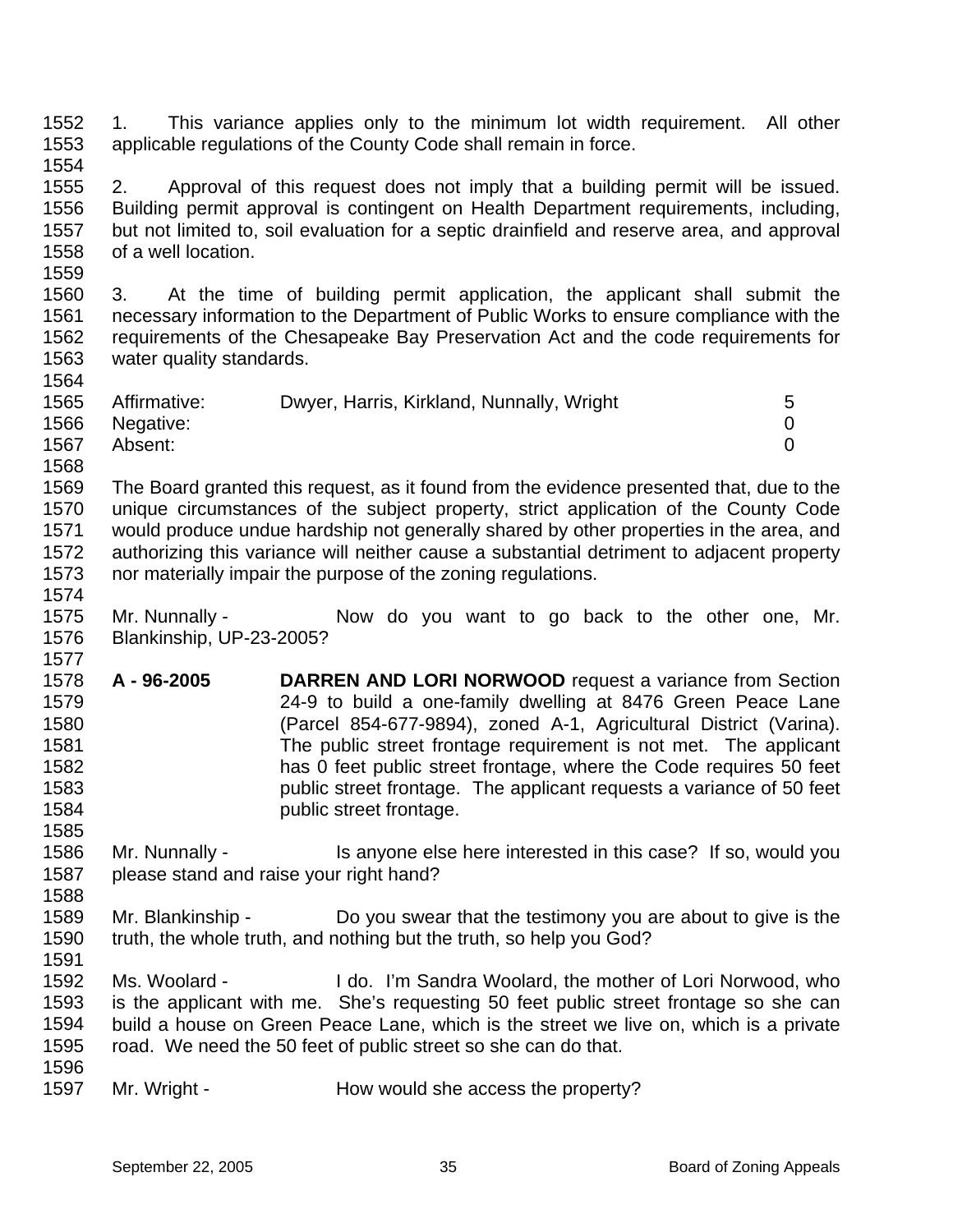Ms. Woolard - There's a private road, which is Green Peace Lane, that comes off of Monguy, which is right at the end of Far Side Trail, the old Henrico Fire Trail. Mr. Wright - Who maintains Green Peace? Ms. Woolard - The All of the residents. Mr. Wright - Do they have an agreement or something like that? Ms. Woolard - They don't really have, it's like a verbal agreement, and just about everybody has a tractor, and they put gravel down, and it's kept really nice. Mr. Wright - **How wide is it?** Ms. Woolard - That I'm not sure of. Mr. Wright - Can two cars pass on it? Ms. Woolard - We don't have a problem with it; you can see ahead of time if someone's coming, and everybody just kind of pulls into each other's driveway to let the other cars pass. Mr. Wright - How far is it from where this proposed house would be to the public highway? Ms. Woolard - I'm not sure. We live at 8470, and my other daughter lives at 8480, and she'll be in between the two of us. I guess it's maybe a tenth of a mile maybe. Ms. Dwyer - Eight hundred feet, according to the staff report. Ms. Harris - Can we see the two photos on the screen please. All right, the pictures in your packet, do you have these? The picture at the top, that's the street, right? The picture at the bottom is what? Ms. Woolard - The top one is Green Peace Lane. The bottom one may be facing the land from Green Peace; it appears to be that. Ms. Harris - So this is actually the same street? That you said was maintained by the neighbors? Ms. Woolard - The residents. Ms. Harris - This is not the site of your property; this is actually the road.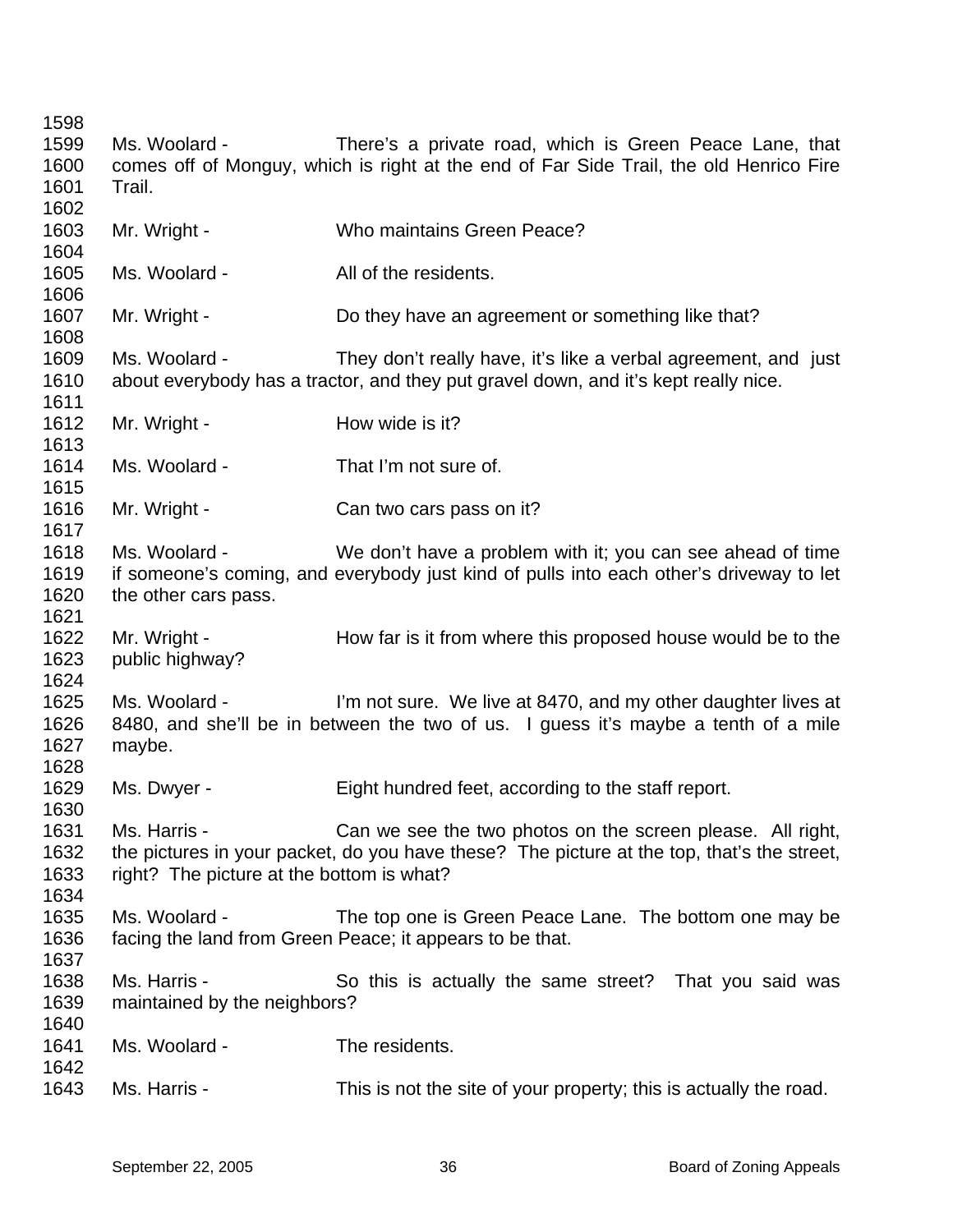Ms. Woolard - No ma'am. It may be. It's kind of hard to see on the bottom one. Ours is in black and white. Mr. Wright - The It looks like that's the access to the property that we're looking at there. Ms. Woolard - The Yes, it looks like it's the access to the property, where her driveway would go. Mr. Wright - The road is on the bottom of the photo, that passes by the property, and it looks like that's the way you go into the property. Ms. Dwyer - Is that a "For Sale" sign in that photo? Ms. Woolard - No ma'am. The top one is the road that we have on here; that's Green Peace Lane. The bottom one looks like it's from Green Peace Lane looking to where her driveway will go to her property. Mr. Kirkland - I see the little real estate sign that says Groom Real Estate, is that correct? Ms. Woolard - That was the builder who built the house, my dad. My husband was a subcontractor; he's now a general contractor, and since then, my father has passed away, so he built my other daughter's house. Mr. Wright - Have you read the conditions? Ms. Woolard - Yes, I have. Mr. Nunnally - Any other questions? Anyone else want to speak on this case? If not, that concludes the case. Thank you for appearing. Ms. Woolard - Could I say one more thing, or is it too late? She won't be able to build this house if we can't do this, as far as getting a County permit. Mr. Nunnally - A-96-2005. Mr. Wright - **Move we approve it.** Ms. Harris - Second. Mr. Nunnally - Moved by Mr. Wright, that we approve it; seconded by Ms. Harris. All in favor, say aye. Opposed? It's approved.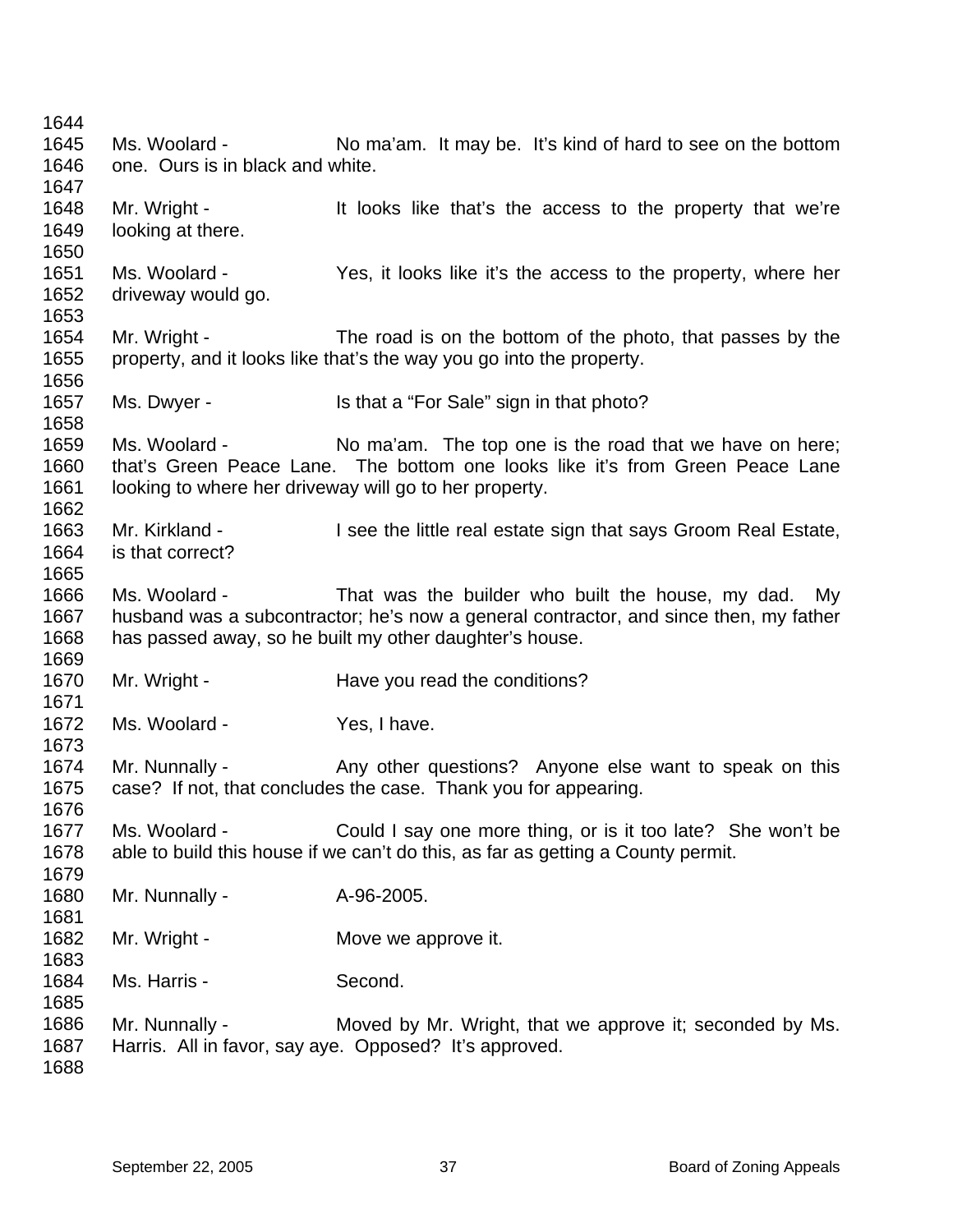1689 1690 1691 1692 1693 After an advertised public hearing and on a motion by Mr. Wright, seconded by Ms. Harris, the Board **granted** application **A-96-2005** for a variance to build a one-family dwelling at 8476 Green Peace Lane (Parcel 854-677-9894). The Board granted the variance subject to the following conditions:

1694 1695 1696 1. This variance applies only to the public street frontage requirement. All other applicable regulations of the County Code shall remain in force.

1697 1698 1699 1700 2. At the time of building permit application, the applicant shall submit the necessary information to the Department of Public Works to ensure compliance with the requirements of the Chesapeake Bay Preservation Act and the code requirements for water quality standards.

1702 1703 1704 1705 3. At the time of building permit application the owner shall demonstrate that the parcel created by this division has been conveyed to members of the immediate family, and the subdivision ordinance has not been circumvented.

1706 1707 1708 1709 1710 4. Approval of this request does not imply that a building permit will be issued. Building permit approval is contingent on Health Department requirements, including, but not limited to, soil evaluation for a septic drainfield and reserve area, and approval of a well location.

1711 1712 1713 5. The applicant shall present proof with the building permit application that a legal access to the property has been obtained.

|      | 1714 Affirmative: | Dwyer, Harris, Kirkland, Nunnally, Wright | 5 |
|------|-------------------|-------------------------------------------|---|
|      | 1715 Negative:    |                                           |   |
| 1716 | Absent:           |                                           |   |
| 1717 |                   |                                           |   |

1718 1719 1720 1721 1722 The Board granted this request, as it found from the evidence presented that, due to the unique circumstances of the subject property, strict application of the County Code would produce undue hardship not generally shared by other properties in the area, and authorizing this variance will neither cause a substantial detriment to adjacent property nor materially impair the purpose of the zoning regulations.

- 1724 1725 1726 1727 1728 1729 1730 1731 **A - 97-2005 CHRISTOPHER S. BOWYER** requests a variance from Section 24- 9 to build a one-family dwelling at 3914 Antioch Church Road (Parcel 847-712-2101 (part)), zoned A-1, Agricultural District (Varina). The public street frontage requirement is not met. The applicant has 0 feet public street frontage, where the Code requires 50 feet public street frontage. The applicant requests a variance of 50 feet public street frontage.
- 1732 1733 Mr. Blankinship - Mr. Chairman, there is a revised plat that was left at your place this morning.
- 1734

1723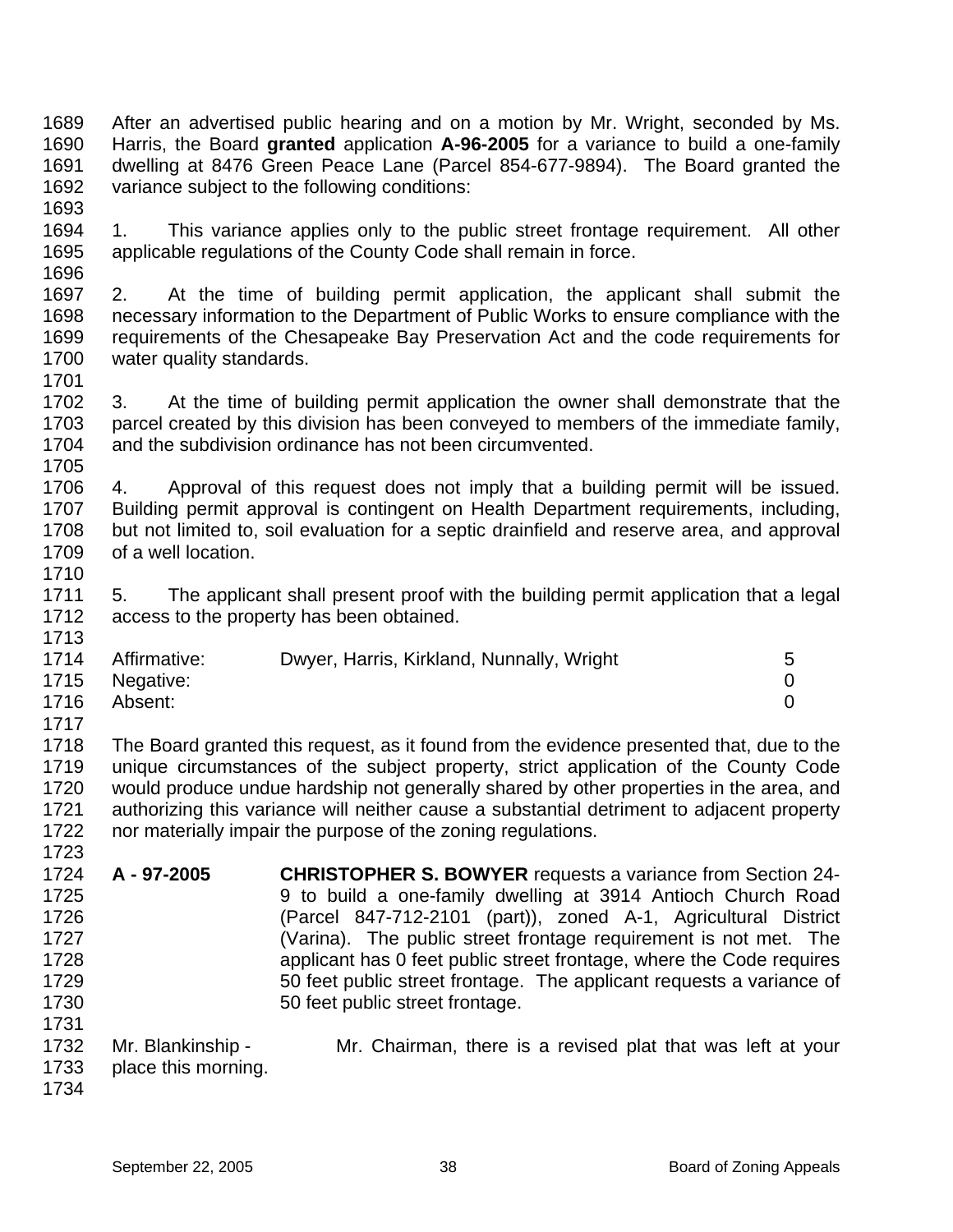- 1735 1736 1737 Mr. Nunnally - Is anyone else here interested in this case? Please raise your right hand and be sworn.
- 1738 1739 Mr. Blankinship - Do you swear that the testimony you are about to give is the truth, the whole truth, and nothing but the truth, so help you God?
- 1741 1742 Mr. Bowyer - The My name is Christopher Scott Bowyer, and I'm requesting a variance to build a single dwelling.
- 1744 1745 Mr. Wright - The Mr. Blankinship, what is this situation with respect to the flood plain on this property?
- 1746

1761

1740

- 1747 1748 1749 1750 1751 1752 1753 1754 1755 1756 1757 1758 1759 1760 Mr. Blankinship - I was hoping that the revised plat was going to answer that question, but I'm afraid it doesn't. There is a difference between the County flood plain and the Federal flood plain here, and they seem to comply with the Federal floor plain because it says that they're in zone C, but the County flood plain shows a large portion of the back of this property being in this flood plain. While it's not delineated on here, I'm pretty comfortable saying that this revised plat is still not going to work. There's not going to be one acre within this 1.25 acres that is outside of the flood plain. I don't know how the Board feels about hearing this case before those issues are resolved with Public Works. They're going to have to be resolved, one way or the other, but it may very well turn out that the house can't be built in the rear portion of the property, that they have to divide it differently, and if so, that would just take up another hearing with you. They would have to resubmit if they were not in the back part of the property at all; if they moved up toward Antioch Church Road, they would have to come back before you.
- 1762 1763 1764 Mr. Wright - What you're saying is they cannot build the house where they show it on this plat, is that correct?
- 1765 1766 1767 1768 1769 Mr. Blankinship - The house location itself is outside the flood plain, but the Code requires that they meet the minimum lot size outside of the flood plain. The minimum lot size is one acre, and they've shown 1.25 acres, but about half of that, I'm going to guess, is in the flood plain. At the very least, they're going to have to redesign this lot to include at least one acre that is outside of the flood plain.
- 1770 1771 1772 Mr. Wright - What do they have to do to satisfy that?
- 1773 1774 Mr. Blankinship - They would have to make their lot substantially larger, particularly with the higher part of the land, rather than adding more low land.
- 1775 1776 1777 1778 1779 Mr. Kirkland - Could they move the property line further south, is that what you're trying to say? Mr. Blankinship - Right, that would be part of it.
- 1780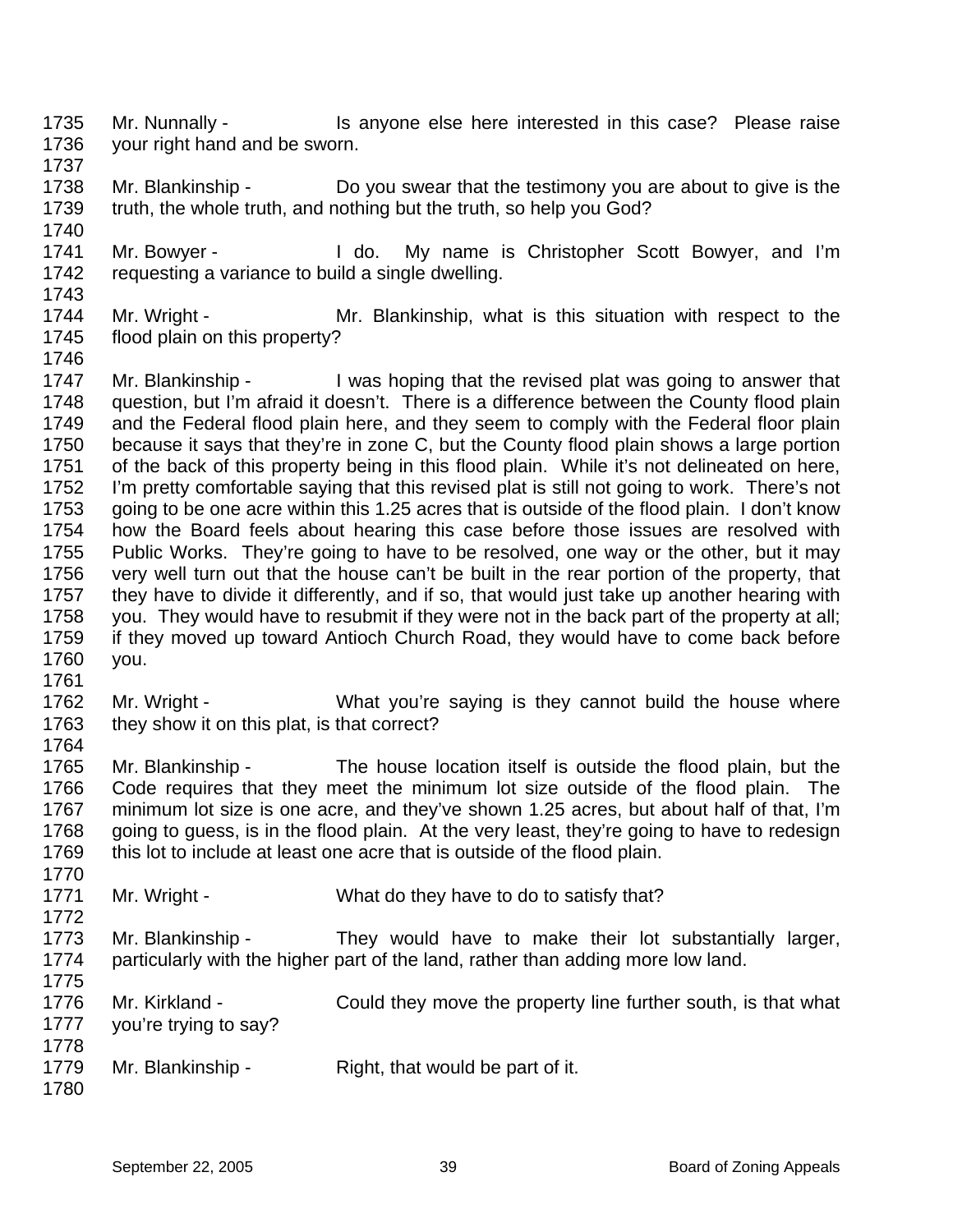| 1781<br>1782                                         | Ms. Dwyer -                                                        | Is this a family division?                                                                                                                                                                                                                                                                                                                                                                                                                                                                     |
|------------------------------------------------------|--------------------------------------------------------------------|------------------------------------------------------------------------------------------------------------------------------------------------------------------------------------------------------------------------------------------------------------------------------------------------------------------------------------------------------------------------------------------------------------------------------------------------------------------------------------------------|
| 1783<br>1784                                         | Mr. Blankinship -                                                  | I believe it is.                                                                                                                                                                                                                                                                                                                                                                                                                                                                               |
| 1785<br>1786                                         | Mr. Bowyer -                                                       | It belongs to my aunt.                                                                                                                                                                                                                                                                                                                                                                                                                                                                         |
| 1787<br>1788                                         | Mr. Wright -                                                       | Do you understand what we're trying to get at here, sir?                                                                                                                                                                                                                                                                                                                                                                                                                                       |
| 1789<br>1790                                         | Mr. Bowyer -                                                       | Yes sir.                                                                                                                                                                                                                                                                                                                                                                                                                                                                                       |
| 1791<br>1792<br>1793<br>1794<br>1795<br>1796<br>1797 | Mr. Wright -                                                       | If the flood plain requirement is not met, you couldn't build a<br>house on the lot, as shown on this plat, and it wouldn't do any good for us to approve it.<br>You couldn't build a house anyhow. I'm not so sure the Board would be in a position to<br>approve something that you obviously couldn't satisfy. I don't know what the answer is,<br>unless you want to continue the case until you can get this resolved properly. I take it,<br>you'd have to go to an engineer or somebody |
| 1798<br>1799<br>1800                                 | Mr. Blankinship -<br>the issues.                                   | Yes, they'd have to get an engineer to determine the exact<br>location of the flood plain, and then work with the Department of Public Works to resolve                                                                                                                                                                                                                                                                                                                                        |
| 1801<br>1802<br>1803<br>1804                         | Mr. Nunnally -<br>if you can get it worked out with an engineer?   | Mr. Bowyer, would you like to defer this to next month to see                                                                                                                                                                                                                                                                                                                                                                                                                                  |
| 1805<br>1806                                         | Mr. Bowyer -                                                       | Yes sir.                                                                                                                                                                                                                                                                                                                                                                                                                                                                                       |
| 1807<br>1808                                         | Mr. Nunnally -                                                     | Are you requesting a deferral to next month?                                                                                                                                                                                                                                                                                                                                                                                                                                                   |
| 1809<br>1810                                         | Mr. Bowyer -                                                       | Yes sir.                                                                                                                                                                                                                                                                                                                                                                                                                                                                                       |
| 1811<br>1812                                         | Mr. Nunnally -                                                     | Do I hear a motion?                                                                                                                                                                                                                                                                                                                                                                                                                                                                            |
| 1813<br>1814                                         | Mr. Kirkland -                                                     | I make a motion we defer this to the next meeting.                                                                                                                                                                                                                                                                                                                                                                                                                                             |
| 1815<br>1816                                         | Ms. Dwyer -                                                        | Second.                                                                                                                                                                                                                                                                                                                                                                                                                                                                                        |
| 1817<br>1818                                         | Mr. Nunnally -                                                     | All in favor, say aye. Opposed, no.                                                                                                                                                                                                                                                                                                                                                                                                                                                            |
| 1819                                                 | Mr. Kirkland -                                                     | Mr. Blankinship, you'll give him all the proper names?                                                                                                                                                                                                                                                                                                                                                                                                                                         |
| 1820<br>1821<br>1822                                 | Mr. Blankinship -<br>in touch with the Department of Public Works. | Yes, I'll get with George Robertson at Downing and get him                                                                                                                                                                                                                                                                                                                                                                                                                                     |
| 1823<br>1824<br>1825                                 | Mr. Nunnally -                                                     | A-97-2005. Deferred to next month.                                                                                                                                                                                                                                                                                                                                                                                                                                                             |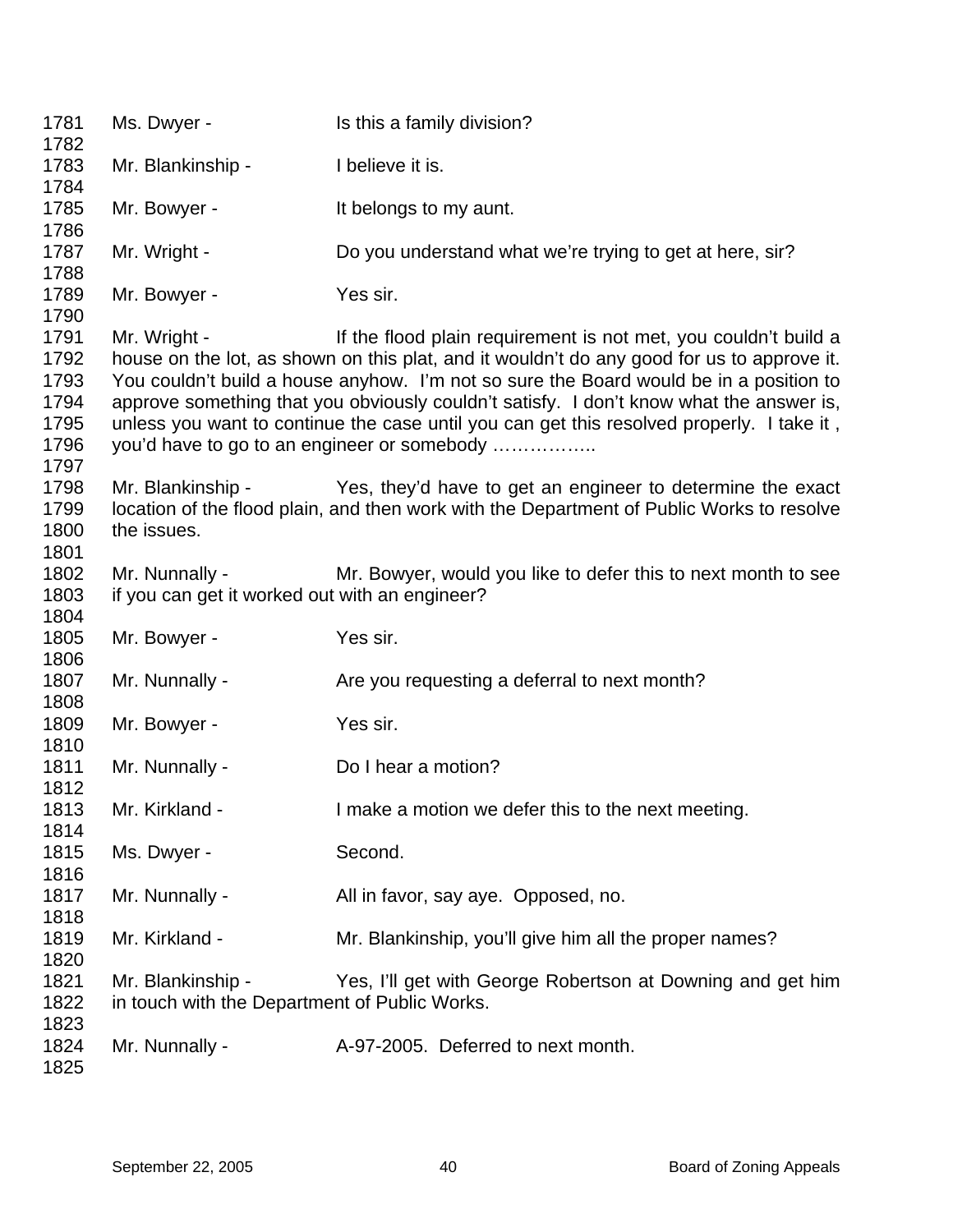Upon a motion by Mr. Kirkland, seconded by Ms. Dwyer, the Board **deferred** application **A-97-2005** for a variance to build a one-family dwelling at 3914 Antioch Church Road (Parcel 847-712-2101 (part)). 1826 1827 1828 1829 1830 1831 1832 1833 1834 1835 1836 1837 1838 1839 1840 1841 1842 1843 1844 1845 1846 1847 1848 1849 1850 1851 1852 1853 1854 1855 1856 1857 1858 1859 1860 1861 1862 1863 1864 1865 1866 1867 1868 1869 1870 1871 Affirmative: Dwyer, Harris, Kirkland, Nunnally, Wright 5 Negative: 0 Absent: 0 The Board deferred the request to allow time for further information to be presented. **UP- 24-2005 GREY OAKS RECREATION, LLC** requests a conditional use permit pursuant to Section 24-12(b) to provide a recreational facility for a neighborhood at 5161 Pouncey Tract Road (Parcel 738-772- 9227 (part)), zoned R-2AC, One-family Residence District (Conditional) Three Chopt). Mr. Nunnally - Is anyone else here interested in this case? Please raise your right hand and be sworn. Mr. Blankinship - Do you swear that the testimony you are about to give is the truth, the whole truth, and nothing but the truth, so help you God? Mr. Cochran - I do. Mr. Chairman, Members of the Board, my name is John Cochran. I am an engineer with Youngblood, Tyler & Associates, and I'm representing the case. We are generally in agreement with the conditions; however, there are a few things I'd like to discuss. Condition # 11, concerning the modified right turn lane, we've discussed this matter with Mr. Mike Jennings of the Traffic Division of Public Works, and he's agreed to waive this condition. I don't think that's been communicated properly to Mr. Blankinship, so I'd like to add the statement after the first sentence, "if required by the Public Works Department." Mr. Nunnally - He said he would remove that condition? Mr. Cochran - Yes. Secondly, Condition # 14, concerning the quardrail, the guardrail is currently required by Public Works standards; however, we believe there may be a way to lower the grading on the site to remove the necessity for the guardrail. So I'd like to add similar wording, after the first sentence of Condition # 14, which states, "if required by the Public Works Department." Other than that, we are in agreement with all conditions, and I respectfully request that you approve this case. Mr. Blankinship - We inserted both those conditions and all the other trafficrelated ones, at Mr. Jennings' request, so if he's willing to waive them, we certainly are too. Mr. Cochran - I'll be happy to answer any questions you may have.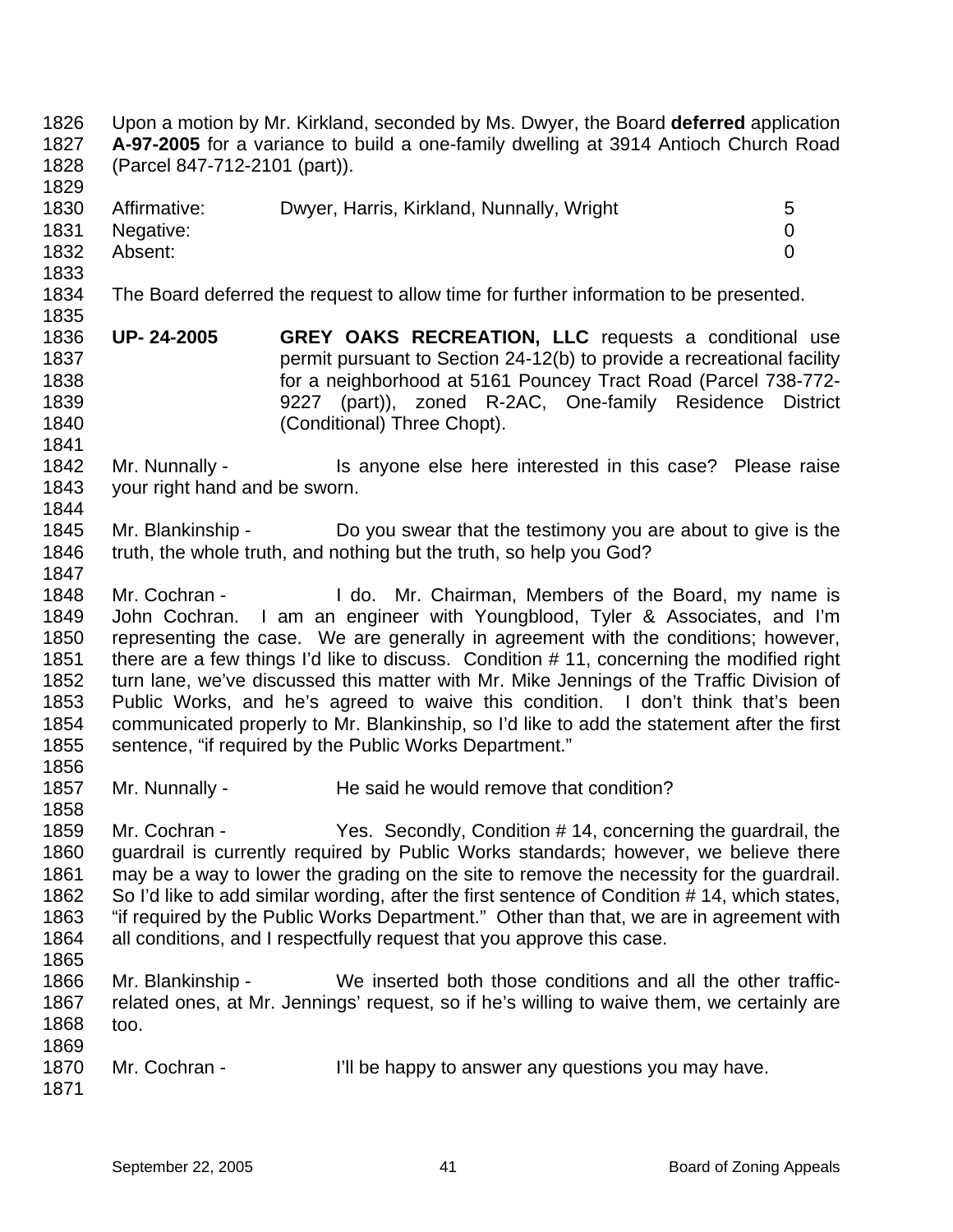1872 1873 1874 1875 1876 1877 1878 1879 1880 1881 1882 1883 1884 1885 1886 1887 1888 1889 1890 1891 1892 1893 1894 1895 1896 1897 1898 1899 1900 1901 1902 1903 1904 1905 1906 1907 1908 1909 1910 1911 1912 1913 1914 1915 1916 Ms. Dwyer - Do you have any issues with the hours of operation? Mr. Cochran - No ma'am. Mr. Wright - The How many families do you propose for this facility to accommodate? Mr. Cochran - To answer that question, I'd like to have either Mr. Jason Loftis or Mr. Michael Pruitt come down and answer. Can you swear them in? Mr. Blankinship - Raise your right hand please. Do you swear that the testimony you are about to give is the truth, the whole truth, and nothing but the truth, so help you God? Mr. Loftis - The Mullet of My name is Jason Loftis. It will probably be somewhere in the neighborhood of 500 to 532 homes; I don't know how many folks that equates to, somewhere around 1,000 to 1,200. Mr. Wright - **How many houses do you have in your subdivision?** Mr. Loftis - At total build-out, it will be to participate in the recreation center, it will be about 500 to 530 houses, or families. Mr. Wright - **Do** you come anywhere near the church back in there, at Nuckols Road? Mr. Loftis - There's a piece of property that's in between the church and ………………… Mr. Wright - So you don't go all the way back to the church? Mr. Loftis - No sir. Mr. Wright - The Music interested to know, eventually that road that comes out, which is Dominion Parkway, is proposed to come all the way through? Would that come through your property or around it? Mr. Loftis - The road that's being built is Grey Oaks Parks Drive, proposed to extend from Pouncey Tract Road to Nuckols Road to the church that you're speaking of, the first entrance to Wyndham. The developers that are participating in the recreation center control the property to a certain point. There's a piece of property between the church and the Grey Oaks Development. Mr. Wright - So that Grey Oaks Parks Drive would not go into Old Dominion Parkway?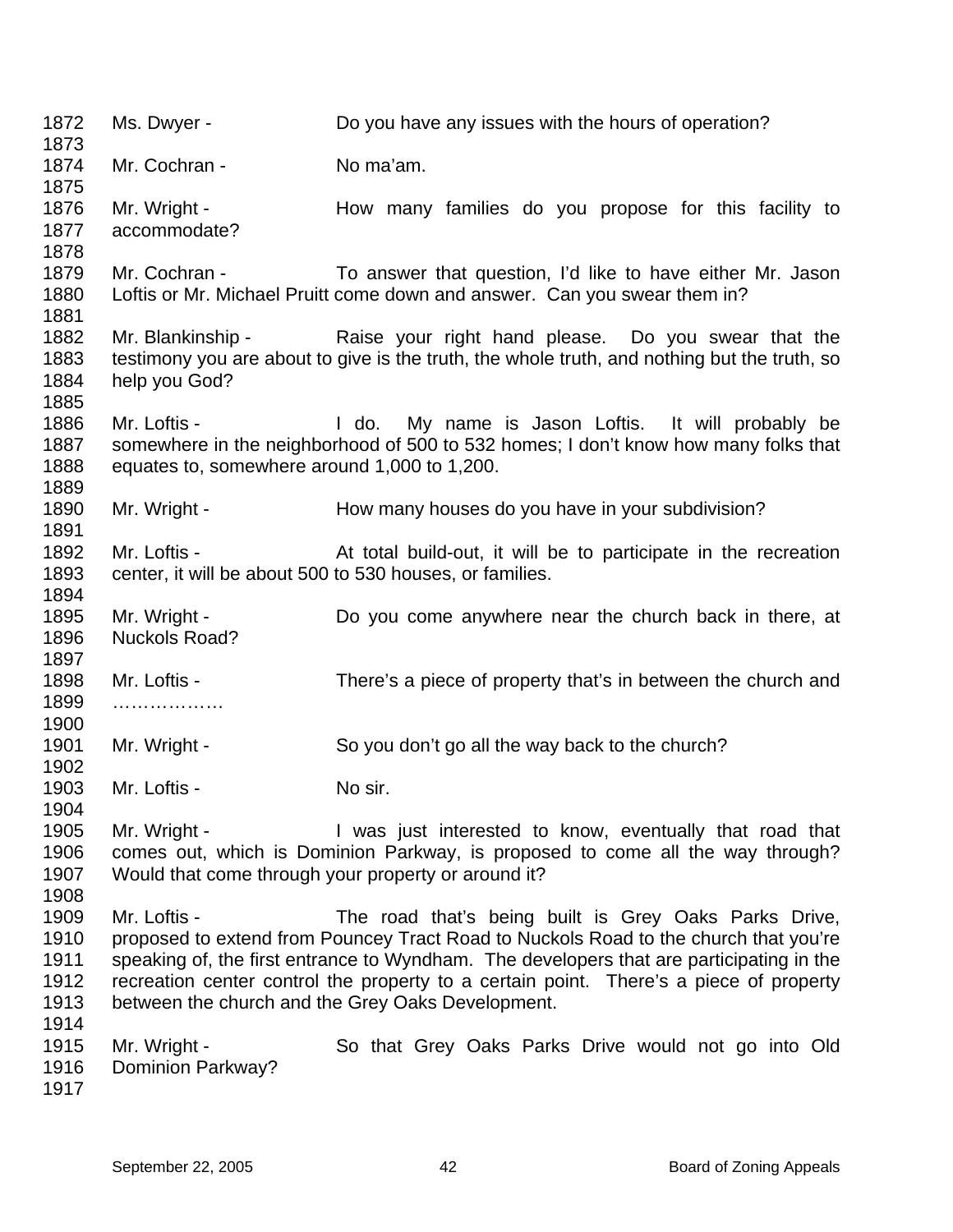1918 1919 1920 1921 1922 1923 1924 1925 1926 1927 1928 1929 1930 1931 1932 1933 1934 1935 1936 1937 1938 1939 1940 1941 1942 1943 1944 1945 1946 1947 1948 1949 1950 1951 1952 1953 1954 1955 1956 1957 1958 1959 1960 1961 1962 1963 Mr. Loftis - It's proposed to, yes sir, but we don't have the control of the last piece of property that links it together. That fellow hasn't sold his property yet. Ms. Harris - Is this a pool house, or is this the entire recreational facility? Mr. Loftis - This is the entire recreational facility. We'll have tennis courts, a pool, continuing facility snack bar, and then a pump house included with the parking lots. Ms. Harris - What's the square footage of the recreational facility? Mr. Cochran - The property is a little over 5 acres. I don't have the square footage of the pool and building in my head. We have submitted construction plans, and that information is included in the construction plans. Ms. Harris - My question was, the recreational facility itself, do we have that? I know we have this plan for the pool house, but is there another building? Mr. Loftis - There is not, no ma'am. Just what we propose to do right now is have changing facilities, restrooms, and a pump house and a small snack bar area. There is no great room that is part of the recreation center. Mr. Nunnally - Any other questions? That concludes the case. Thank you for appearing. UP-24-2005. Mr. Wright - The Music Contract Henry Mr. Wright - The Implication of the Music Contract Internal Music Contract Internal Music Contract Internal Music Contract Internal Music Contract Internal Music Contract Internal Musi Mr. Nunnally - Motion by Mr. Wright that we approve it. Mr. Wright - **Example 20** ..............with changes to the conditions. I don't think that hurts us. That's the whole purpose of the thing anyway, to satisfy the Department of Public Works. Mr. Blankinship - Yes sir. Mr. Nunnally - Do we have a second? Mr. Kirkland - Second. Mr. Nunnally - Second by Mr. Kirkland. Ms. Dwyer - Those conditions  $#$  11 and  $#$  14, "if required by the Department of Public Works." Mr. Blankinship - "if required by the Department of Public Works" would be added to the first sentence of each condition.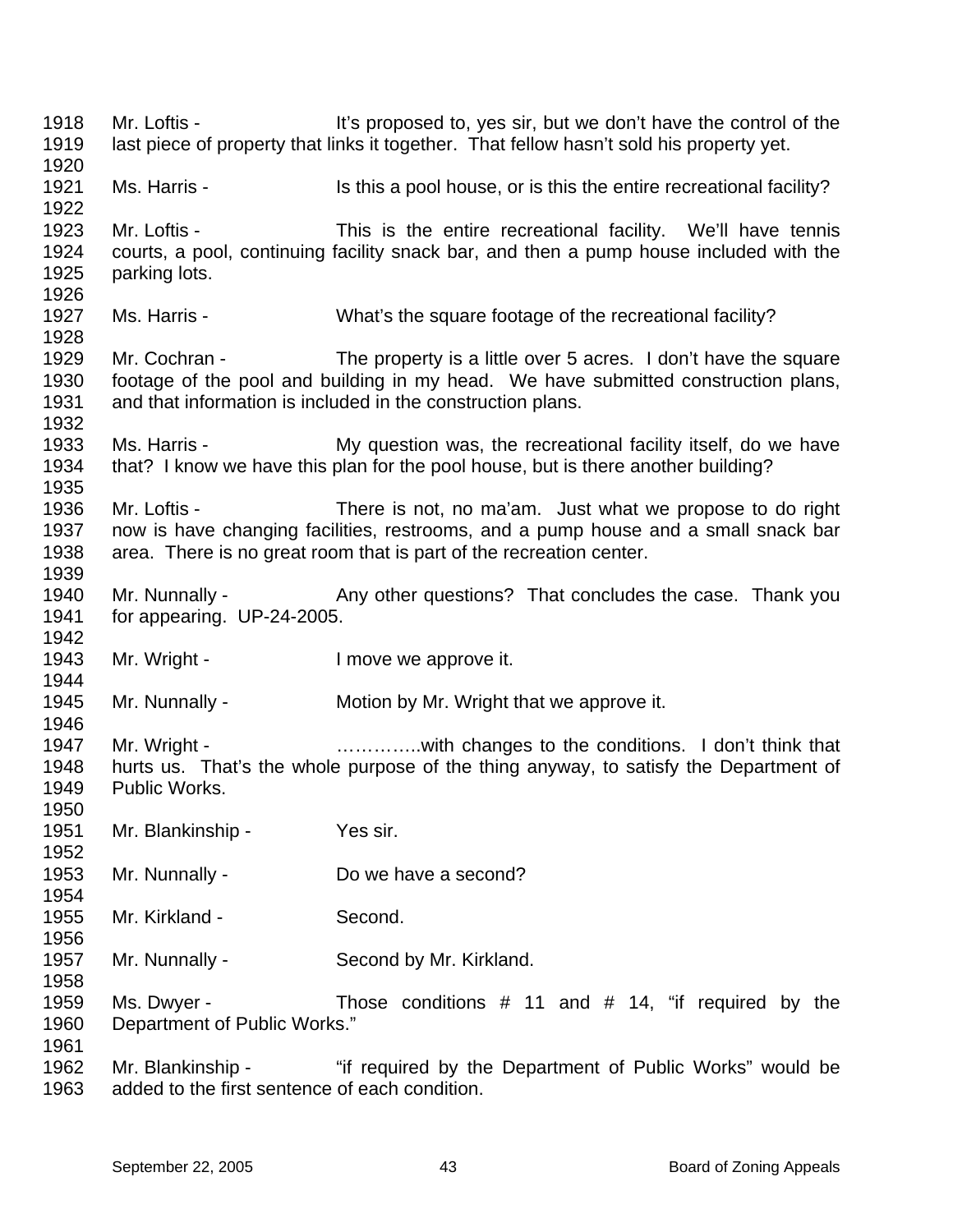1964 1965 1966 1967 1968 1969 1970 1971 1972 1973 1974 1975 1976 1977 1978 1979 1980 1981 1982 1983 1984 1985 1986 1987 1988 1989 1990 1991 1992 1993 1994 1995 1996 1997 1998 1999 2000 2001 2002 2003 2004 2005 2006 2007 2008 2009 Mr. Nunnally - **Motion by Mr. Wright, second by Mr. Kirkland, that it be** approved. All in favor say aye. Opposed? It's approved. After an advertised public hearing and on a motion by Mr. Wright, seconded by Mr. Kirkland, the Board **granted** application **UP-24-2005** for a conditional use permit to provide a recreational facility for a neighborhood at 5161 Pouncey Tract Road (Parcel 738-772-9227 (part)). The Board granted the use permit subject to the following conditions: 1. The property shall be developed in substantial conformance with the plan filed with the application. Any substantive change must be submitted to the Planning Department for review and approval. 2. The recreation center shall be operated on a nonprofit basis and be open only to members and their guests. 3. Hours of operation shall be limited to 6:00 AM to 10:00 PM for outdoor activities and 6:00 AM to 12:00 midnight for indoor activities. The pool season shall be limited to May 1 to September 30. 4. Up to four times per year, the pool hours may be extended to 12:00 Midnight for swimming meets. Public address systems, starter guns and similar equipment may be used at swimming meets, but at no other time except for emergency purposes. 5. The parking lot, driveways, and loading areas shall be subject to the requirements of Section 24-98 of Chapter 24 of the County Code. 6. The applicant shall present a complete grading, drainage, and erosion control plan prepared by a Professional Engineer certified in the state of Virginia to the Department of Public Works for approval. This plan must include the necessary floodplain information if applicable. 7. A detailed site lighting plan shall be included with the landscaping plans for Planning Department review and approval. All exterior lighting shall be shielded to direct light away from adjacent property and streets. For safety and security, lights beamed only on the swimming pool, and operated on a timer, shall be provided whenever water is in the pool. 8. All landscaping shall be maintained in a healthy condition at all times. Dead plant materials shall be removed within a reasonable time and replaced during the normal planting season. 9. The swimming pool shall be enclosed by a privacy fence six feet tall. The design shall be subject to Planning Department review and approval.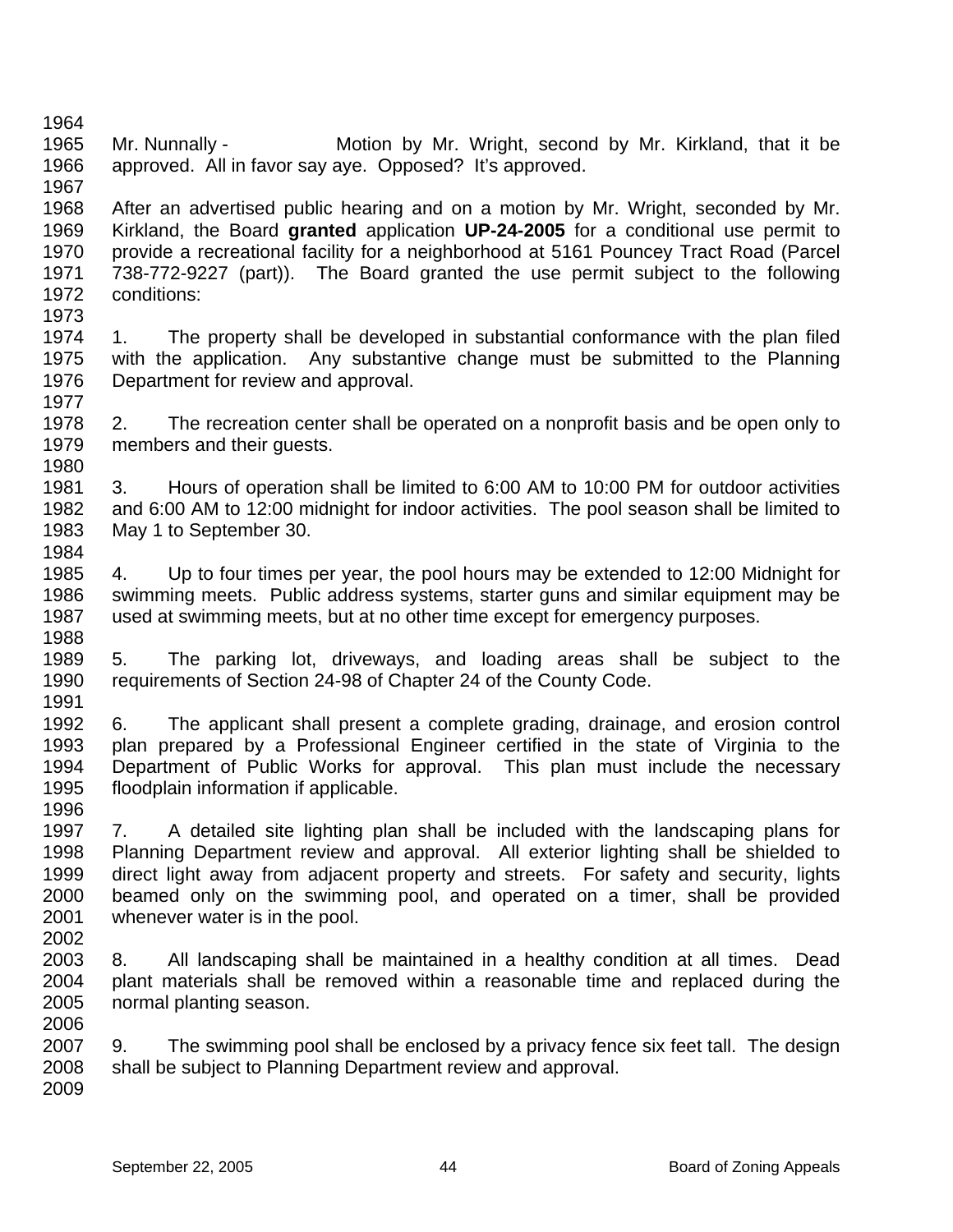2010 10. Connections shall be made to public water and sewer.

2011

2036

2041

2012 2013 2014 2015 2016 11. [AMENDED] A modified right turn lane shall be installed off of Grey Oaks Park Drive if required by the Department of Public Works. The right turn lane shall have a minimum of 125 feet of full storage and 75 feet of taper. The face of curb for the full storage section shall be 26.5 feet from face of curb of median.

2017 2018 2019 12. Right-of-way shall be dedicated for the proposed right turn lane from Grey Oaks Park Drive. The required right-of-way dedication is to 7 feet from face of curb.

2020 2021 13. The standard Henrico County sidewalk shall be relocated for the turn right lane.

2022 2023 2024 2025 2026 2027 14. [AMENDED] A guardrail or other accepted vehicular protection shall be provided along the entire northeastern edge of the proposed access road and continue along the drive aisle that runs northwest to southeast around the curve to the sidewalk if required by the Department of Public Works. The approximate locations of the guardrail or other accepted vehicular protection shall be shown on the plans.

2028 2029 2030 15. A standard R1-1 Stop Sign and 24 inch white stop bar shall be provided at all points of egress from this development.

2031 2032 2033 2034 16. Sight distances and sight lines shall be provided on the plan for all access points onto public right-of-way. Adequate sight distance must be demonstrated prior to Public Works' approval of this plan.

2035 17. All curb radii dimensions on the plans shall be labeled.

2037 2038 2039 18. Raised, landscaped islands with a minimum width of 9 feet shall be provided at the ends of all rows of parking to separate parking areas from driveways.

2040 19. This Conditional Use Permit will not be valid unless the property is rezoned to A-1.

| 2042 | Affirmative:   | Dwyer, Harris, Kirkland, Nunnally, Wright | $\mathbf b$ |
|------|----------------|-------------------------------------------|-------------|
|      | 2043 Negative: |                                           |             |
| 2044 | Absent:        |                                           |             |
| 2045 |                |                                           |             |

2046 2047 2048 The Board granted the request because it found the proposed use will be in substantial accordance with the general purpose and objectives of Chapter 24 of the County Code.

2049 2050 2051 2052 2053 2054 2055 **A - 98-2005 RYAN HOMES** requests a variance from Section 24-94 to allow existing dwelling to remain at 6301 Oakland Chase Place (Oakland Chase) (Parcel 806-705-0504), zoned R-3C, One-family Residence District (Conditional) (Varina). The rear yard setback is not met. The applicant has 39 feet rear yard setback, where the Code requires 40 feet rear yard setback. The applicant requests a variance of 1 foot rear yard setback.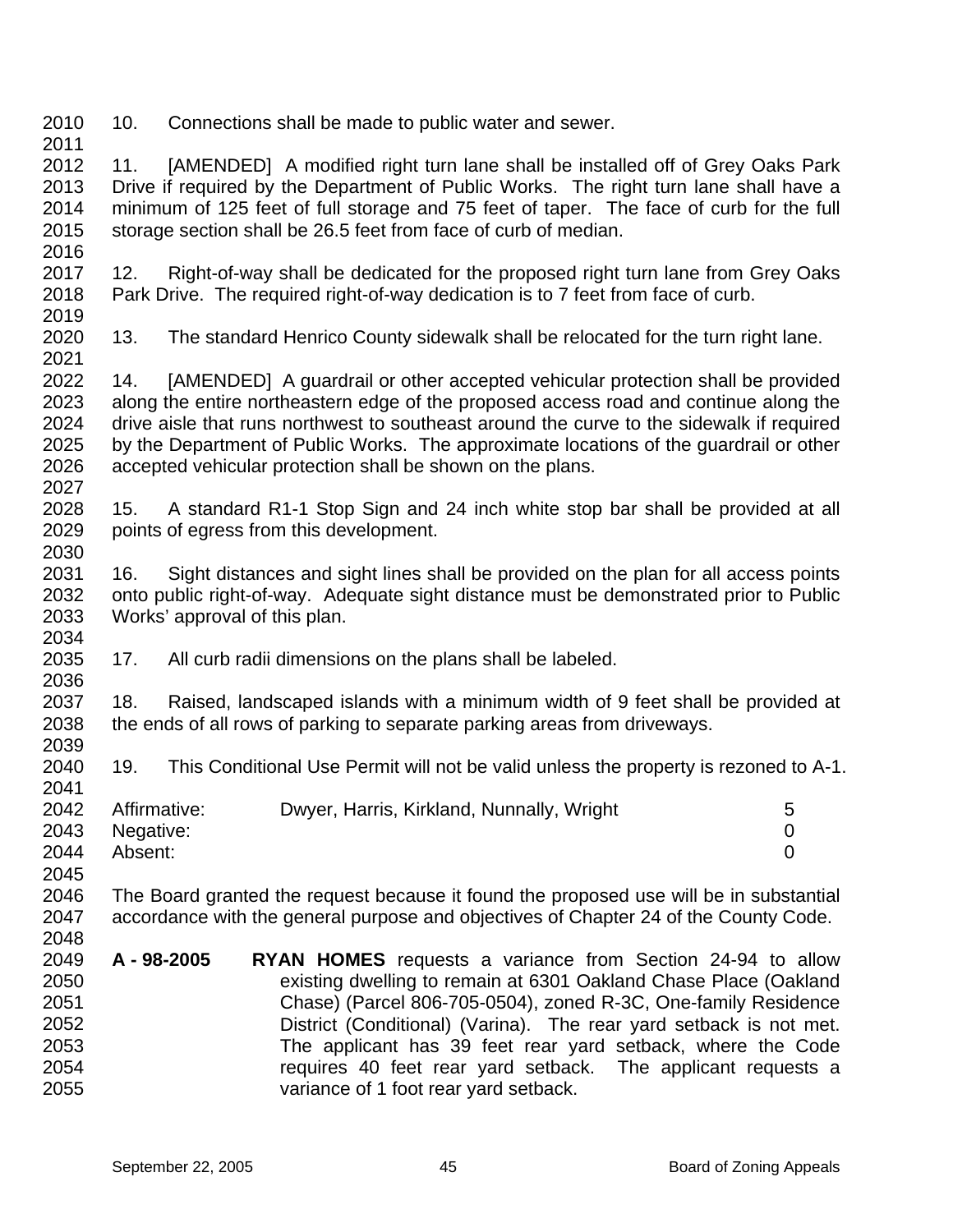2056

2059

2057 2058 Mr. Nunnally - Is anyone else here interested in this case? If so, would you please stand and raise your right hand?

2060 2061 2062 Mr. Blankinship - Do you swear that the testimony you are about to give is the truth, the whole truth, and nothing but the truth, so help you God?

2063 2064 2065 2066 2067 2068 2069 2070 2071 2072 2073 2074 2075 Mr. Ware - The Mullimeter of I do. My name is William F. Ware, Jr. I work at Timmons Group, and I'm representing Ryan Homes in the application for a variance for a single family residence located in Oakland Chase Subdivision. We're one foot reduction in the rear yard setback. We were contracted by Ryan Homes to provide the permit plat for this particular home about a year and a half ago, in April 2004. They changed their plans this past April for a new house, and when that permit was drawn up, there was a two-foot by 20-foot, second story cantilever, that was overlooked when we drew the permit. The permit plat was submitted to the County. The County also had benefit of the architectural plans for this particular residence, and unfortunately, they overlooked the second-story cantilever also. The permit plat was approved, we got the request to stake the house in the location that was indicated on the permit plat, and in that staking, the second-story cantilever encroached into the rear yard by 7/10 of a foot.

2076 2077 2078 Mr. Wright - Chly 7/10 of a foot? That's just the corner of it. Mr. Ware - It's only the right rear corner of the house.

2080 2081 2082 Mr. Wright - That would look nice if you could cut it so it would be parallel to the rear line.

2083 2084 2085 2086 2087 2088 2089 2090 2091 2092 2093 Mr. Ware - The Mush't an intentional thing. There were some ideas kicked around in our office. We considered looking at possibly adding a small sliver of land into the rear of this lot to make it so that the read yard was accommodated for; however, the development to the rear of this lot is known as the Villas at Oakland Chase. It's an apartment complex that's actually under construction right now. There is a 50-foot buffer located on that property for the apartment complex, which backs directly up to the rear line of this particular lot. It being a 50-foot buffer, that could be shifted along if we were able to get a sliver of land to go with the rear of this lot. However, there is a garage structure that's under construction right now for the apartment complexes, which is .08 of a foot off of this buffer, so we're wedged really tight with the proposed developments that are going on right now.

2094 2095

2096

2079

Mr. Nunnally - Was this building a model home?

2097 2098 2099 2100 Mr. Ware - No sir. It's a residential home that's being purchased by a lady, which is under contract; it was supposed to go to closing yesterday. It's my understanding that NVR Settlement Services, which is handling this closing, has postponed closing for this house due to the situation that we're discussing right now.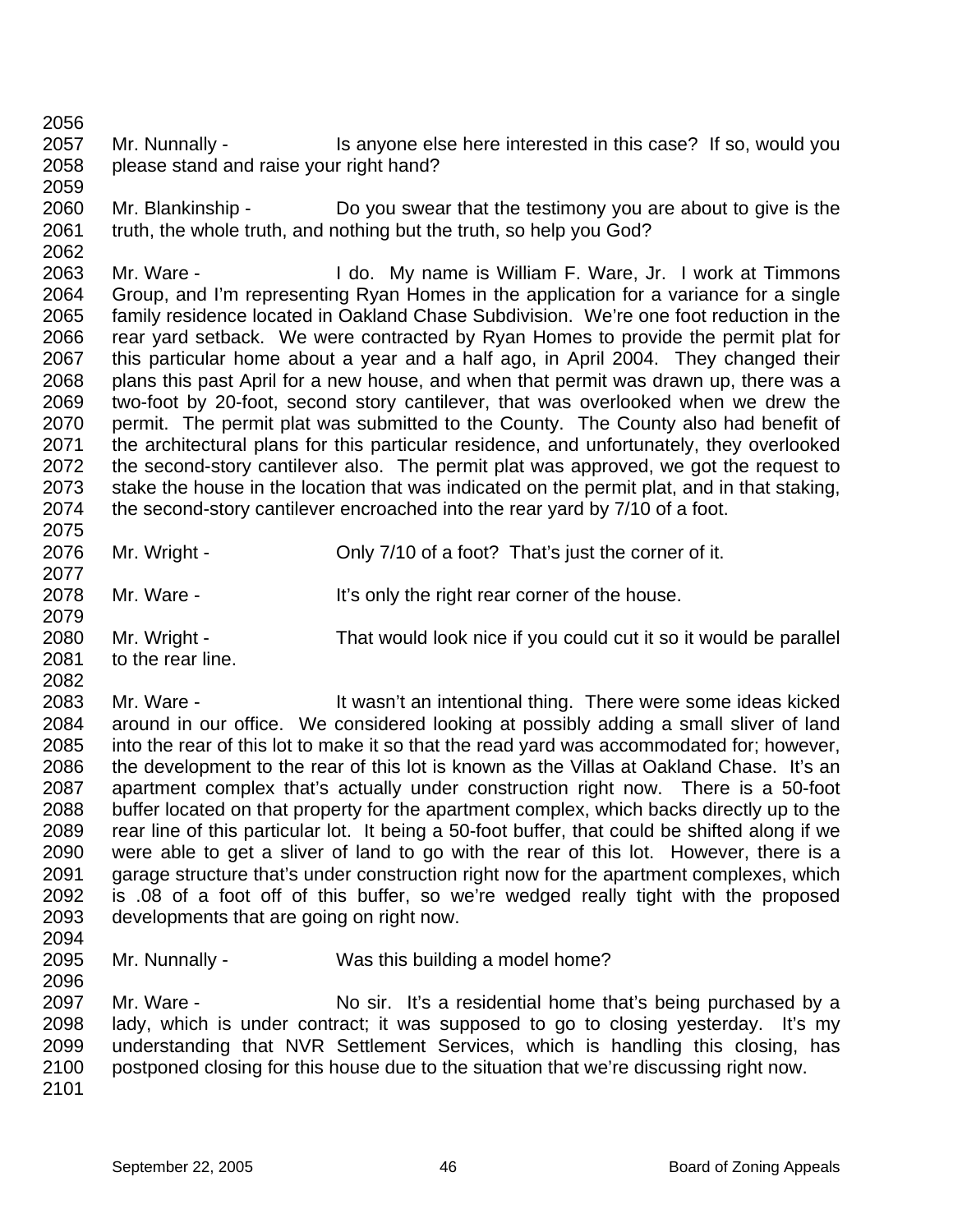2102 2103 2104 Mr. Kirkland - The Mr. Blankinship, there was a permit issued for this home, and they've missed this also.

2105 2106 2107 2108 2109 Mr. Blankinship - The plat from the permit does not show the cantilevered portion. We were not able to recover the actual building floor plans. Why that is, I'm not sure, but we tried to get them from Building Inspections, and they weren't available. It may be that the original building plans conflicted with the plat, or it may be that it wasn't shown in either place.

- 2111 Ms. Dwyer - The footprint meets the setback, right.
- 2113 Mr. Kirkland - It's just the cantilever on one corner.

2115 2116 2117 Mr. Ware - I've got a copy. The cantilever appears on the right rear, and it shows on the first floor plan.

2118 Mr. Blankinship - It's on the building plan.

2110

2112

2114

2119

2123

2120 2121 2122 Ms. Dwyer - Why was the building set in; why was the footprint set back on the first floor and cantilevered out on the second floor? Was it because they were aware of this problem and thought the cantilever didn't matter?

2124 2125 2126 2127 2128 2129 2130 2131 2132 2133 Mr. Ware - No, it's just the house style; I don't think it has anything to do with the particular lot. It was more, I'm assuming now, it doesn't have anything to do with a particular person who was purchasing the house, but that would have been a preference with the purchaser with Ryan. If you look at the permit plan, there is additional room on the lot itself, if we were about to catch the existence of that two-foot cantilever in the rear, the house would have still fit, unfortunately. I hate to say that. The fact is that it was overlooked on our part; it was overlooked at the permit stage and approval from the County. And it wasn't caught until the final mortgage survey was performed.

| 2134<br>2135<br>2136 | Mr. Wright -<br>house?        | Mr. Blankinship, does the overhang count as part of the      |
|----------------------|-------------------------------|--------------------------------------------------------------|
| 2137<br>2138<br>2139 | Mr. Blankinship -<br>does.    | The roof overhang eaves would not, but the cantilever area   |
| 2140<br>2141         | Mr. Wright -                  | So the roof overhang doesn't create any problem?             |
| 2142<br>2143         | Mr. Blankinship -             | Right.                                                       |
| 2144<br>2145         | Mr. Kirkland -                | So we're talking about .7 or 8 $\frac{1}{2}$ inches.         |
| 2146<br>2147         | Ms. Harris -<br>measurements? | Mr. Blankinship, is there a margin of error on some of these |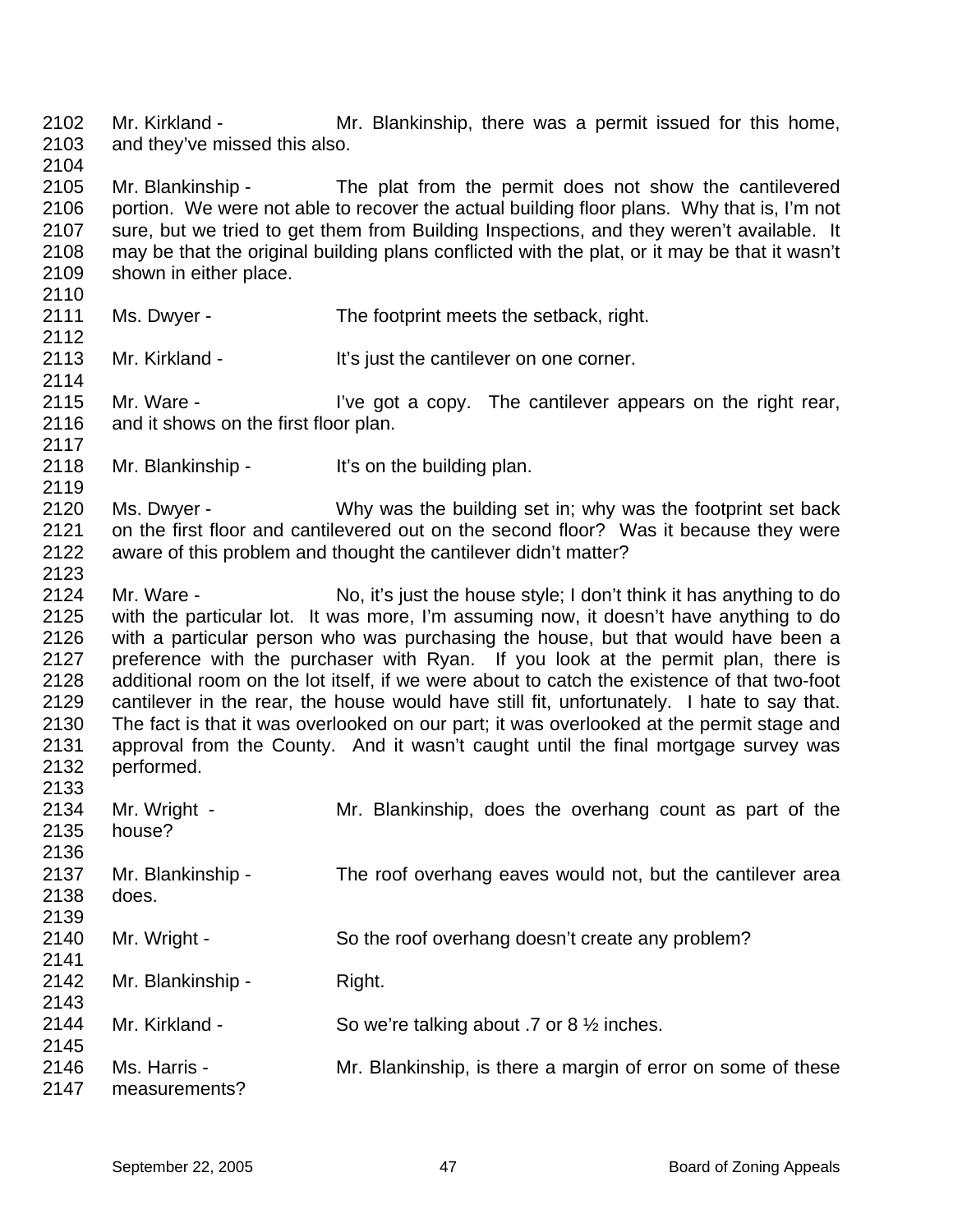2148 2149 2150 2151 2152 2153 2154 2155 2156 2157 2158 2159 2160 2161 2162 2163 2164 2165 2166 2167 2168 2169 2170 2171 2172 2173 2174 2175 2176 2177 2178 2179 2180 2181 2182 2183 2184 2185 2186 2187 2188 2189 2190 2191 2192 Mr. Blankinship - There have been times when I've suggested to a surveyor that he just not pull his tape quite so tight, but they usually don't take my advice on that. If they're going to put their seal on it, they want it accurate. Mr. Ware - There have been some suggestions to go out there and bump the rod or measure it a little bit differently, but the fact is the way it is. Mr. Blankinship - It's a minimum requirement. They can go as much farther than that as they want to. Ms. Harris - **Did you build the entire Oakland Chase Subdivision through** Ryan? Mr. Ware - The State of the Nuant to say that we did, we staked all the houses, Timmons Group did. I do not believe that we've prepared mortgage surveys for all the individual houses in that subdivision. It was our subdivision; we did do the subdivision plan. The subdivision plan was dated December 30, 2003. Mr. Nunnally - Any other questions of the Board? Okay, that concludes the case. A-98-2005. Mr. Kirkland - I make a motion we approve it. Ms. Harris - Second the motion. Mr. Nunnally - Motion by Mr. Kirkland that we approve it; seconded by Ms. Harris. All in favor, say aye. Opposed. It's been approved. After an advertised public hearing and on a motion by Mr. Kirkland, seconded by Ms. Harris, the Board **granted** application **A-98-2005,** for a variance to to allow existing dwelling to remain at 6301 Oakland Chase Place (Oakland Chase) (Parcel 806-705- 0504). The Board granted the variance subject to the following condition: 1. This approval applies only to the improvements shown on the plan filed with the application. Any additional improvements shall comply with the applicable regulations of the County Code. Any substantial changes or additions may require a new variance. Affirmative: Dwyer, Harris, Kirkland, Nunnally, Wright 5 Negative: 0 Absent: 0 The Board granted this request, as it found from the evidence presented that, due to the unique circumstances of the subject property, strict application of the County Code would produce undue hardship not generally shared by other properties in the area, and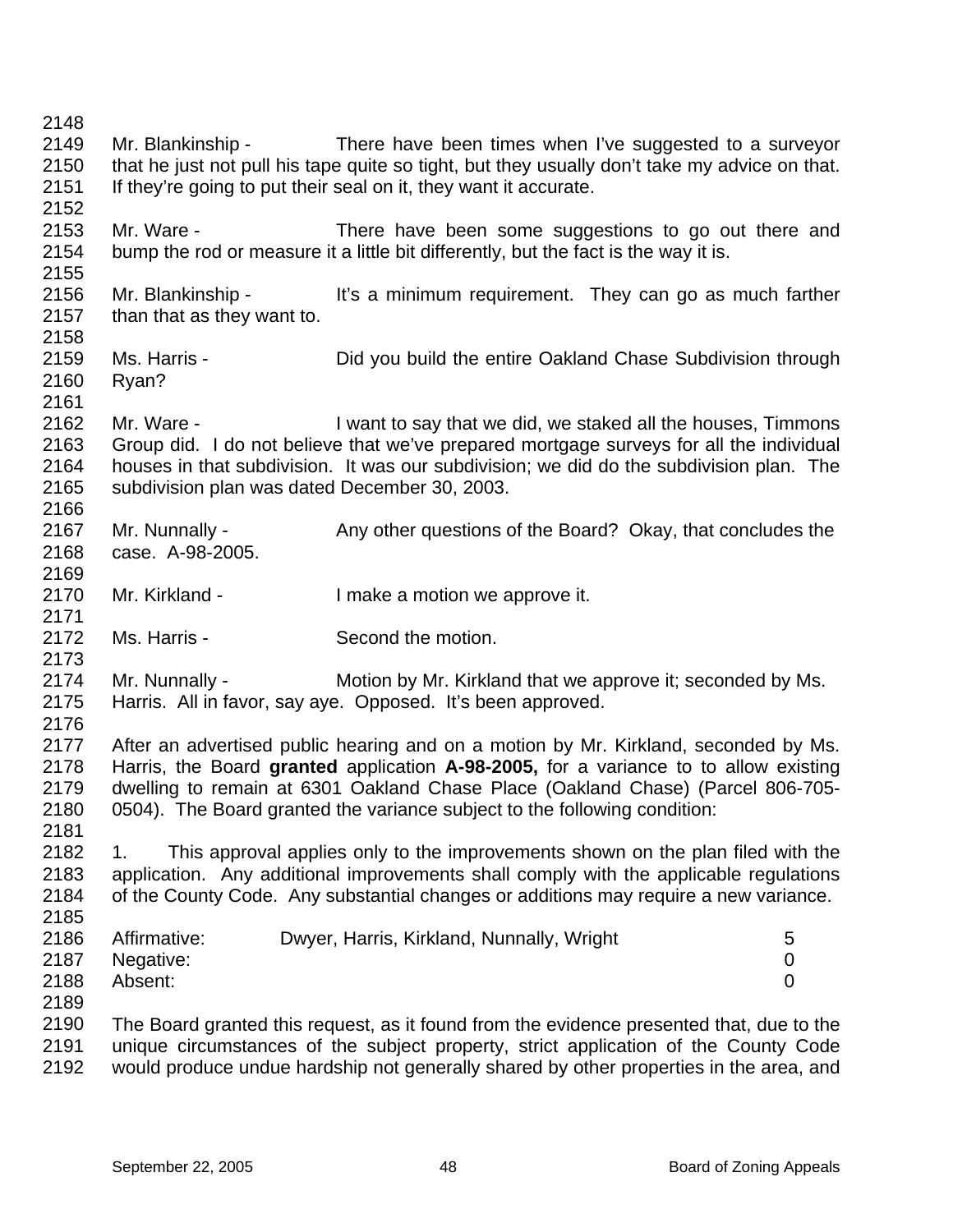2193 2194 2195 2196 2197 2198 2199 2200 2201 2202 2203 2204 2205 2206 2207 2208 2209 2210 2211 authorizing this variance will neither cause a substantial detriment to adjacent property nor materially impair the purpose of the zoning regulations. Mr. Nunnally - Let's start from the rear. Mr. Nunnally - I think we have a set of minutes here. Do I hear a motion on the minutes? Mr. Wright - I have some corrections – do you want to take those up, or do you want a motion beforehand? Mr. Nunnally - Do you want to make a motion and the corrections at the same time? Mr. Wright - I move we approve them with these corrections: Page 27, line 1195, just a technical thing, normally we put the number, it's got "Affirmative," but no number out there. Page 54, we don't have a vote at all. It's got, after advertised, etc., motion by Ms. Harris, second by Ms. Dwyer, the Board granted the application, but normally we have under that the number of votes for and against. That seems to be missing. Page 58, line 2629, right at the end, it says "I've ready"; it should be "I've read." Knock the "y" off. 2212 2213 2214 2215 2216 2217 2218 2219 2220 2221 2222 2223 2224 2225 2226 2227 2228 2229 2230 2231 2232 2233 2234 2235 2236 2237 2238 Ms. Harris - **Page 29, line 1316, I think Mr. Wright's name, Ms. Harris** second, his name is missing there. Mr. Nunnally - We've just got to add the names there. Mr. Blankinship - You've got to change speakers. Mr. Wright - You've got "Affirmative, 5," and it should be "Negative, 5," on the next page, top of 30. Mr. Blankinship - "Negative, 0." Mr. Wright - The Board denied the application. Yes, Affirmative for denial, that's right. Mr. Kirkland - You want Mr. Wright's name on 1316, is that correct, Ms. Harris? Mr. Blankinship - Think we need someone to second the motion on the minutes. Mr. Wright - I made the motion. Mr. Kirkland - **I'll second it, with the corrections.**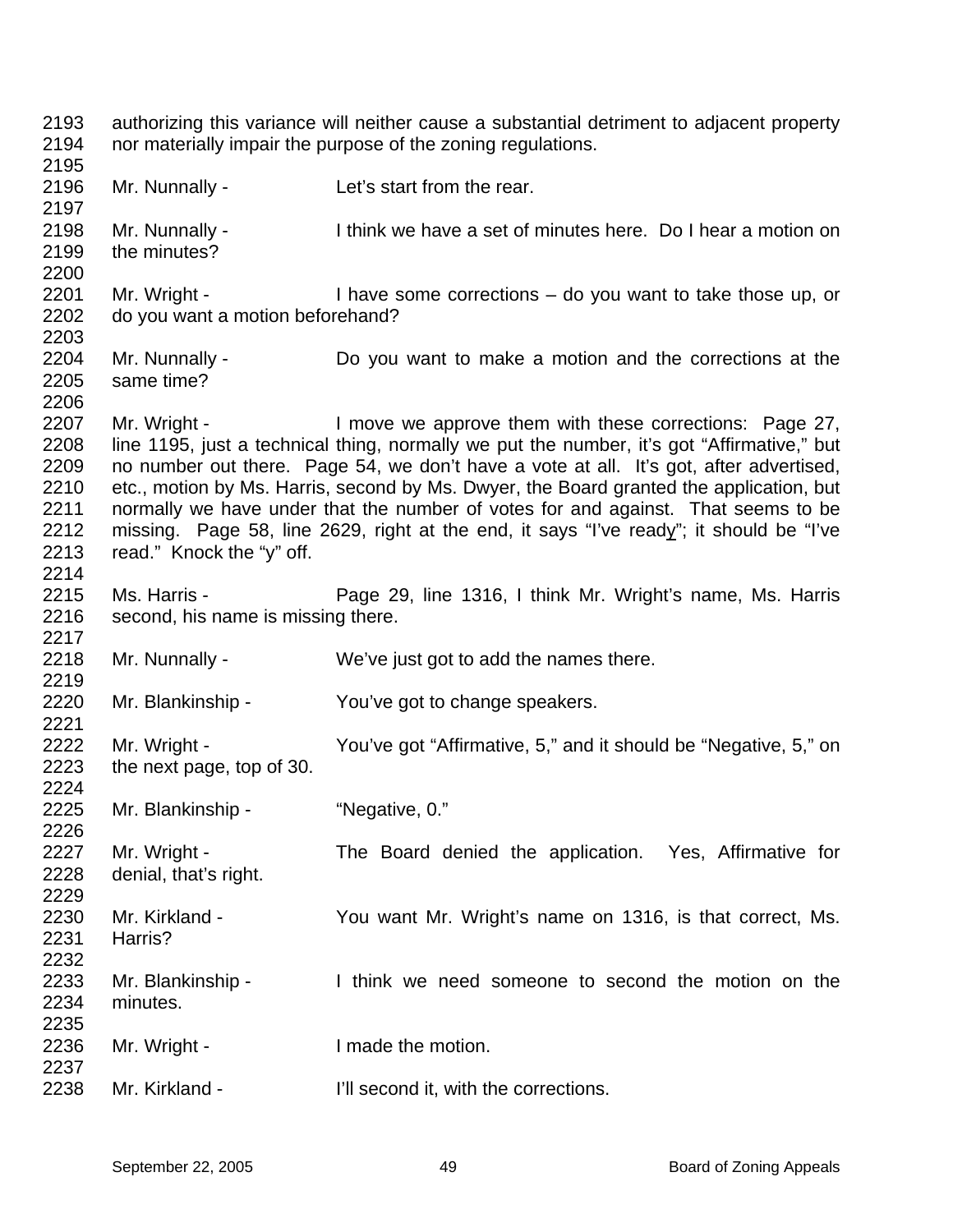| 2239<br>2240<br>2241                                         | Mr. Nunnally -                             | Motion made by Mr. Wright, seconded by Mr. Kirkland. All in<br>favor of the minutes with the corrections, say aye. Opposed?                                                                                                                                                                                                                                                                     |                                  |
|--------------------------------------------------------------|--------------------------------------------|-------------------------------------------------------------------------------------------------------------------------------------------------------------------------------------------------------------------------------------------------------------------------------------------------------------------------------------------------------------------------------------------------|----------------------------------|
| 2242<br>2243<br>2244<br>2245<br>2246                         | meeting.                                   | On a motion by Mr. Wright, seconded by Mr. Kirkland, the Board approved as<br>corrected, the Minutes of the May 26, 2005, Henrico County Board of Zoning Appeals                                                                                                                                                                                                                                |                                  |
| 2247<br>2248<br>2249<br>2250                                 | Mr. Blankinship -                          | Mr. Chairman, as you remember, we have a very formal<br>legal requirement for the motion to go into a Closed Meeting, and I'm passing that down<br>now. If anyone wants to make that motion, it might be convenient for you just to read it.                                                                                                                                                    |                                  |
| 2251<br>2252<br>2253<br>2254                                 | Mr. Wright -                               | I move we go into a closed meeting for consultation with<br>legal counsel concerning litigation in the case of Simons Hauling Company Inc. versus<br>the Board of Zoning Appeals of the County of Henrico, case CL05-1029 in the Henrico<br>Circuit Court, pursuant to §2.2-3711(A)(7) of the Code of Virginia, 1950 as amended.                                                                |                                  |
| 2255<br>2256                                                 | Ms. Harris -                               | Second the motion.                                                                                                                                                                                                                                                                                                                                                                              |                                  |
| 2257<br>2258<br>2259<br>2260<br>2261                         | Affirmative:<br>Negative:<br>Absent:       | Dwyer, Harris, Kirkland, Nunnally, Wright                                                                                                                                                                                                                                                                                                                                                       | 5<br>0<br>$\overline{0}$         |
| 2262                                                         | As the meeting reconvened:                 |                                                                                                                                                                                                                                                                                                                                                                                                 |                                  |
| 2263<br>2264<br>2265<br>2266<br>2267<br>2268<br>2269<br>2270 | Mr. Wright -<br>Virginia, 1950 as amended. | I move to certify that to the best of each member's<br>knowledge (i) only public business matters lawfully exempted from open meeting<br>requirements under this chapter and (ii) only such public business matters as were<br>identified in the motion by which the closed meeting was convened were heard,<br>discussed or considered in the meeting, pursuant to §2.2-3712(D) of the Code of |                                  |
| 2271<br>2272                                                 | Mr. Kirkland -                             | Second the motion.                                                                                                                                                                                                                                                                                                                                                                              |                                  |
| 2273<br>2274<br>2275<br>2276                                 | Affirmative:<br>Negative:<br>Absent:       | Dwyer, Harris, Kirkland, Nunnally, Wright                                                                                                                                                                                                                                                                                                                                                       | 5<br>$\pmb{0}$<br>$\overline{0}$ |
| 2277<br>2278<br>2279<br>2280                                 | Mr. Wright -                               | I move we adjourn.                                                                                                                                                                                                                                                                                                                                                                              |                                  |
| 2281<br>2282<br>2283                                         | Mr. Kirkland -                             | Second.                                                                                                                                                                                                                                                                                                                                                                                         |                                  |